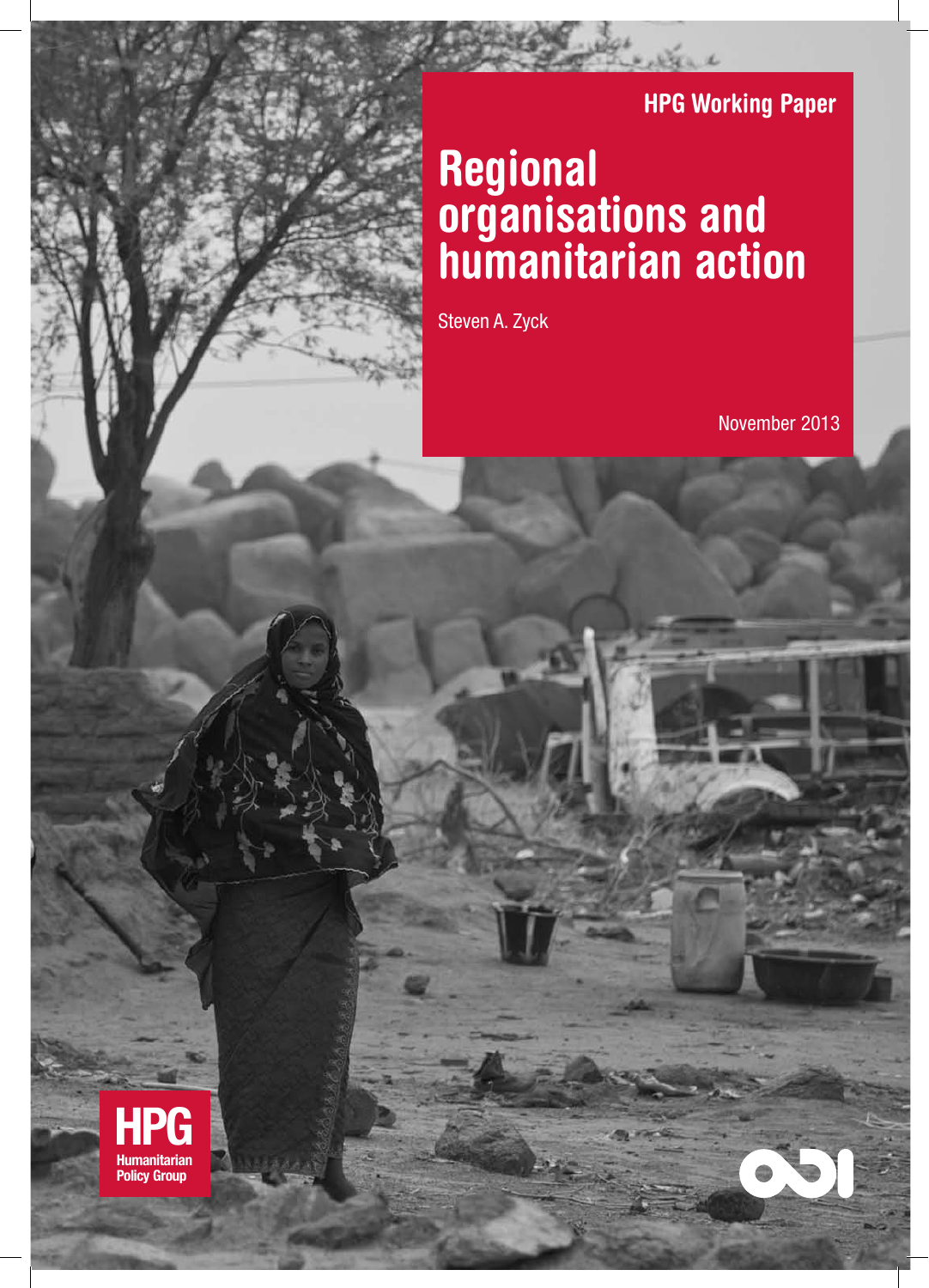# **About the author**

Steven A. Zyck is a Research Fellow in the Humanitarian Policy Group (HPG) at the Overseas Development Institute (ODI).

# **Acknowledgements**

The author would like to thank those researchers, policymakers and practitioners who provided insights and useful suggestions on drafts of this Working Paper, including peer reviewers Louise Fawcett and Herbert Wulf. Comments on earlier drafts were also provided by HPG Research Fellows Eva Svoboda and Lilianne Fan and Research Officer Simone Haysom.

This paper is part of a broader project on the role of regional organisations in humanitarian action. The project is overseen by an expert steering group which comprises Elizabeth Ferris (Brookings Institution), Sandrine Tiller (MSF), Charles-Antoine Hofmann (IFRC), Andrea Binder (GPPI) and Nicolas Lamade (GIZ). Several members of HPG's Advisory Group also provided useful comments on the design of the HPG project on regional organisations.

This study was funded through HPG's Integrated Programme. A full list of IP funders is available at http://www. odi.org.uk/work/programmes/humanitarian-policy-group/work-integrated-programme.asp. ODI gratefully acknowledges this financial support.

Humanitarian Policy Group Overseas Development Institute 203 Blackfriars Road London SE1 8NJ United Kingdom

Tel. +44 (0) 20 7922 0300 Fax. +44 (0) 20 7922 0399 E-mail: hpgadmin@odi.org.uk Website: http://www.odi.org.uk/hpg

ISBN: 978 1 909464 50 6

© Overseas Development Institute, 2013

Readers are encouraged to quote or reproduce materials from this publication but, as copyright holders, ODI requests due acknowledgement and a copy of the publication. This and other HPG Reports are available from www.odi.org.uk/hpg.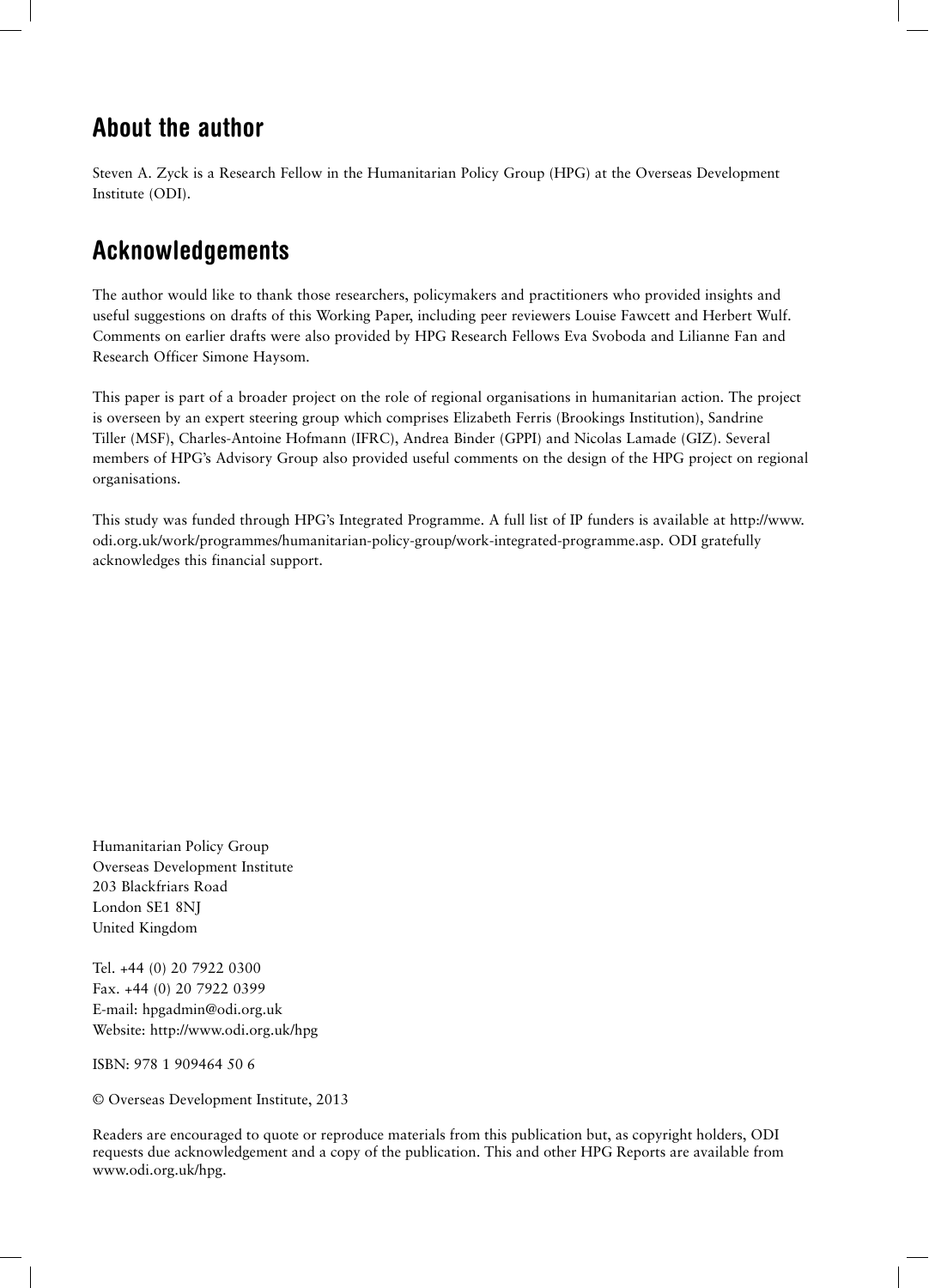# **Contents**

| <b>Overview</b><br><b>Acronyms and abbreviations</b>            | 1<br>3 |
|-----------------------------------------------------------------|--------|
|                                                                 |        |
| <b>Introduction</b>                                             | 5      |
| 1.1 What are regional organisations?                            | 5      |
| 1.2 Scope: humanitarian action                                  | 6      |
| 1.3 Approach                                                    | 6      |
| <b>Concepts underpinning regional organisation</b>              | 9      |
| 2.1 Subsidiarity and supremacy                                  | 9      |
| 2.2 Sovereignty amidst supranationalism                         | 10     |
| 2.3 Solidarity (or South-South cooperation)                     | 11     |
| 2.4 Concepts in need of revision?                               | 12     |
| From concepts to institutions                                   | 13     |
| 3.1 Regional institutions versus regional capacities            | 14     |
| Regional organisations' humanitarian action                     | 17     |
| 4.1 Humanitarian assistance provision/facilitation for refugees | 17     |
| 4.2 Disaster risk reduction                                     | 19     |
| 4.3 Conflict management                                         | 22     |
| 4.4 Regional humanitarian action - analysis                     | 25     |
| <b>Conclusion: gaps in knowledge</b>                            | 27     |
| 5.1 Key findings and implications                               | 27     |
| 5.2 Lingering questions                                         | 28     |
| 5.3 Reframing the debate                                        | 29     |
| <b>References</b>                                               | 31     |
| <b>Annex</b>                                                    | 39     |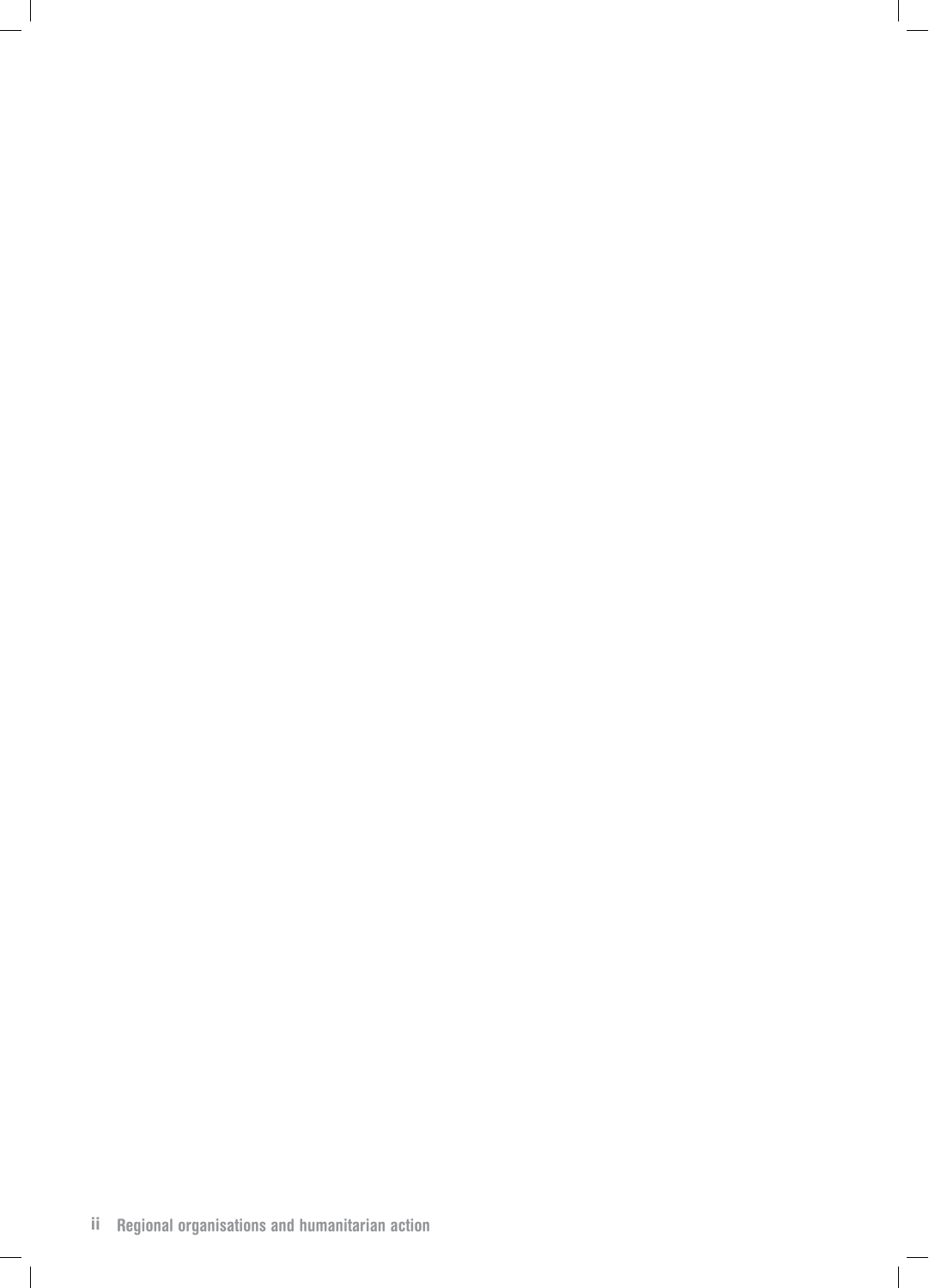# **Overview**

Regional organisations are frequently cited as key emerging actors in the humanitarian sphere. However, the truth tends to be far more nuanced, with wide variations among regional organisations and in their contributions to humanitarian action, including aid provision, disaster risk reduction (DRR) and conflict management. Despite a spate of humanitarian institution-building among regional organisations, several of which have established specialised humanitarian departments, policy frameworks, committees and funds, their actual contributions are uneven. To provide one example, few regional organisations have played any role in responding to refugee needs, despite the tendency for regional bodies to express concern over this trans-boundary issue. In

relation to conflict management, including mediation efforts and protection-oriented peacekeeping, African regional organisations, particularly the African Union and the Economic Community of West African States, are among the very few regional institutions to have made a significant contribution. That said, nearly all regional organisations have responded to DRR given that such efforts are rooted in regional commitments and processes. The variable involvement of regional organisations in humanitarian action appears to stem from a wide range of political and capacity issues, which this paper begins to explore. However, many of the key questions regarding regional organisations – including basic information on their humanitarian activities – remain poorly studied.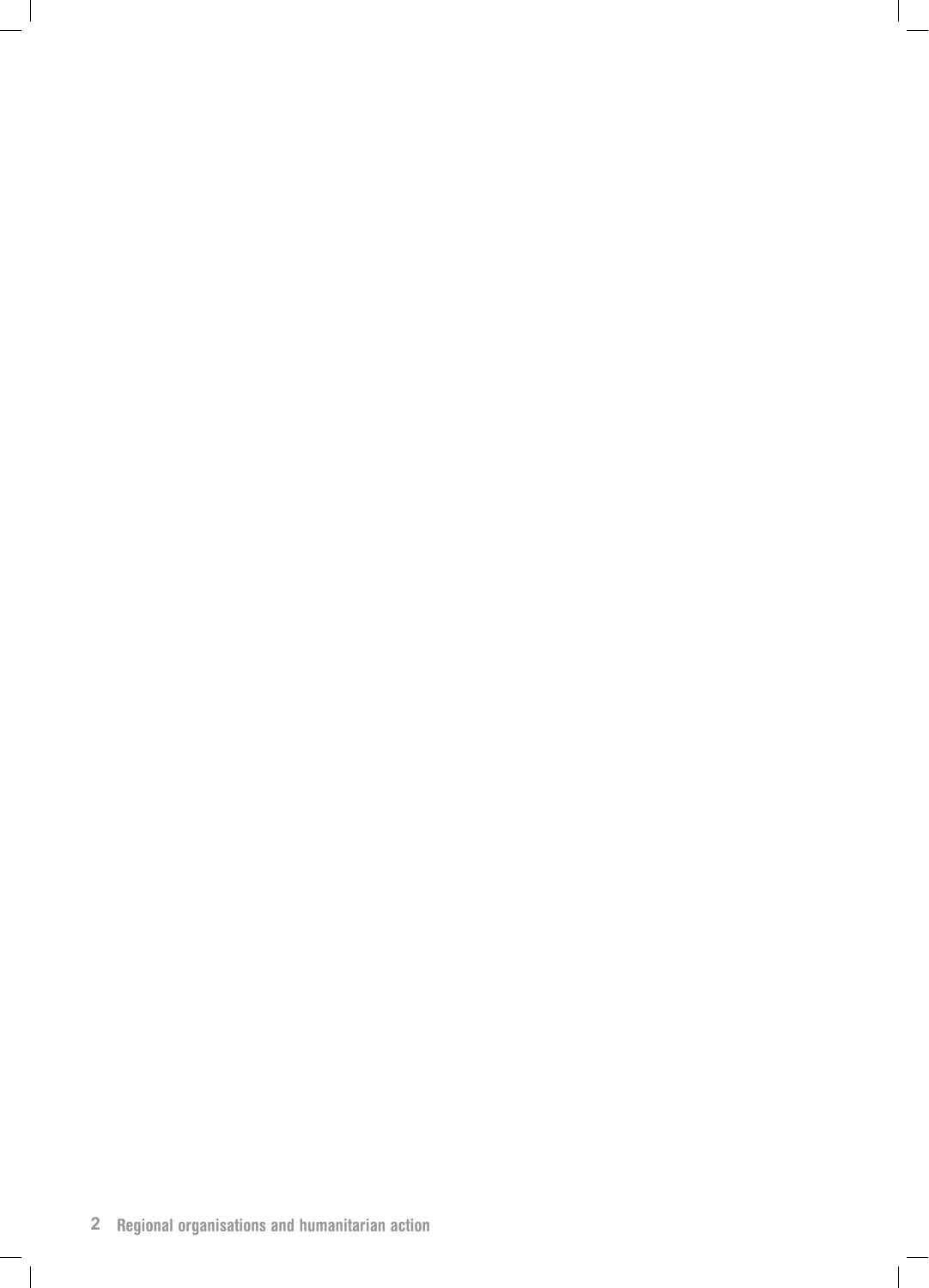# **Acronyms**

| ADB               | African Development Bank                                          |
|-------------------|-------------------------------------------------------------------|
| <b>ADMER</b>      | <b>ASEAN Agreement on Disaster</b>                                |
|                   | Management and Emergency                                          |
|                   | Response                                                          |
| AFISMA            | African-led International Support                                 |
|                   | Mission to Mali                                                   |
| <b>AHA Centre</b> | <b>ASEAN</b> Coordinating Centre for                              |
|                   | Humanitarian Assistance                                           |
| <b>AHTF</b>       | <b>ASEAN Humanitarian Task Force</b>                              |
| AMISOM            | African Union Mission in Somalia                                  |
| AMU               | Arab Maghreb Union                                                |
| ARF               | <b>ASEAN Regional Forum</b>                                       |
| <b>ASEAN</b>      | Association of Southeast Asian                                    |
|                   | <b>Nations</b>                                                    |
| AU                | African Union                                                     |
| <b>CAN</b>        | <b>Andean Community</b>                                           |
| <b>CAPRADE</b>    | Andean Committee for the                                          |
|                   | Prevention and Response to                                        |
|                   | <b>Disasters</b>                                                  |
| <b>CARICOM</b>    | Caribbean Community                                               |
| <b>CCAPRRI</b>    | Coordinating Committee on                                         |
|                   | Assistance and Protection to                                      |
|                   | Refugees, Returnees and Internally<br>Displaced Persons in Africa |
|                   | <b>CEPREDENAC</b> Coordination Center for Natural                 |
|                   | Disaster Prevention in Central                                    |
|                   | America                                                           |
| <b>DDR</b>        | Disarmament, Demobilisation and                                   |
|                   | Reintegration                                                     |
| <b>DRM</b>        | Disaster Risk Management                                          |
| DRR               | <b>Disaster Risk Reduction</b>                                    |
| <b>EAC</b>        | East African Community                                            |
| <b>ECOMOG</b>     | <b>ECOWAS Monitoring Group</b>                                    |

| <b>ECOWAS</b>  | Economic Community of West<br>African States                               |
|----------------|----------------------------------------------------------------------------|
| EU             | European Union                                                             |
| <b>FARC</b>    | Fuerzas Armadas Revolucionarias<br>de Colombia                             |
| GCC            | <b>Gulf Cooperation Council</b>                                            |
| HFA            | Hyogo Framework for Action                                                 |
| <b>IACNDR</b>  | Inter-American Committee on<br><b>Natural Disaster Reduction</b>           |
| <b>IDPs</b>    | <b>Internally Displaced Persons</b>                                        |
| <b>IFRC</b>    | International Federation of Red<br><b>Cross and Red Crescent Societies</b> |
| <b>IGAD</b>    | Inter-Governmental Authority on<br>Development                             |
| <b>IGADD</b>   | Inter-Governmental Authority on<br>Drought and Development                 |
| LAS            | League of Arab States                                                      |
| <b>MDGs</b>    | Millennium Development Goals                                               |
| <b>MINUSMA</b> | UN Multidimensional Integrated<br>Stabilization Mission in Mali            |
| <b>NAFTA</b>   | North American Free Trade<br>Agreement                                     |
| <b>NEPAD</b>   | New Partnership for Africa's<br>Development                                |
| <b>OAS</b>     | Organization of American States                                            |
| 0AU            | Organisation of African Unity                                              |
| <b>OIC</b>     | Organisation of Islamic<br>Cooperation                                     |
| PIF            | Pacific Islands Forum                                                      |
|                |                                                                            |
| PSC            | Peace and Security Council, African<br>Union                               |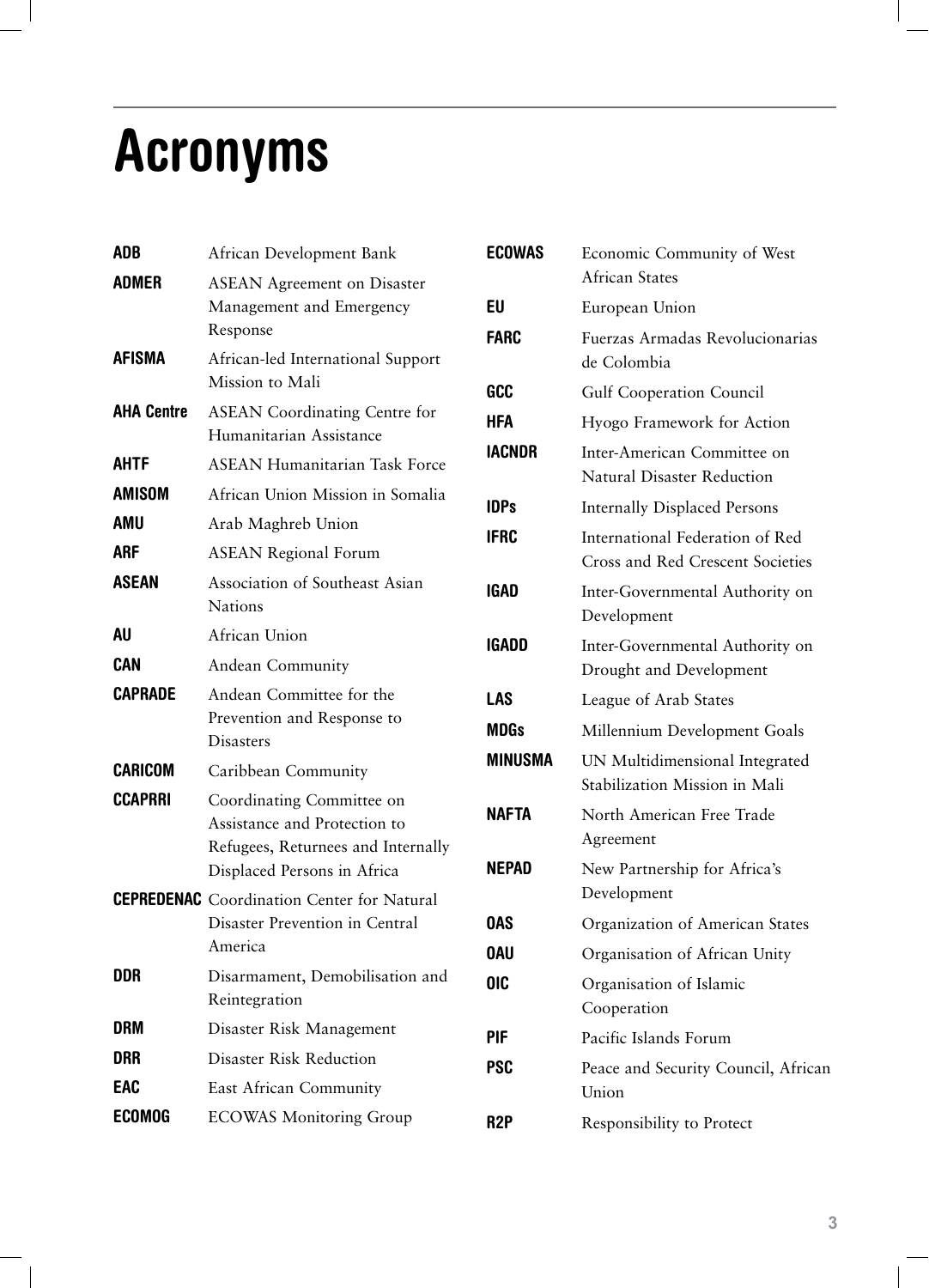| <b>SAARC</b>    | South Asian Association for<br>Regional Cooperation | <b>SOPAC</b> | South Pacific Applied Geoscience<br>Commission |
|-----------------|-----------------------------------------------------|--------------|------------------------------------------------|
| <b>SADC</b>     | Southern African Development                        | <b>SPC</b>   | Secretariat of the Pacific Community           |
|                 | Community                                           | <b>TCG</b>   | Tripartite Core Group (Myanmar)                |
| <b>SADCBRIG</b> | SADC Standby Brigade                                | UN           | <b>United Nations</b>                          |
| <b>SICA</b>     | Central American Integration                        | <b>UNSC</b>  | United Nations Security Council                |
|                 | System                                              | <b>WFP</b>   | World Food Programme                           |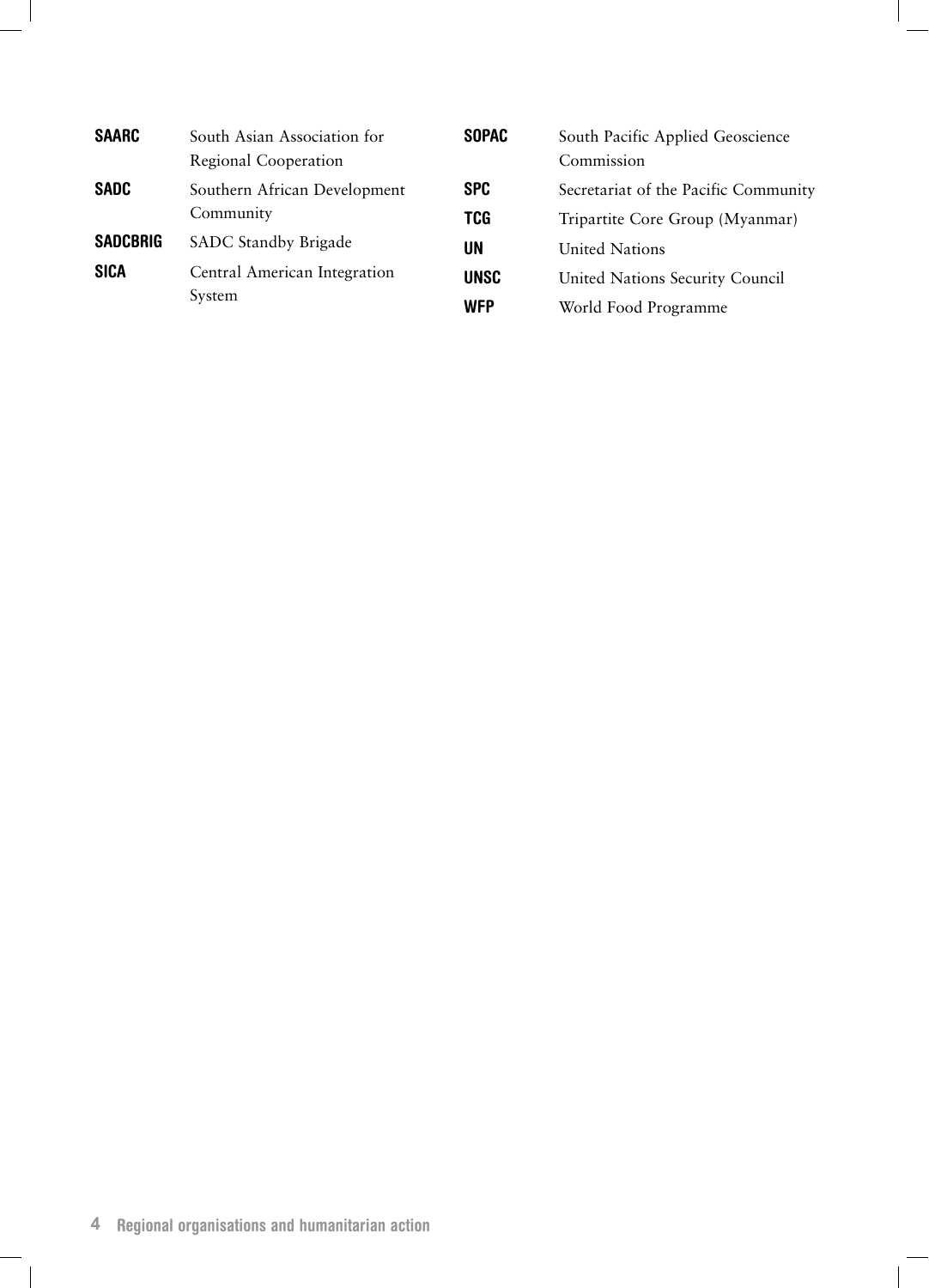# **1 Introduction**

A number of regional organisations have gradually but consistently, particularly over the past two decades, transformed themselves into growing players in the humanitarian sphere. They have involved themselves – sometimes independently and sometimes in response to UN processes – not only in aid delivery and coordination but also in disaster risk reduction (DRR), conflict management, peacekeeping and the protection of civilians. For instance, in 2008 the Association of Southeast Asian Nations (ASEAN) helped to facilitate aid delivery in Myanmar following Cyclone Nargis through the ASEAN Humanitarian Task Force (AHTF), a joint humanitarian–diplomatic endeavour which also involved the United Nations and Myanmar authorities in a 'Tripartite Core Group'. Four years later, the Economic Community of West African States (ECOWAS) intervened in Mali following a military coup and rising Islamist militancy, helping to end the conflict in the country and spurring the United Nations to step in.

While at times controversial among humanitarian actors and regional organisations' own member states, it is apparent that regional organisations such as ASEAN and ECOWAS are increasingly playing a role in international affairs and humanitarian action. Parallel developments are emerging in other parts of the world, with regional organisations increasingly seeking to prepare for disasters and other emergencies and mitigate conflict. The Organisation of Islamic Cooperation (OIC), for instance, established a Humanitarian Affairs Department in 2008, and the African Union launched a 'Humanitarian Policy Framework' in 2011.

This Working Paper examines the literature on regional organisations' humanitarian priorities and activities. While a stand-alone piece of research, it sets the stage for a broader study into regional organisations and humanitarian action by reviewing – and identifying gaps in – the existing literature. Indeed, it is important to acknowledge that there are many gaps in understanding, as research on (and attention to) regional economic cooperation and regional trade agreements has long outpaced work on regional organisations' humanitarian efforts.

Following this introduction, Chapter 2 examines key concepts applicable to regional organisations, including foundational issues such as subsidiarity and sovereignty. While this paper primarily focuses on tangible issues, a basic conceptual overview helps to address some of the assumptions and conventional wisdom surrounding regional organisations. Chapter 3 offers a short review of the emergence of regional organisations' humanitarian institutions, and Chapter 4 addresses an issue about which far less is known – the activities of regional organisations in crisisaffected contexts. Given the breadth of humanitarian action, this chapter focuses on assistance to refugee populations – given that they comprise a regional challenge – as well as DRR and conflict management. Then, wrapping up the discussion, Chapter 5 presents a series of questions which have not yet been addressed within the existing literature on regional organisations' role in humanitarian action. Such questions will, in the future, be addressed in the Humanitarian Policy Group's broader 'Zones of Engagement' project, which involves fieldwork concerning regional organisations in the Sahel and Southeast Asia (see HPG, 2013). However, before addressing key concepts, institutions and activities, it is useful to clarify some of the core terms used in this paper.

### **1.1 What are regional organisations?**

As recent research has noted, the term 'regional organisations' has been commonly used, but without sufficient clarity. For instance, with a broad and roughly hewn notion of regional organisations, the literature at times approaches trade pacts (e.g. the North American Free Trade Agreement) on a par with broader bodies such as the Organization of American States (OAS) or the African Union (AU) (see, for instance, Swanström, n.d.). At other times the literature examines issue- or resource-specific bodies (e.g. the Nile River Initiative) alongside those which are perhaps more rooted in identity (e.g. the League of Arab States) or religion (e.g. the Organisation of Islamic Cooperation) without providing a clear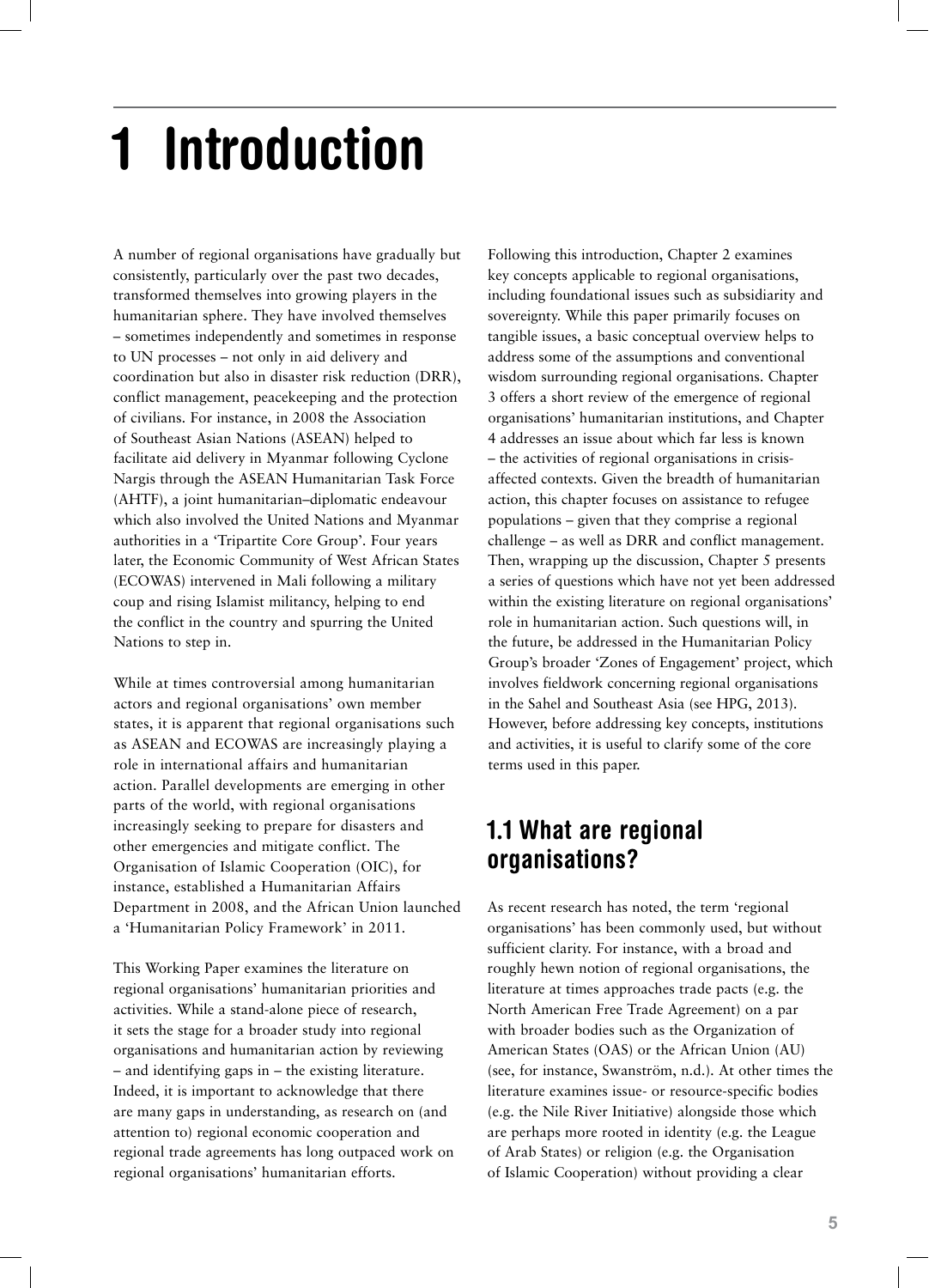rationale for doing so. Hence, it is important to determine the key elements which define regional organisations, and differentiate them from other interstate bodies.

This study considers a regional organisation to be an institution which meets the following criteria: (i) substantial geographic proximity or contiguity; (ii) an official intergovernmental status enshrined in a treaty or comparable legal instrument; (iii) a cooperative or collaborative mandate rather than a primarily defensive mission; and (iv) a multi-sectoral focus (i.e. addressing a range of issues rather than a single topic, such as free trade or fisheries) (see Goertz and Powers, 2011). Given the focus of this study on humanitarian action, this research will primarily consider those organisations which have some direct relation to humanitarian action, including emergency response, disaster risk reduction and the protection of civilians.

This definition excludes non-regional bodies and those which are primarily concerned with issue-specific coordination or trade facilitation. It also excludes bodies such as NATO, which is not regional (in a conventional sense) and which is primarily focused on collective defence and war-fighting. However, it includes the Arab League and the OIC, both of which have a high degree of geographical contiguity and which have adopted a role in responding to conflicts and disasters. The study also includes bodies, such as ECOWAS, which appear (in terms of their names) to be focused on a single issue or sector (economic integration), but which nonetheless have far broader mandates and portfolios.

#### **1.1.1 Regional versus subregional organisations**

In the interest of clarity, this study treats regional and subregional organisations as a singly type of entity (regional organisations) given the lack of credible reasons for differentiating between the two (Ferris and Petz, 2013). Consider, for instance, that some continents (or large regions) have an overarching regional organisation such as the AU and the OAS, while others, such as Asia, have only subregional institutions. Indeed, individual nations tend to belong to a wide variety of partially overlapping regional and subregional organisations (see Figure 1 and Annex 1). The Democratic Republic of Congo (DRC) belongs to seven regional organisations, while several Central Asian republics belong to six. While not generally

distinguishing between regional and subregional organisations, this paper emphasises those areas in which a 'subregional' entity is mandated to seek the approval of a larger regional body before taking action.

## **1.2 Scope: humanitarian action**

This review focuses on humanitarian action, which is defined here in accordance with the 'Principles and Good Practices of Humanitarian Donorship' as activities intended 'to save lives, alleviate suffering and maintain human dignity during and in the aftermath of man-made crises and natural disasters, as well as to prevent and strengthen preparedness for the occurrence of such situations' (Good Humanitarian Donorship, 2003: 1). Hence, this study will look at a range of specific activities, including the provision of relief assistance during and immediately after crises, as well as DRR activities.1 Conflict management, peacekeeping and broader military activities will also be examined where they are perceived to have prevented or alleviated suffering and protected civilians from ongoing or imminent harm. However, this study will not consider longer-term post-crisis recovery, development cooperation or broader military or diplomatic interventions which do not meet these criteria. Nor do the following chapters explore the work being undertaken by regional development banks and regional UN or World Bank institutions except where they overlap markedly with Southern regional organisations' humanitarian roles.

# **1.3 Approach**

As several previous studies have found, there is a dearth of credible sources regarding the activities and impact of regional organisations despite a growing literature focused on their institutional structures, frameworks and conventions (see Fawcett, 2004, 2008; Bailes and Cottey, 2005; GPDRR, 2011; Goertz and Powers, 2011; IFRC, 2011). Much of the information regarding these institutions tends to be produced by the institutions themselves, and straddles the border between analysis and public

<sup>1.</sup> Disaster management is not specifically noted here, as these functions tend to apply to relief assistance and disaster risk reduction (DRR) activities.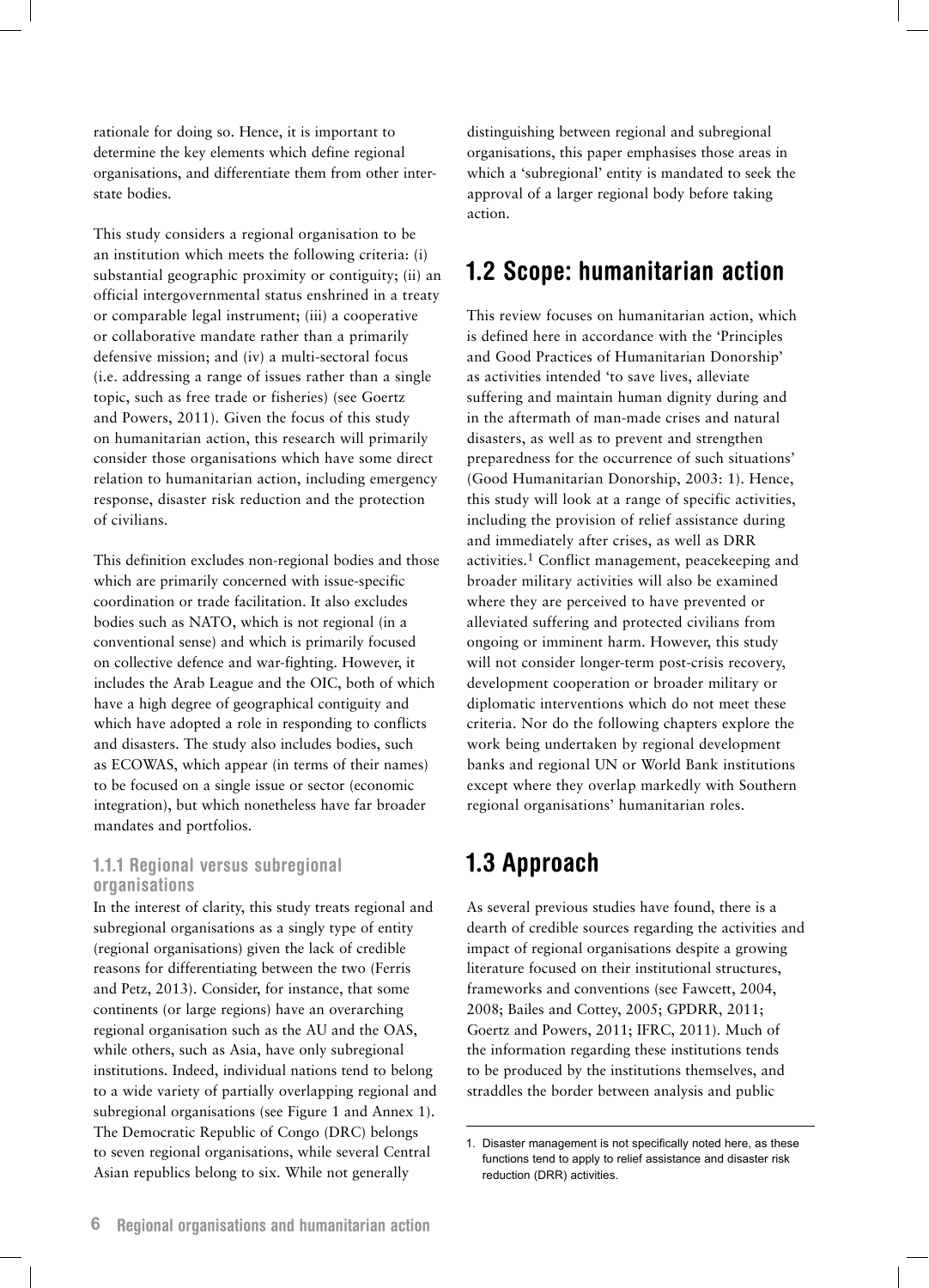relations. Yet there is emerging evidence and relatively independent analysis from think tanks and international organisations, including the Global Platform for Disaster Risk Reduction (2009, 2011), the United Nations, the London School of Economics (LSE) project on regional organisations (Herz, 2008; Nathan, 2011) and the Brookings-LSE Project on Internal Displacement (Ferris and Petz, 2013; Hay, 2013). Despite the value of this emerging research, much of the existing literature on the role of regional organisations in humanitarian action is generally normative and speculative, focusing on what these organisations – according to their policies and public statements – have put down on paper (i.e. in strategic frameworks and memoranda of understanding) rather than what they have actually done to date (Wilson Center, 2008). In other instances it is aspirational,

suggesting ambitious future roles for regional organisations without necessarily engaging with those factors, many of them political and historical, which have impeded cooperation.

While highlighting these gaps in the literature, this paper can only begin to address them. The raw information about regional organisations' field-level activities has, by and large, yet to be collected. That said, recognising the wealth of research on regional organisations' policies and institutions (GPDRR, 2011; Haver and Foley, 2011; IFRC, 2011), this study instead begins a fuller discussion of their tangible contributions to humanitarian action. It reviews their work in three different areas: humanitarian assistance facilitation and delivery (particularly in relation to refugees), DRR and conflict management. Here the

#### **Figure 1: Regional organisations in Africa**

States frequently belong to several regional organisations. This has provided them with a variety of platforms for pursuing their interests based on the particular orientation of individual groups and their members. Figure 1 outlines African countries' non-AU memberships.

Acronyms: Arab Maghreb Union (AMU); Economic and Monetary Community of Central Africa (CEMAC); Community of Sahel-Saharan States (CEN-SAD); Economic Community of the Great Lakes Countries (CEPGL); Common Market for Eastern and Southern Africa (COMESA); East African Community (EAC); Economic Community of West African States (ECOWAS); Economic Community of Central African States (ECCAS); Inter-Governmental Authority for Development (IGAD); Indian Ocean Commission (IOC); Mano River Union (MRU); Southern African Customs Union (SACU); Southern African Development Community (SADC); West Africa Economic and Monetary Union (WAEMU).

Source: *African Regional and Sub-Regional Organizations* (Washington DC: Woodrow Wilson International Center for Scholars, Africa Program, October 2008).

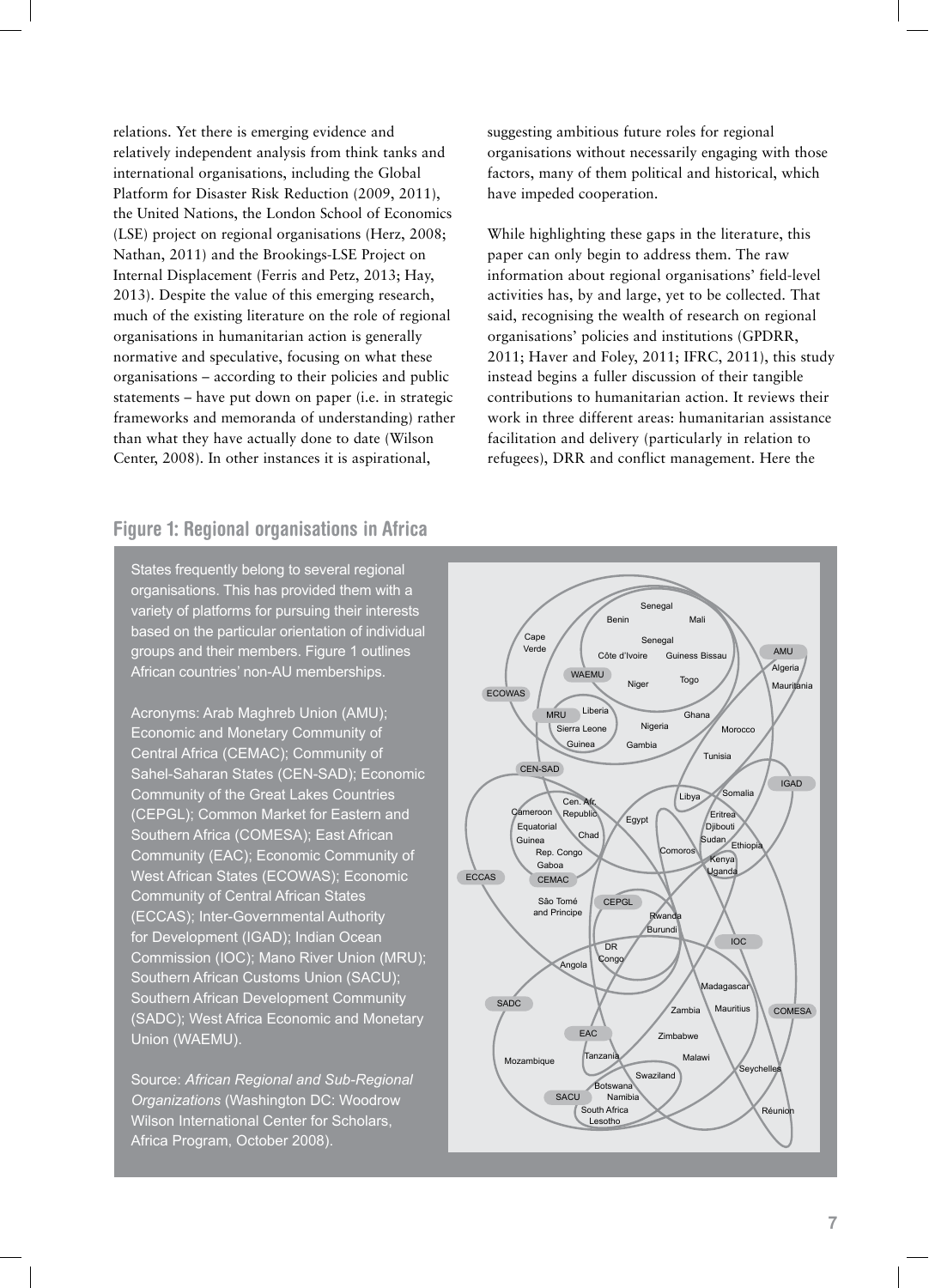study not only looks at what regional organisations have implemented (e.g. delivering assistance), but also what they have achieved in terms of stakeholder coordination, situation monitoring, lessons sharing and research. Given that few previous studies have addressed the 'what' and 'how' of regional organisations, this study inevitably misses some

contributions which have recently emerged or which are poorly documented. We have endeavoured to avoid such oversights to the extent feasible, though the hope is that this Working Paper will serve as a basis for identifying gaps in understanding and filling them with the active involvement of regional organisations.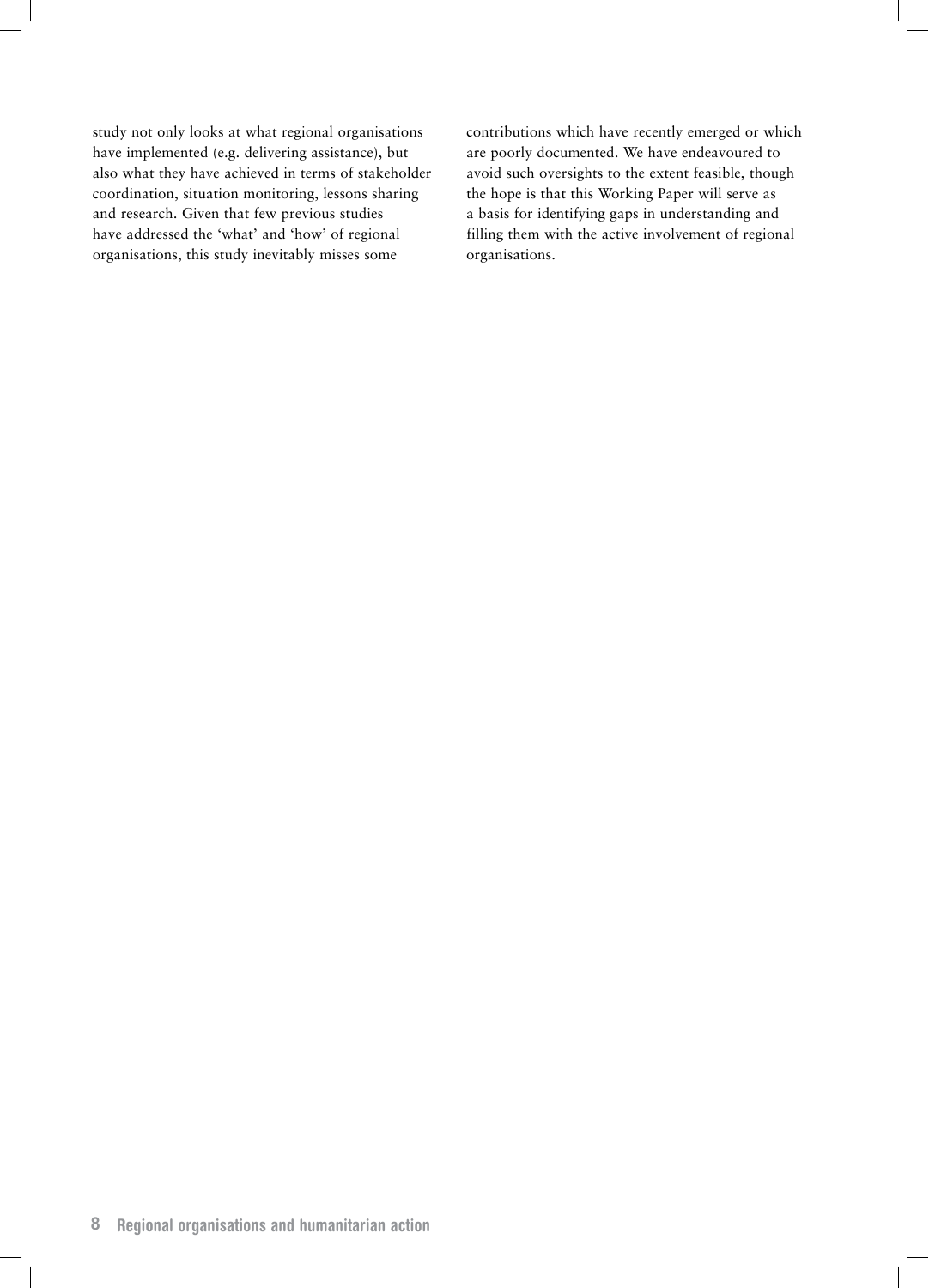# **2 Concepts underpinning regional organisation**

While research into regional organisations' humanitarian roles is relatively new, regional organisation – that is, the manner in which states form unions for varying purposes – has been a longstanding subject of study (Nye, 1965; Barrera and Haas, 1969; Haas, 1958, 1970, 1971; Wallace and Singer, 1970). This chapter does not attempt to engage with the full richness of that literature, much of which focuses on European integration (Graglia, 2013), but instead lays out some key concepts which guide researchers', policymakers' and practitioners' thinking regarding regional organisations. These include subsidiarity and supremacy, sovereignty amidst supranationalism and solidarity (or South–South cooperation). These three points emerge from a review of the literature on regional organisations, but were particularly shaped by conceptual work undertaken by the Asian Development Bank Institute (Acharya, 2012) and others (see, for instance, Albert and Hilkermeier, 2001; Miller, 1967).

## **2.1 Subsidiarity and supremacy**

The principle of subsidiarity requires that 'a community of a higher order should not interfere in the internal life of a community of a lower order, depriving the latter of its functions, but rather should support it in case of need and help to co-ordinate its activity with the activities of the rest of society, always with a view to the common good' (Quadragesimo Anno, 1931, cited in Møller, 2005: 3). Subsidiarity suggests that responsibility for addressing a crisis should rest with the most 'local' level possible (UNDP, 1999). A central government should not take on a situation which provincial authorities have the ability to resolve, and a regional organisation should not address crises which national authorities are able to address. Accordingly, the United Nations would be the final actor to intervene once all subsidiary layers, including regional organisations, have proved incapable of providing a solution. Conversely, supremacy holds that higher-level decisions or norms, where determined to be necessary, take precedence

over lower-level commitments. Hence, UN conventions would theoretically supersede those of a regional organisation or individual state. Subsidiarity and supremacy, even if not labelled as such, play a role in shaping the remits and work of regional organisations. The principle of subsidiarity helps to explain why, for instance, ASEAN was closely involved in Cyclone Nargis in Myanmar – which did not have the capacity to deal with the crisis – while playing a far smaller role in large-scale disasters in Thailand and elsewhere in the region (Ferris, Petz and Stark, 2013).

Subsidiarity, in particular, provides a series of rationales which have been fundamental in driving the global push for the formation of international organisations since the end of the Second World War. Lower-level (e.g. regional) organisations are presumed to face unique outcomes of conflicts and disasters within their neighbourhoods, whether in the form of refugees, communicable diseases or the spread of violence across borders. Hence, they may have a greater interest than supranational bodies or non-regional actors in addressing those challenges quickly and thoroughly (Paliwal, 2010). Furthermore, subsidiarity is rooted in the presumption that states will feel more ownership over regional commitments – for instance, concerning environmental protection or displacement – than global ones and, hence, will be more likely to comply with them. Lastly, subsidiarity is – from an operational perspective – bolstered by the perception that lower-level stakeholders better understand problems (e.g. the drivers of a conflict), and may thus be able to address them in a way which is more contextually or culturally appropriate (OSCE, 2011). Such a perception was reflected in an August 2013 UN Security Council debate on regional organisations. The debate report notes that 'regional and subregional organizations are well-positioned' to understand and respond to crises in their neighbourhoods 'owing to their knowledge of the region' (UNSC, 2013).

These presumed benefits of subsidiarity have, particularly as applied to regional organisations, been called into question. For instance, regional organisations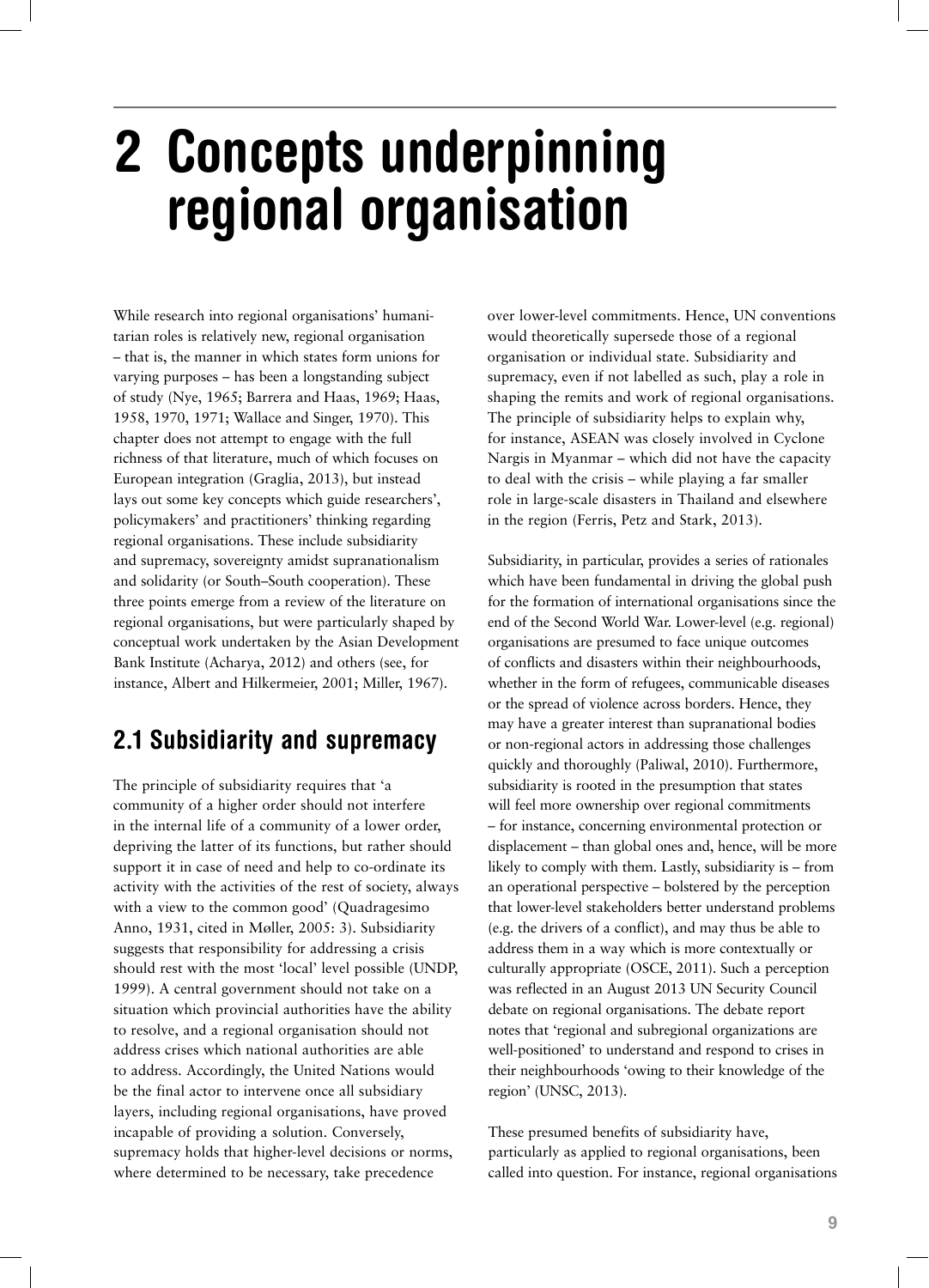may in some cases have excellent capabilities for economic cooperation, but it is rarely clear whether they have the appropriate mix of capacities to address a particular threat (Ajayi, 2008). Hence, subsidiarity implies a high degree of uncertainty when applied to relatively novel and emerging challenges (e.g. mounting ethnic or sectarian tensions) where it is unclear whether lower-level bodies are able to respond effectively or at all. In addition, Bjørn Møller (2005) notes that subsidiarity can lead to 'passing the buck', allowing international bodies to defer responsibility for complex or costly challenges to regional bodies which are perhaps less likely to have the resources or capabilities to resolve them (see also Bellamy and Williams, 2005; Diehl and Cho, 2006). Some, for instance, point to such a dynamic in locations such as Mali in late 2012 and early 2013, when the United Nations encouraged ECOWAS involvement despite knowing that it could take upwards of nine months for the regional body to muster a peacekeeping force (Zyck and Muggah, 2013; Francis, 2013). Lastly, many experts have noted that lower-level bodies may in fact be the least-suited to respond to particular types of crises given that relations among neighbouring countries are commonly weighed down by long histories and diverse agendas (Alden, 2010; Nathan, 2010). Hence, regional organisations may be unwilling to come to the aid of a neighbour with whom they have a fractious and contentious relationship. In other cases, regional power dynamics may come into play, and a regional organisation's ability to support its neighbours may be influenced by the regional heavyweight (e.g. Nigeria in ECOWAS, India in the South Asian Association for Regional Cooperation (SAARC)) (Møller, 2005; Wulf, 2009; Wulf and Debiel, 2009).2 Regional hegemons may, for instance, prevent a particular organisation from taking a step which they oppose – but which the broader membership favours. However, in other instances they are powerful enablers, mobilising resources and neighbours to take action more quickly and effectively than they might otherwise have done.

Such criticisms are not particularly novel and are at least partly tackled by the principle of supremacy. For instance, where a lower-level actor may possess the capacity to take a particular action (e.g. protect refugee populations or combat climate change), but lacks the political will to do so, a higher-level or supreme body

2 Despite India being seen as the regional hegemon, it was actually Bangladesh that drove the formation of SAARC, and which has been seen as a major player in the Association.

(e.g. the United Nations) may step in to mandate compliance by establishing norms of one sort of another (e.g., laws, conventions). Supremacy, in the case of regional organisations, applies to several elements of international and international humanitarian law as well as to peacekeeping. The United Nations Charter states: 'The Security Council shall, where appropriate, utilise such regional arrangements or agencies for enforcement action under its authority. But no enforcement action shall be taken under regional arrangements or by regional agencies without the authorization of the Security Council' (Chapter VIII, Article 53(1)).

Of course, such principles do not necessarily always feed into practice in an international system in which supremacy and subsidiarity are mitigated by political realities, power imbalances and the interests of member states. Furthermore, monitoring and enforcement capacities remain limited, creating a situation where 'supreme' policies are primarily hypothetical and can, in many cases, be sidestepped. That said, subsidiarity and supremacy provide a basis for relations among multilateral institutions, including regional organisations.

### **2.2 Sovereignty amidst supranationalism**

The question of sovereignty has featured prominently within discussions of regional organisations. While there is generally a presumption that multilateral bodies are a form of supranationalism – ceding state sovereignty to a higher level (Best, 2012) – regional organisations have routinely acted as defenders of sovereignty (Seymour, 2013). For instance, nearly all regional organisations aside from the AU and ECOWAS operate by strict principles of non-interference in their members' domestic affairs (Nathan, 2010). This particularly applies to ASEAN, which has been a stalwart defender of state sovereignty (Ramcharan, 2000), and to the OAS.3 Non-interference was enshrined in the Organisation of African Unity (OAU) until it transformed in 2002 into a far more interventionist body – the African Union – authorised to intervene in member states in the event of war crimes, genocide or crimes against humanity (United Nations, 2011; African Union, 2002).<sup>4</sup> However, a number of AU members continue to oppose the growing willingness of

<sup>3</sup> Regarding ASEAN, emerging research suggests that more socially and culturally liberal elements within the region are actively pushing for a more 'involved' ASEAN (Davies, 2013).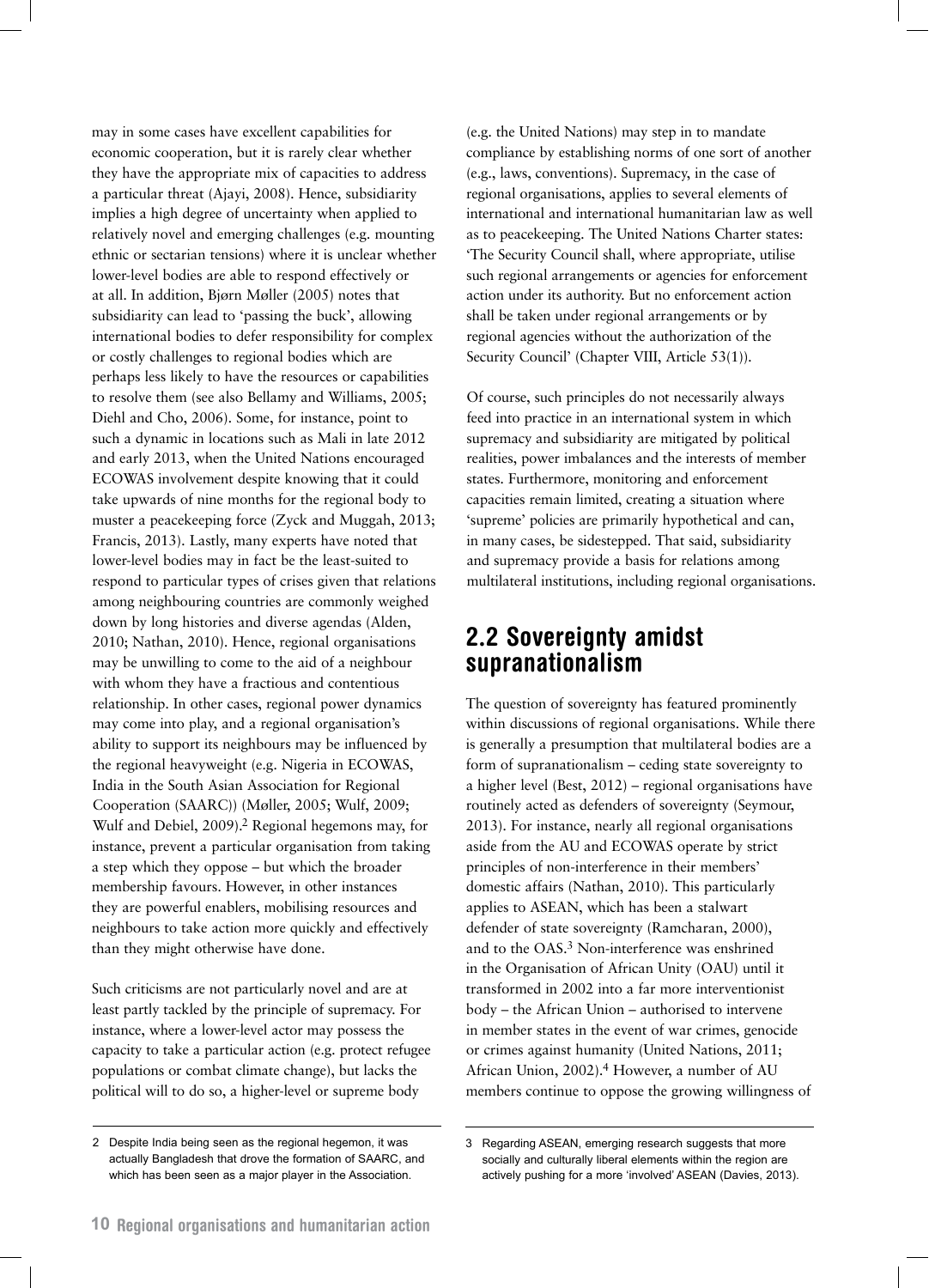the organisation to which they belong to intervene in member states. As Wulf (2009: 8) argues:

*The nation-state's authority is jealously guarded and its delegation to a regional body is opposed by most governments. Most regional bodies stress their character as inter-governmental organisations that might cooperate and pool resources, but still their members refrain from relocating governmental authority to the regional body.*

Member states have commonly tended to accept the supranational role of regional organisations only to the extent that it furthers their national interests and desire for sovereignty. For instance, regional organisations provide a platform for member states to advocate on behalf of their sovereignty when facing threats of external interference or intervention. They also present states with a potentially more acceptable fall-back option in the event that they require external support. For instance, as in the frequently noted case of Cyclone Nargis, Myanmar was able to accept ASEAN's role rather than a harder-to-control and broader UNmandated intervention which, in the junta's perception, would have comprised a greater threat to the country's sovereignty (see, for instance, Amador, 2008; Wu, 2010). Regional organisations came to be viewed as sympathetic interlocutors which could discourage or take the place of more intrusive UN-led interventions. Hence, by eagerly joining three, four or up to seven regional organisations (see Annex 1), countries provide themselves with a long list of potential partners and defenders when under threat or requiring external assistance.

Of course, any such statement is contingent upon the regional organisation in question. As noted above, ECOWAS has, at times, been more willing to intervene in member states than the United Nations, and has sought UN authorisation only after deploying forces (e.g. the ECOWAS Monitoring Group in Liberia in 1990). The AU has also grown increasingly interventionist, albeit generally as a close partner of the United Nations. However, the majority of other regional organisations have tended to hold tight to sovereignty, except in areas such as customs and fisheries management, which they perceive as being inherently regional in nature and more clearly beneficial to the region and to individual states.

#### **Box 1: ASEAN's role in Cyclone Nargis recovery in Myanmar**

Shortly after Cyclone Nargis struck Myanmar in May 2008, ASEAN launched its firstever Emergency Rapid Assessment Team, composed of officials, experts and NGO personnel from member states (Creac'h and Fan, 2008; ASEAN, 2010). Based on this assessment, the ASEAN Humanitarian Task Force (AHTF) was formed alongside the Yangon-based Tripartite Core Group (TCG); the TCG brought ASEAN, the Myanmar government and the United Nations together to facilitate response operations. Through the AHTF and TCG, ASEAN helped work with all stakeholders to facilitate humanitarian access while also engaging in some degree of coordination. During the relief and recovery phase, ASEAN (2010) notes that it had facilitated or expedited visas for more than 3,800 members of the international community and collaborated with donor institutions to help overcome concerns about providing resources to Myanmar. A number of analysts have credited ASEAN's consistent engagement with Myanmar's government, and its subtle form of influence and pressure, as a major factor in helping the country to open up to other members of the international community (Ranjan, 2009).

## **2.3 Solidarity (or South–South cooperation)**

Regional cooperation and integration have also been heavily influenced by a sense of solidarity among nations which see themselves as facing common circumstances or, in many cases, threats. The first wave of regional organisation in developing countries took place alongside decolonisation and Arab nationalism (Fawcett, 2008). Both sentiments led to a desire to reduce reliance on former colonial and Western powers and to instead cultivate South–South collaboration, a theme which has continued to varying extents to the present. Furthermore, as Fawcett (2004) highlights, this degree of solidarity was bolstered by the perception of common enemies (including but also beyond former colonial regimes). For instance, the Arab League was initially motivated by the establishment of Israel

<sup>4</sup> The three impetuses for intervention noted here (i.e. war crimes, genocide and crimes against humanity) are specified in Article 4(h) of the Constitutive Act of the African Union.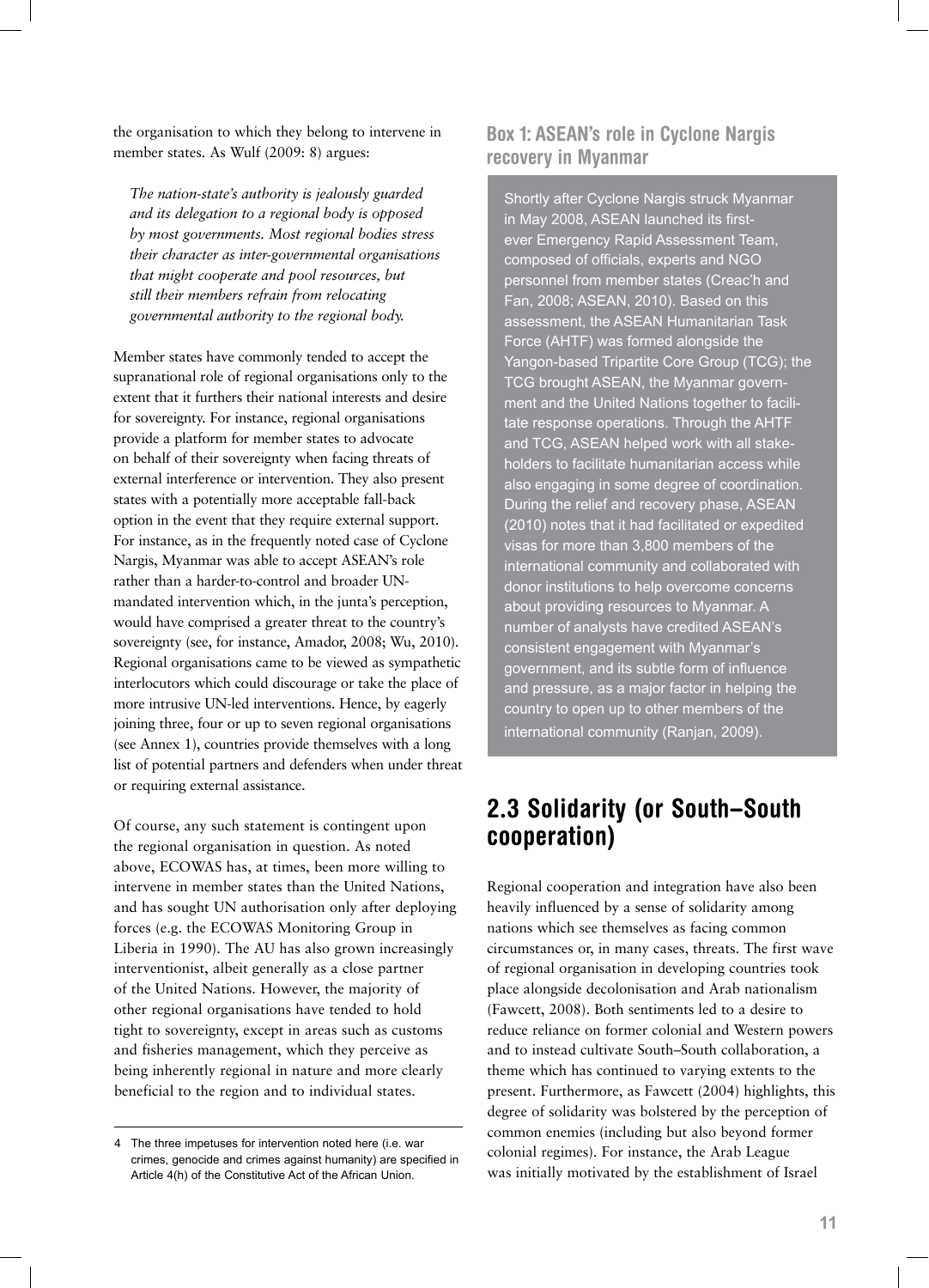following the Second World War, while the OAU (now the AU) was fuelled by opposition to colonialism and apartheid. Likewise, SADC first emerged as an attempt to reduce southern African nations' economic dependence on apartheid South Africa (Lieberman, 1997). The Gulf Cooperation Council (GCC) found a renewed purpose in isolating Iran during its lengthy war with Iraq (Partrick, 2011), and ASEAN's formation in 1967 was driven partly by opposition to the communist insurgency in Vietnam among several countries in the region (particularly Indonesia, Malaysia, the Philippines, Singapore and Thailand) (Hagiwara, 1973).

Yet while their formation was motivated by a sense of solidarity, the South–South basis of regional organisations has been undermined by a number of factors. First, regional organisations tend to be weighed down by long histories and tensions that fundamentally undermine cooperation, including around humanitarian issues (Putzel and Di John, 2012). For instance, Healy (2009) examines how IGAD's attempts to mediate conflict in eastern Africa were undermined by fraught relations among Sudan, Ethiopia, Eritrea, Somalia and Uganda (several of which had supported rebel groups in their neighbours' conflicts in the past). Likewise, SAARC has, among regional organisations, been the least involved in humanitarian issues, a fact which many attribute to the consistent tensions within South Asia. In Latin America, solidarity has at times been complicated by competing regional blocs, which tend to have differing orientations towards the United States and its role in the region. This has not only caused problems for existing regional organisations, but it has also led to the emergence of new intergovernmental bodies, reducing the influence of regional bodies.

Second, regional solidarity and politics have been influenced by the presence of a regional hegemon. In some regions, such as West Africa, the hegemon – Nigeria – is relatively clear. The same is true in many respects in southern Africa, where South Africa is a key player. Yet many other regions lack a clear hegemon, including Southeast Asia (where Indonesia is by far the largest country and a member of the G20, but may not necessarily be characterised as a hegemon). In some cases a hegemon may be able to drive regional cooperation forward by shouldering a significant share of the costs and work involved. Alternatively, its dominance could be a source of friction, frustrating neighbours and leading to competition and animosity.

Analysts disagree on the question of hegemony and regional organisations; while some feel that the presence of a hegemonic power is overall a benefit to peacekeeping (see, for instance, Francis, 2010), others feel that it corrodes regional cooperation more broadly. Ultimately the literature is inconclusive both about what constitutes a hegemon, whether (and which) hegemons exist in particular regions and whether they tend to have an overall positive or negative influence.5

Similar issues apply to peacekeeping. Regional bodies are increasingly seen as implementing arms of the United Nations where it has funds to offer but little political will to send peacekeepers into insecure contexts such as Somalia, the eastern DRC and Mali (Muggah and White, 2013). Western military planners refer to such an arrangement as 'Western money, African boots' (Warner, 2013; personal communications). And while it is clear that regional organisations generally have their own security and humanitarian interests in forming such missions, a desire to continue receiving international support also plays a role. For instance, Nigeria, among the largest recipients of US military assistance in Sub-Saharan Africa, provided crucial support for the ECOWAS-backed intervention in Mali in early 2013. It is worth asking what official or implicit role the US government's \$600m annual aid package to Nigeria (Ploch, 2013), including its military, played in the decision.6

## **2.4 Concepts in need of revision?**

This brief conceptual review demonstrates that regional organisations – rooted in promising concepts and principles – possess great promise, but also face significant hurdles. While regional organisations may be better placed to respond to crises within their neighbourhoods, they may also lack the resources, capabilities or political will needed to take meaningful action. This paper now turns from these sorts of hypothetical, conceptual issues to regional organisations' tangible institutions and activities in disaster- and conflict-affected environments.

<sup>5</sup> There appears to be increasing consensus that each regional organisation – and its current or would-be hegemon(s) – should be addressed as unique, rather than as emblematic of a broader tendency (Haacke and Williams, 2009).

<sup>6</sup> The US government authorised a further \$96m in payments to ECOWAS countries contributing troops to ECOWAS' AFISMA mission in Mali in February 2013 (Oluwarotimi, 2013).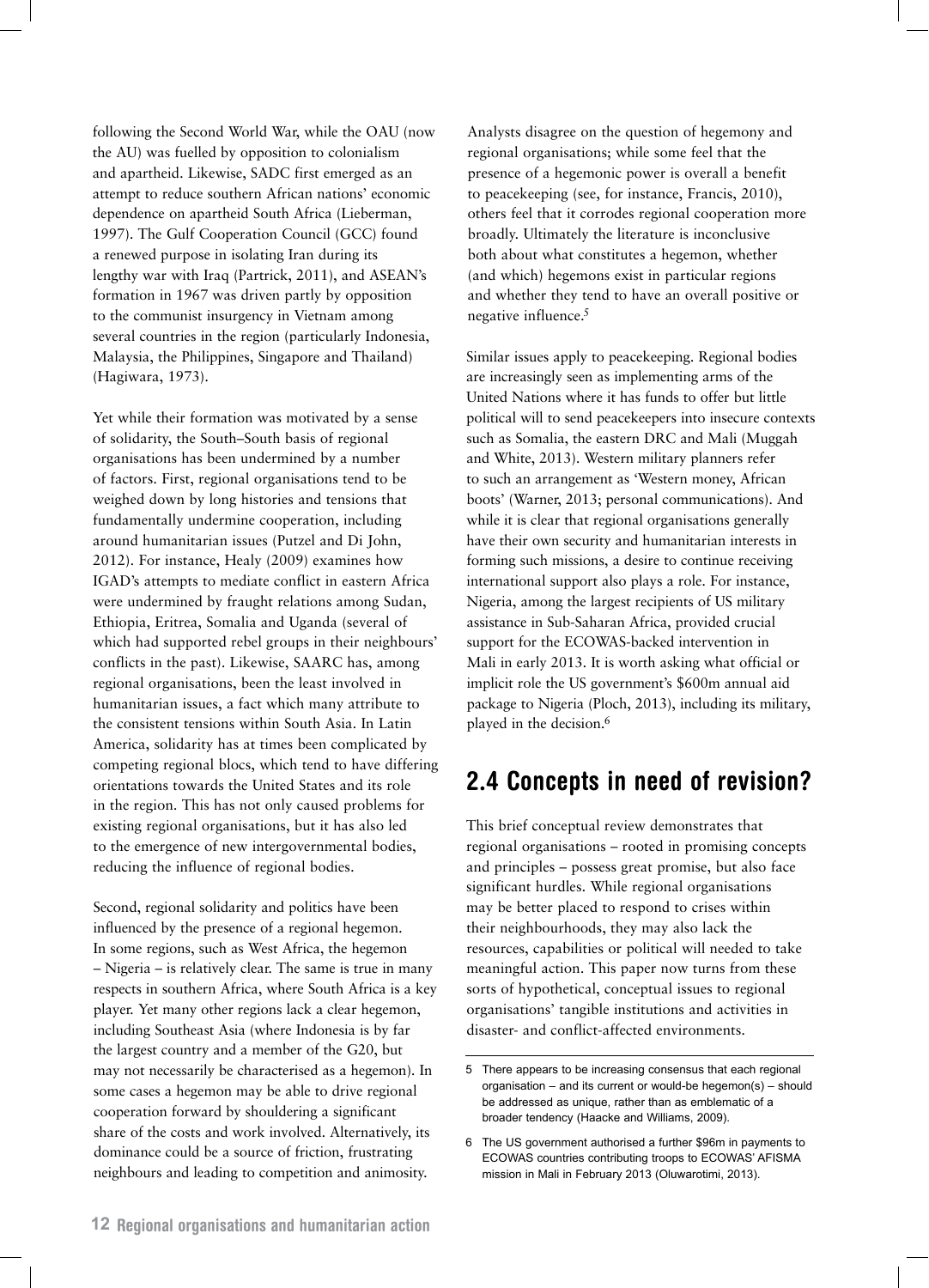# **3 From concepts to institutions**

In the late 1990s and 2000s, regional organisations began to develop more fully humanitarian institutions and build upon promising initiatives launched in preceding decades, such as the 1965 OAS Inter-American Emergency Aid Fund, the 1987 SAARC Food Reserve and the Central American Integration System (SICA)'s Coordination Center for Natural Disaster Prevention in Central America. These also built upon the work of the Inter-Governmental Authority on Drought and Development (IGADD) – the predecessor to the present-day IGAD – which was among the first regional entities to be principally motivated, at its inception, by humanitarian rather than political, economic or security objectives (ROAPE, 1994). After a series of droughts and famines, the leaders of Djibouti, Ethiopia, Kenya, Somalia and Sudan agreed to form IGADD in 1985, and it was officially established the following year. IGADD tackled immediate humanitarian needs,

assessing the impacts of droughts and appealing to the international community for resources, alongside longer-term development efforts (*ibid.*).

The rapid emergence of regional organisations focused on humanitarian issues appears to reflect a variety of factors. First, the Millennium Development Goals (MDGs) in 2000 not only brought greater attention to humanitarian and development conditions, but it also involved a regional monitoring process which implied joint responsibility among national and regional authorities. The Hyogo Framework for Action (HFA) on disaster risk reduction in 2005, which specified a role for regional organisations, further impelled regional entities to become more fully involved in humanitarian action, as discussed in Chapter 4. Regional organisations' desire to fully demonstrate their capacity and relevance on the international stage also contributed to their growing humanitarian role.





This graph is primarily intended to demonstrate trends. Exact dates of 'establishment' for particular institutions are often unclear given that the start date could be considered the year an institution proposed setting up a new humanitarian body, the year enough member states approved the new institution or the year that the humanitarian entity actually began meaningful operations.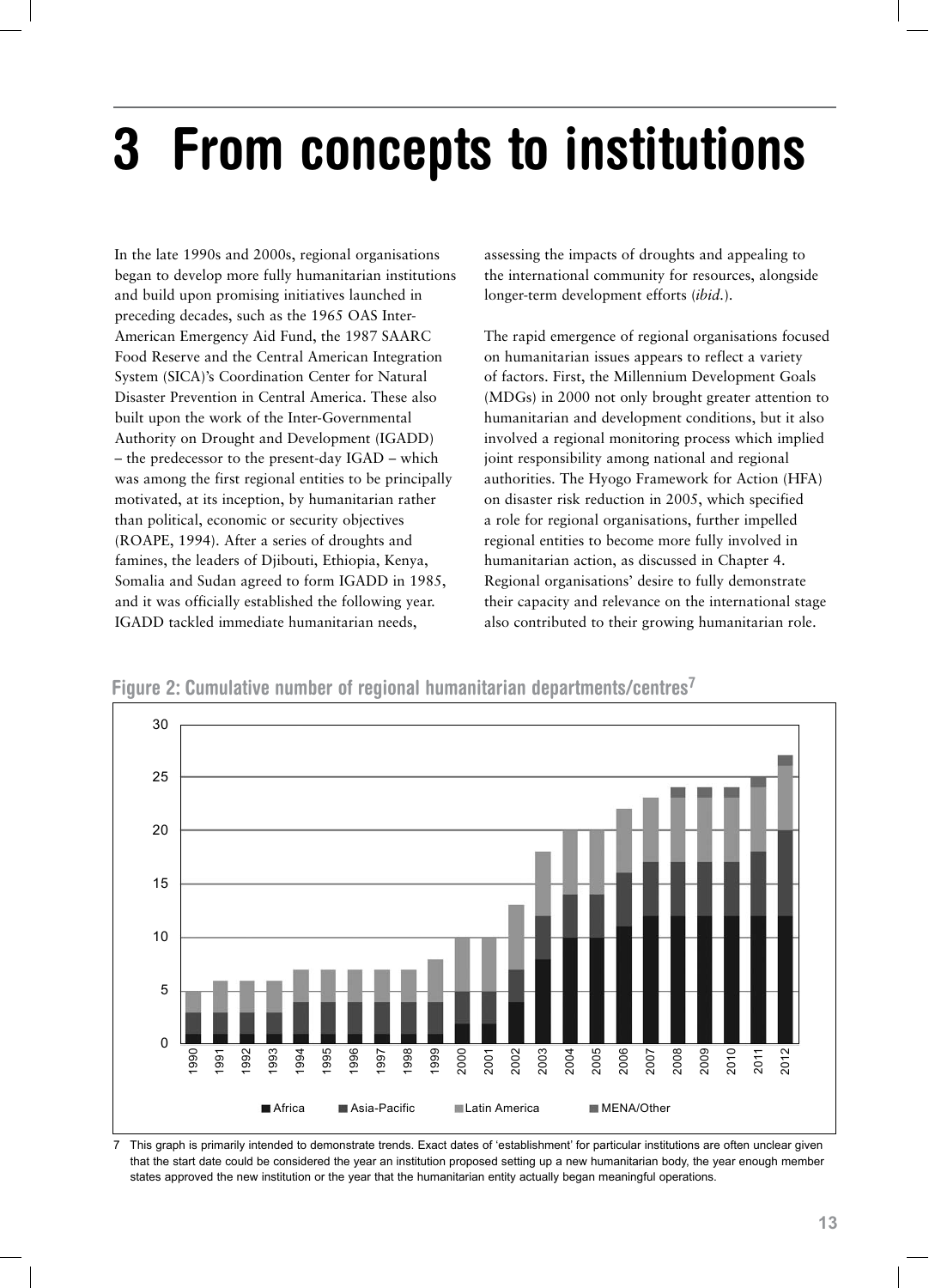A series of prominent incidents also contributed to the regionalisation of humanitarian action. The Rwandan genocide and its regional aftermath drove interest in the transnational nature of conflict and the need to avoid future atrocities; such concerns found particular expression in the International Commission on Intervention and State Sovereignty report on the responsibility to protect (R2P) in 2001. Early-warning systems for conflict rapidly developed across Africa, driven by the AU but gradually expanding into the continent's various regional economic communities. Such institutions were particularly influenced by emerging econometric research which seemed to suggest that it may eventually be possible to gather sufficient data to see conflicts coming and respond accordingly. Aside from conflict, prominent disasters such as the 2004 Indian Ocean tsunami, which affected several regions, also increased interest in regional approaches to humanitarian problems.

As regional organisations emerged, trends become evident. The late 1990s and early-to-mid-2000s saw a strong emphasis on peace, conflict and security cooperation, while in the mid-to-late 2000s the focus was more on DRR and disaster management. More recently, a more mature form of regionalisation is emerging; that is, regional organisations are forming broader, non-issue-specific regional entities which are multi-sectoral and which are focused upon humanitarian needs in general, rather than specifically on conflict or disasters. Examples include the ASEAN Coordinating Centre for Humanitarian Assistance and the OIC International Cooperation and Humanitarian Affairs Department. Likewise, the AU and ECOWAS have developed broader humanitarian policies that go beyond the UN-motivated frameworks they have previously tended to generate. While it is certainly too early to say, the establishment of these broader humanitarian entities and policies may suggest a new dynamic in regional humanitarian action. This merits further examination.

#### **3.1 Regional institutions versus regional capacities**

Another key issue requiring further analysis is the capacity of regional institutions. While they have proliferated, many reports highlight their uneven levels of financing and human resources (both in terms of numbers and capacity). Unfortunately budgets for many regional organisations are unclear because their small core budgets are often supplemented by large and generally donor-funded institutions focused on issues such as peace, security, development and humanitarian assistance. That said, one study by the United Nations University in 2008 analysed, based on interviews and surveys, the core funding available to regional organisations and their respective numbers of core staff members (i.e. those working in central institutions, excluding staff in field missions) (UNU-CRIS, 2008). The author concluded that 'the differences in terms of financial power and human resources are palpable' among regional organisations, with some having only a few dozen staff and others having several hundred. Core budgets ranged from as low as \$3m (IGAD) to \$157m (OAS) in 2007 and 2008, when the data was collected. While it is important to acknowledge that these figures may have changed markedly as regional organisations take on new roles and form new sub-units, they do provide a useful approximation of the stature of these organisations in recent years (see Table 1).

As the figures in Table 1 suggest, regional organisations, at least half a decade ago, had markedly different levels of personnel and funding. Some, such as ECOWAS, had relatively large staffs and budgets, while others were far more constrained. That said, size and funding was not – at least in 2007/8 – found to correlate with motivation and staff capabilities. For instance, the United Nations University study (UNU-CRIS, 2008) found that IGAD staff were particularly entrepreneurial and highly motivated, while many ECOWAS personnel were described as having been appointed based on nepotism rather than qualifications.

The study also shed light on the question of regional ownership and financing. For instance, only roughly one-third of the SADC's budget had been provided by member states, and only roughly three-quarters of the AU's core budget was provided by African nations. The AU is described as having hundreds of millions of dollars-worth of support from external donors, further calling into question the degree to which regional organisations might be influenced by external patrons (including China, which funded the construction of a new 23-storey AU headquarters building at a cost of \$150m) (UNU-CRIS, 2008: 22).

Such reliance on financial support from beyond regional organisations' own members is also found among regional organisations outside Africa. Ferris and Petz (2013) found that one disaster risk reduction initiative in the South Pacific received all but 12% of its funding from donors outside the region. ASEAN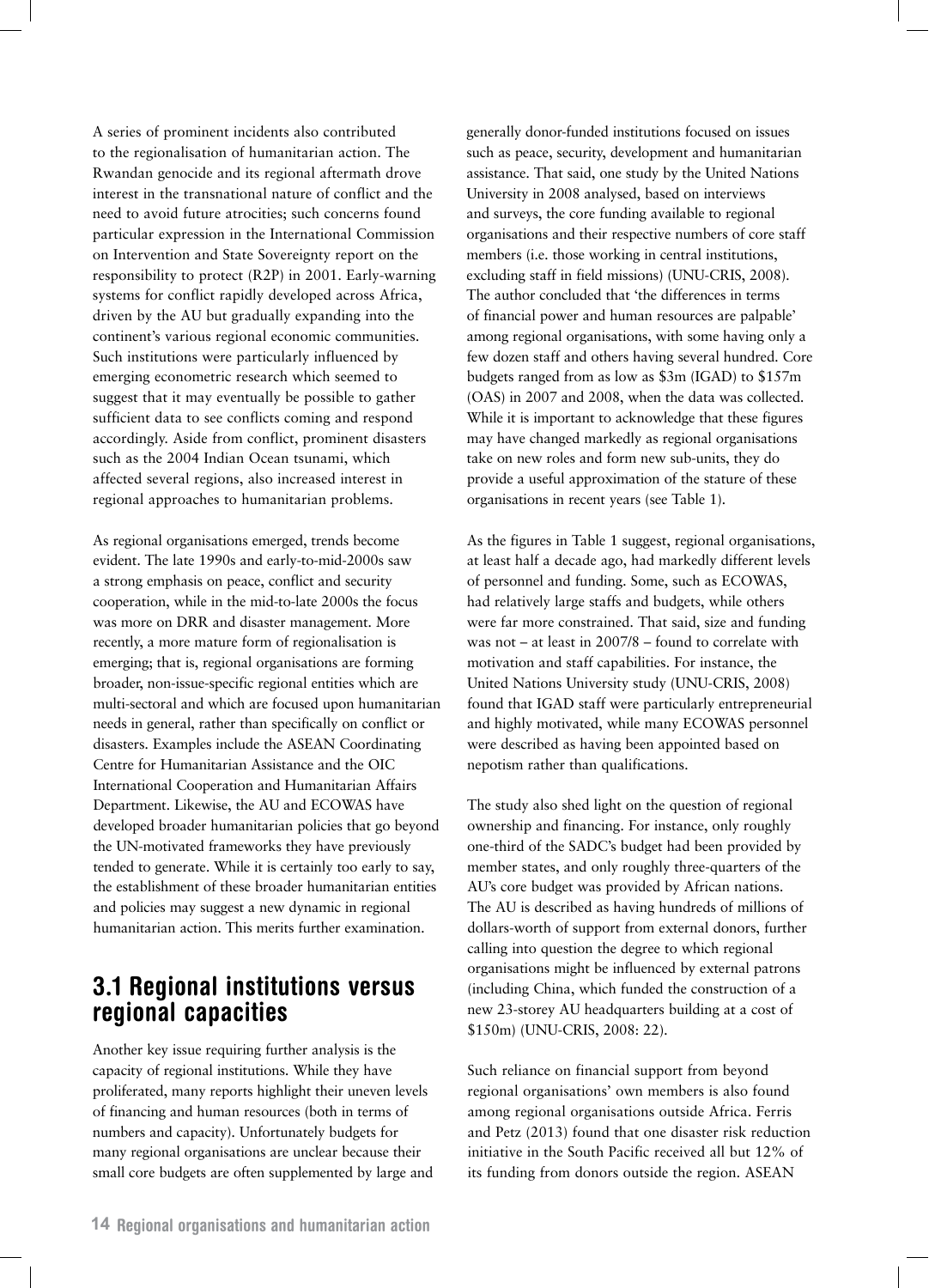| <b>Regional organisation</b>                 | <b>Staff members</b>          | Core budget (US\$m)         |
|----------------------------------------------|-------------------------------|-----------------------------|
| African Union                                | 700                           | 133 (inc. 96 from member    |
|                                              |                               | states)                     |
| Association of Southeast Asian Nations       | 260                           | 9                           |
| Caribbean Community                          | 180                           | 10                          |
| Economic Community of Central African States | 50                            | $17 - 18$                   |
| Economic Community of West African States    | 300                           | 121                         |
| Inter-Governmental Authority on Development  | 80                            | 3                           |
| League of Arab States                        | 500 (plus 500 consultants)    | 35.7                        |
| Organisation of the Islamic Conference       | 140 (secretariat) total staff | 23.7                        |
|                                              | of 1,500                      |                             |
| Organization of American States              | 506                           | 157.3                       |
| Pacific Islands Forum                        | 100                           | 23                          |
| Southern African Development Community       | 200                           | 45.3 (inc. 16.5 from member |
|                                              |                               | states)                     |

#### **Table 1: Regional organisations' resources, circa 2006–2007**

Source: UNU-CRIS (2008) *Capacity Survey: Regional and Other Intergovernmental Organizations in the Maintenance of Peace and Security*. Brussels: United Nations University – Comparative Regional Integration Studies.

Note: Staffing and budget figures are generally from 2006, 2007 or 2008; the authors of the UNU-CRIS study sought the most recent data available at the time of the research.

asks its ten members to each contribute \$30,000 per year for the ASEAN Coordinating Centre for Humanitarian Assistance, with the remainder of the Centre's resources being provided by donors (Ferris, Petz and Stark, 2013). New Zealand alone contributed nearly \$400,000 to the AHA Centre in 2011 (more than the \$300,000 which all ten ASEAN members were obliged to provide in total) (AidData 2.0, 2013).

The capacity of regional organisations today – as well as details regarding their funding and staffing levels – is poorly understood and requires further attention. Without such figures, it may be difficult to assess their ability to take on – and engage effectively in – the sorts of new (and old) humanitarian roles outlined in Chapter 4.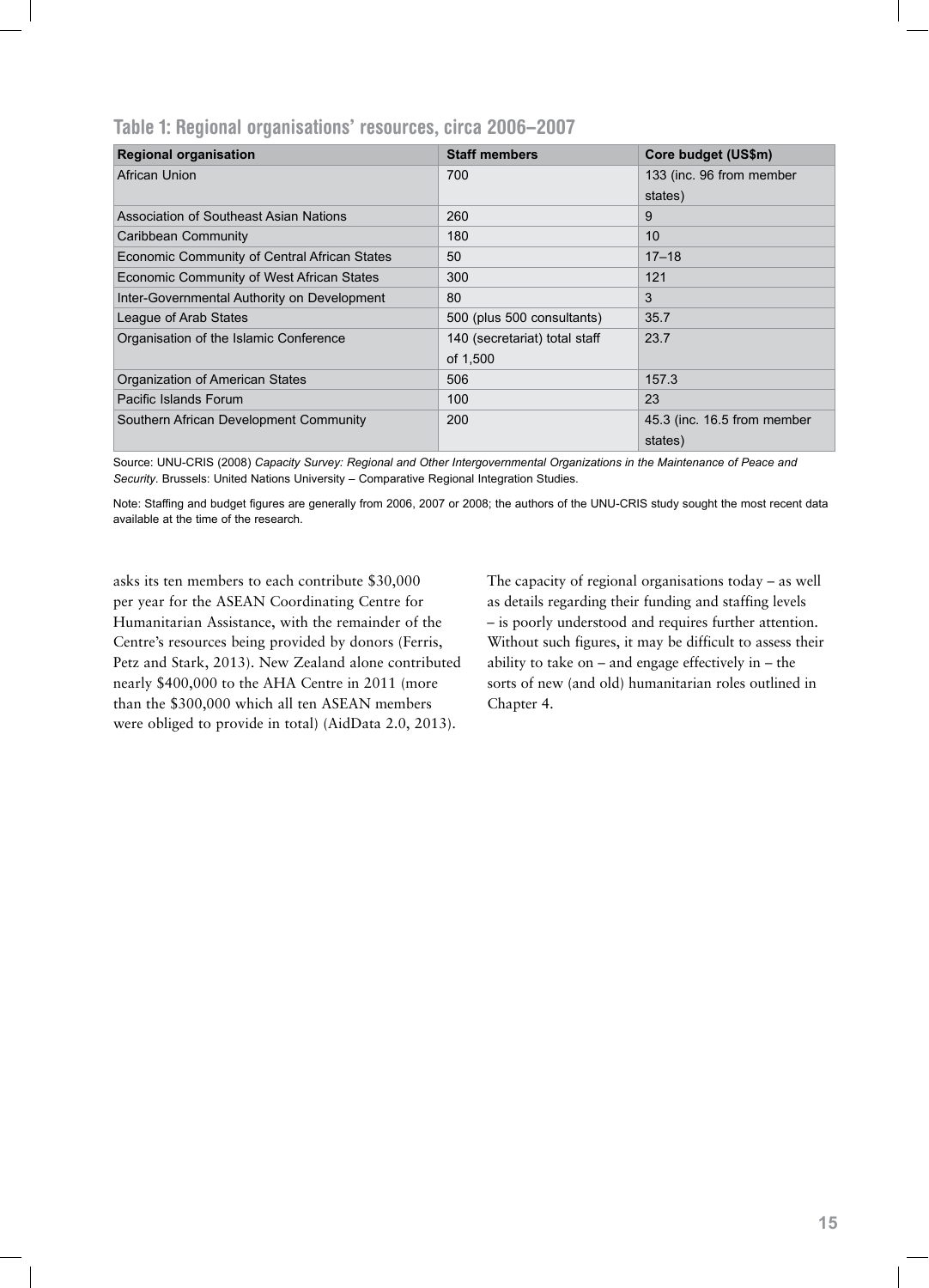**Regional organisations and humanitarian action**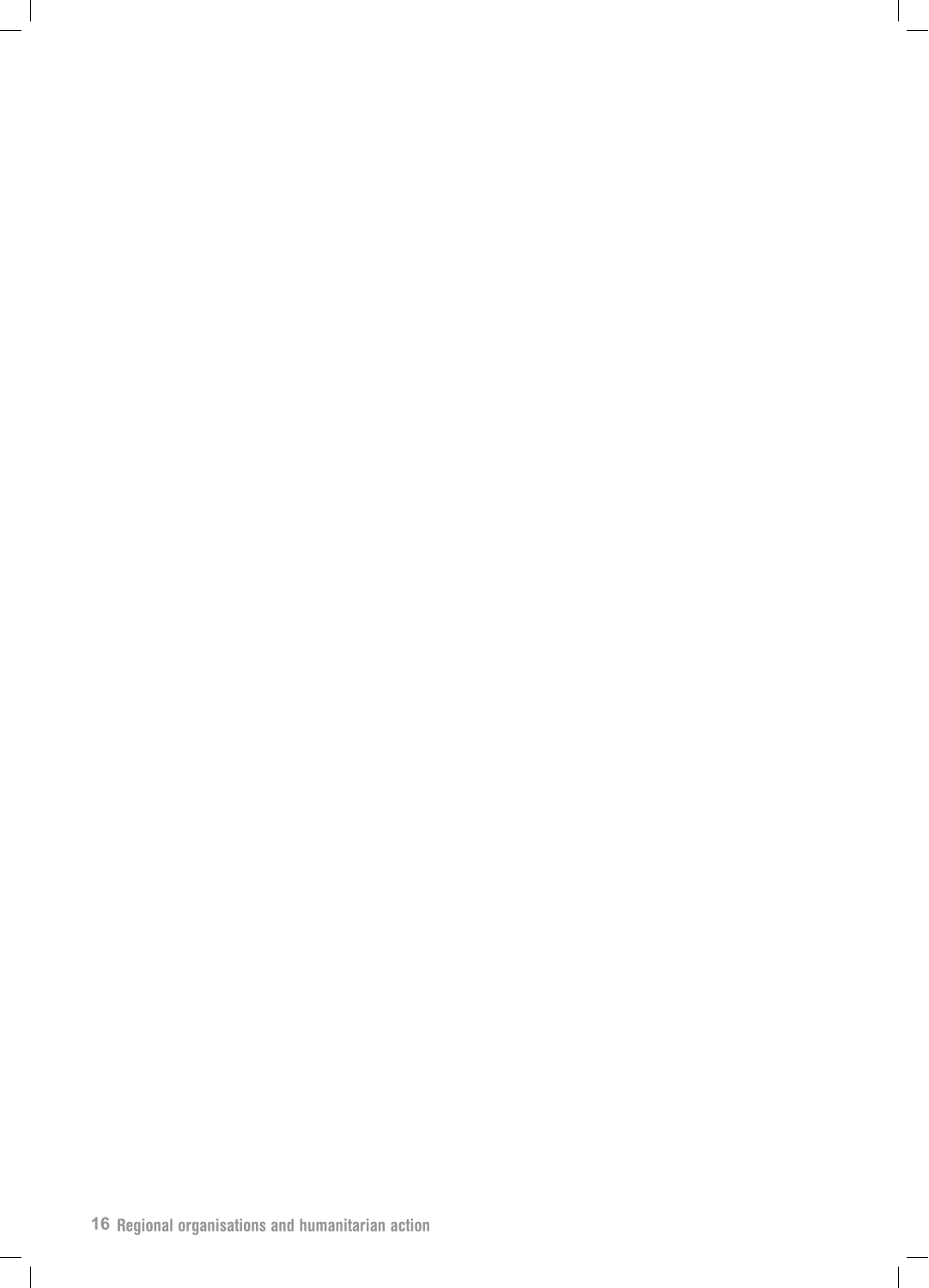# **4 Regional organisations' humanitarian action**

This chapter explores a more tangible yet also poorly studied topic – those humanitarian activities which regional organisations have thus far undertaken. The following sections, involving structured reviews of regional organisations' publicly available materials and the existing literature, examine humanitarian assistance provision (particularly in relation to refugees), disaster risk reduction and conflict management (including peacekeeping efforts focused on the protection of civilians). These are areas where regional organisations, according to the available literature, have played at least some direct role.

This analysis focuses on those regional organisations that have been most active in humanitarian and security issues. This group overlaps substantially with organisations being examined in the ongoing Brookings-LSE project on regional organisations' role in disaster risk management (DRM) (see Ferris and Petz, 2013). Such overlap is partly a reflection of the fact that the Brookings-LSE study has identified the most active regional organisations in the humanitarian sector; however, it also represents an intentional decision to ensure that this study is able to capitalise upon other major research initiatives on the humanitarian role of regional organisations. A lack of alignment and harmonisation among studies thus far has prevented sufficient dialogue within this research area.

## **4.1 Humanitarian assistance provision/facilitation for refugees**

While regional organisations are primarily political and diplomatic entities, the literature is peppered with examples of regional involvement in aid delivery. This section assesses the extent of regional organisations' involvement in humanitarian assistance and gathers examples to illustrate trends or approaches. Given the breadth of humanitarian action, this analysis has chosen to narrow its scope to assistance for refugees, which have tended to pose a regional challenge and which regional organisations have frequently focused on in policy documents and conventions (Ngung, 1999). The AU addresses refugee issues under the 1969 Convention Governing the Specific Aspects of Refugee Problems in Africa (OAU, 1969); ECOWAS addresses refugees within the scope of its 1999 Protocol Relating to the Mechanism for Conflict Prevention, Management, Resolution, Peace-Keeping and Security (ECOWAS, 1999). The OAS is guided by both the Contadora Act on Peace and Co-operation in Central America and by the 1984 Cartagena Declaration on Refugees (Lewis, 2012). Nearly all regional organisations reviewed in Table 2 have established agreements concerning refugees with UNHCR and other institutions (e.g. the AU's recent agreement with the Norwegian Refugee

| <b>Activity (refugees)</b>                                      | ढ | ECOWAS | ပ<br>Q | <b>SV</b><br>O | <u>ပ</u><br>စ | <b>NO</b><br>ပ<br>ğ | Z<br>∢ | ပ္မွ | RC | đ<br>ш<br><b>SC</b> | $\mathbf C$<br>൨<br><b>S</b> |
|-----------------------------------------------------------------|---|--------|--------|----------------|---------------|---------------------|--------|------|----|---------------------|------------------------------|
| Facilitating/negotiating aid access                             | ٠ | п      |        |                |               |                     |        |      |    |                     |                              |
| Coordinating aid provision                                      |   |        |        |                |               |                     |        |      |    |                     |                              |
| Research and/or regional lessons learning                       |   |        |        |                |               |                     |        | П    |    |                     | ш                            |
| Funding aid activities (donor)                                  |   | г      |        |                |               |                     |        | ┓    |    |                     |                              |
| Direct implementation of aid provision                          |   |        |        |                |               |                     |        |      |    |                     |                              |
| Kev: ∎<br>■ Clear role/contribution ■ Partial role/contribution |   |        |        |                |               |                     |        |      |    |                     |                              |

**Table 2: Humanitarian activities by regional organisations**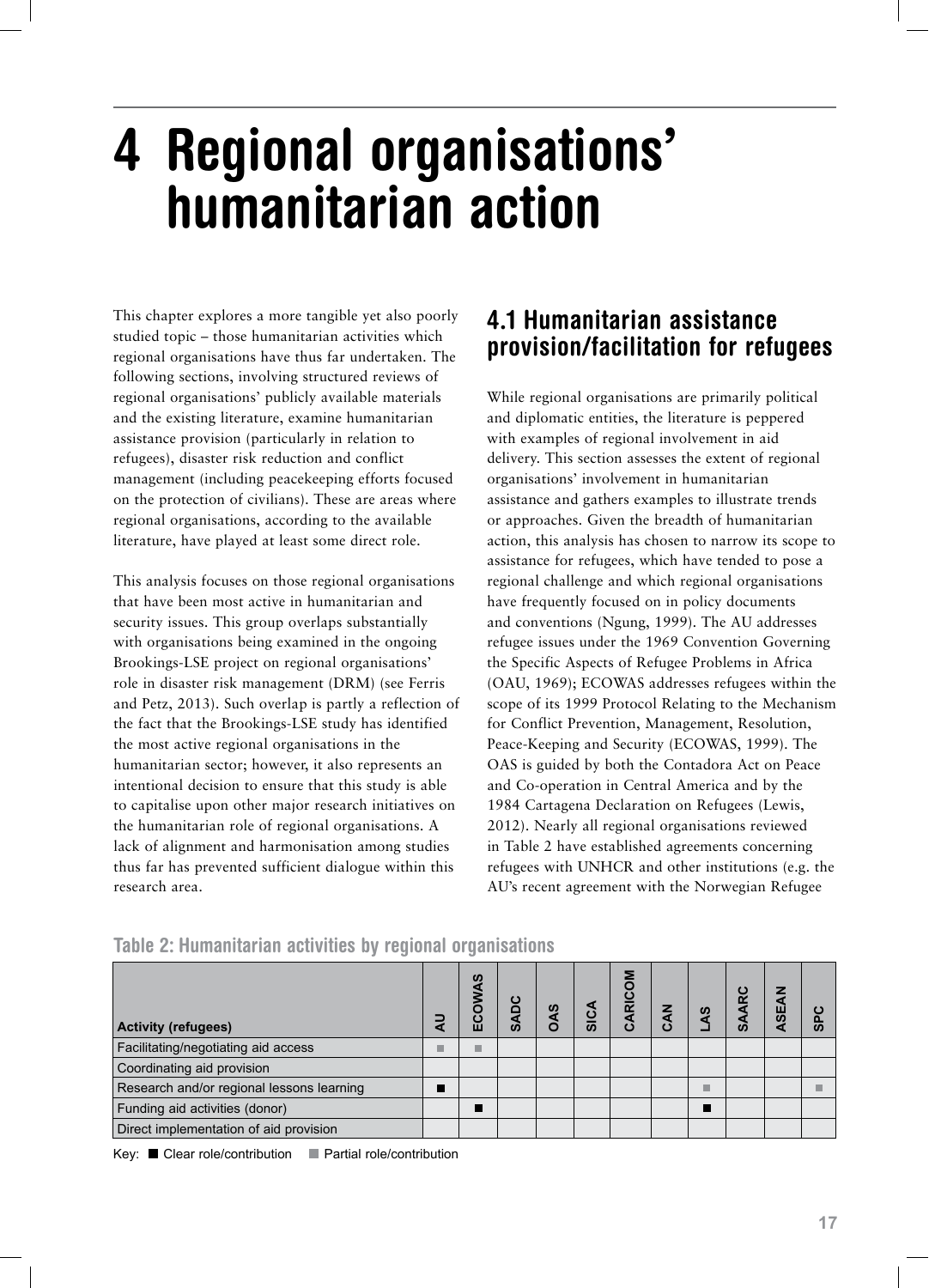Council) (NRC, 2013; Security Council Report, 2006).

Aside from refugees, no facet of humanitarian aid has consistently been addressed by regional organisations, either in practice or via policy frameworks. And even in the case of refugees, engagement has been limited and uneven. While most regional bodies have discussed refugees at some point in their histories, few have played a direct role in addressing refugee issues during acute crises (e.g. by disbursing or financing assistance or by coordinating humanitarian actors). That said, they have periodically contributed to refugee responses in indirect ways, such as facilitating humanitarian access (AMISOM, 2013).

The AU, ECOWAS, the Arab League and ASEAN have all publicly criticised the lack of coordination in international aid activities, though none of the three has stepped in to adopt a role in aid coordination. Instead, the AU has focused its efforts on gathering and consolidating data regarding refugees and other humanitarian challenges, including through its recently revitalised Coordinating Committee on Assistance and Protection to Refugees, Returnees and Internally Displaced Persons in Africa (CCAPRRI) (African Union, 2011). The Arab League has done much the same, dispatching missions to review the situations of Iraqi and, more recently, Syrian refugees in the region (Khraiche, 2013). The Secretariat of the Pacific Community (SPC) has examined the anticipated challenge of climate change-induced refugees in the Pacific (see, for instance, Vainerere, 2009). While useful, such work has tended to be in lieu of tangible action, rather than as a precursor to aid provision or coordination, which regional organisations generally lack the capacity to deliver.

Where regional organisations have provided assistance, the amounts involved are generally symbolic (though highlighting this fact is not intended as a criticism). For instance, ECOWAS distributed up to (reports vary) \$15m-worth of aid to Liberia, Sierra Leone, Guinea and Guinea-Bissau for refugees between 2005 and 2012 under the Peace and Development Project (PADEP) (ECOWAS, 2012). The funds were allocated to ECOWAS by the African Development Bank (ADB); ECOWAS then passed the money to the World Food Programme (WFP), which procured and distributed rice, maize and other grains to beneficiaries in the target countries (ECOWAS, 2012b). ECOWAS appears

to have primarily served as an intermediary involved in handing ADB funds to WFP, while using PADEP 'launches' in particular countries as an opportunity to promote ECOWAS' role in the region (ECOWAS, 2002).

In a similar example, the Arab League reportedly distributed small amounts of aid, primarily medical supplies, to Jordan to aid Syrian refugees (Jordan Times, 22 October 2012); these supplies have then been distributed by the United Nations Population Fund (UNFPA). In Sudan the League allocated up to \$30m for reconstruction activities, including the construction of between 12 and 15 model villages aimed at enticing refugees to return to Darfur (Sudan Tribune, 16 August 2013).8

Relatively modest amounts of aid from regional organisations appear to be common in other sectors as well. The ASEAN Agreement on Disaster Management and Emergency Response (ADMER) Fund, which started in March 2012, reportedly financed \$100,000-worth of rice from WFP for the Philippines following Typhoon Bopha (ASEAN, 2012, 2013).9 Likewise, ECOWAS provided around \$400,000 for humanitarian operations in Nigeria during major floods in 2012.

Other regional organisations have refused to intervene to help refugee populations. CARICOM and SAARC have declined to tackle humanitarian challenges involving Haitian (CARICOM) and Bhutanese (SAARC) refugees – despite pleas from particular states for them to take up these issues – due to opposition from influential members. SAARC has blocked official consideration of Bhutanese refugees in Nepal and India since at least 1991, claiming that to do so would violate the Association's ban on discussions of bilateral or contentious issues (Chandrasekharan, 2008; Sridharan, 2008). SAARC is the only regional organisation reviewed here which does not have official treaties, conventions or

<sup>8</sup> The *Sudan Tribune* reported that 15 villages were being built, though other sources put the number at 12.

<sup>9</sup> In addition, ASEAN indicates that it played a role, via the AHA Centre, in regional countries' response to Typhoon Bopha, including food, milk and tents from Malaysia, \$1m from Indonesia and the deployment of a team of Singaporean experts.

<sup>10</sup> CAN, a relatively small regional organisation, does not specifically have policies or treaties on refugees, though it has said that it intends to develop them (CAN, n.d.).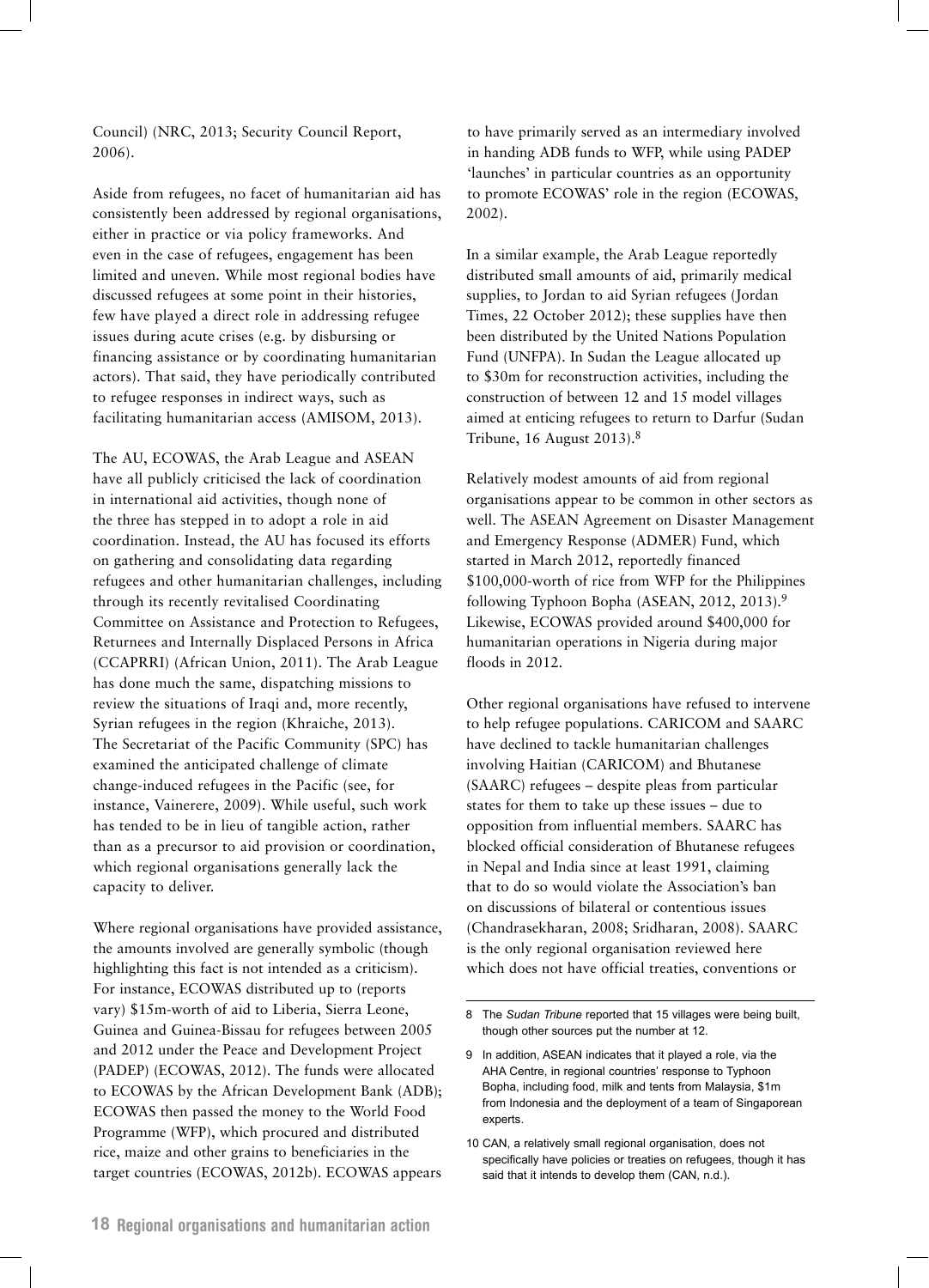#### **Box 2: AMISOM and Somali refugees**

In authorising the AU Mission in Somalia (AMISOM) in 2007, the AU Peace and Security Council (PSC) mandated the mission to 'facilitate, as may be required, within capabilities, humanitarian operations, including the repatriation of refugees and resettlement of internally displaced persons (IDPs)'. This support to refugees has involved both the civilian and military components of the mission, with the latter helping to secure some aid shipments via ports and other key transit points. AMISON notes that its Humanitarian Affairs Unit works closely with OCHA and UNHCR as well as UNICEF, WFP and other humanitarian actors, most notably in sharing information regarding humanitarian conditions.

agreements that mention refugees.10 Such recalcitrance reflects domestic concerns (e.g. regarding ethnic tensions in India) and regional diplomatic factors among India, Nepal and Bhutan rather than any principled opposition to regional humanitarian initiatives.

There have also been instances in which regional organisations, while not physically supporting aid delivery, have helped to protect refugees. Sharpe (2011, 2013) highlights the manner in which the AU Commission drew upon the 1969 Convention to prevent Burundian refugees from being expelled from Rwanda in 1996 and to help Sierra Leonean refugees facing potential rights violations in Guinea in 2004. That said, such instances are portrayed as rarities enabled by active refugee advocates; in most situations, the AU's refugee protection institutions and legal frameworks have proven incapable of addressing the plight of refugees. Sharpe (2013) notes that, in a trend common among regional organisations, the AU has focused on the quantity of refugee protection frameworks, institutions and initiatives, without paying much heed to their quality or effectiveness.11

## **4.2 Disaster risk reduction12**

Although regional organisations themselves $13$  rarely have the resources, capacity or will to provide sizable volumes of humanitarian assistance – which they view as primarily the role of the United Nations and other international organisations – they are interested in DRR (Ferris and Petz, 2013). Southeast Asia, the Pacific Islands, Central America and the Caribbean have repeatedly been affected by earthquakes, tsunamis, cyclones, hurricanes and other powerful weather events. Preparedness was further popularised among regional organisations by the HFA, which identified a particular role for regional organisations in conducting assessments related to DRR at the national and regional levels, reviewing progress on DRR, establishing or strengthening DRR centres and introducing disaster early-warning mechanisms (UNISDR, 2005: 15).

Regional organisations' engagement with natural disasters and DRR actually predates the Hyogo Framework. The IFRC (2011) notes that the AU's primary disaster strategy was formulated and adopted in 2004. Africa's regional economic communities made an earlier start, with IGAD long having worked on mitigating the humanitarian impact of droughts and food insecurity; its regional Disaster Risk Management Programme was launched in 2002, one year after the SADC had adopted its regional disaster strategy. Comparable DRR planning in the Economic Community of Central African States (ECCAS) and ECOWAS mainly emerged following the AU-wide 2004 Africa Regional Strategy for Disaster Risk Reduction (GFDRR, 2010).

Latin America began delving into DRR issues earlier still. In 1991 the OAS adopted the Inter-American Convention to Facilitate Disaster Assistance and the associated Inter-American Committee on Natural Disaster Reduction (IACNDR) (OAS, 1999). That

<sup>11</sup> Sharpe's (2011) research paper on the OAU and AU's refugee protection bodies highlights an extensive level of engagement with refugee issues within African regional structures. Conventions, committees, debates and conferences have not been in short supply. Yet the outcomes of these processes, which remain at an elite level, have been called into question.

<sup>12</sup> This section benefited from research conducted by Ferris & Petz (2013) in exploring disaster risk reduction. Ferris & Petz (2013) focus on disaster risk management (DRM), which they define as 'all activities intended to reduce risk or prepare for disasters as well as those associated with emergency relief and reconstruction'.

<sup>13</sup> That is, regional organisations do not tend to have large resources available for providing humanitarian assistance. However, several of their members do commonly have greater resources, either independently or via regional organisations.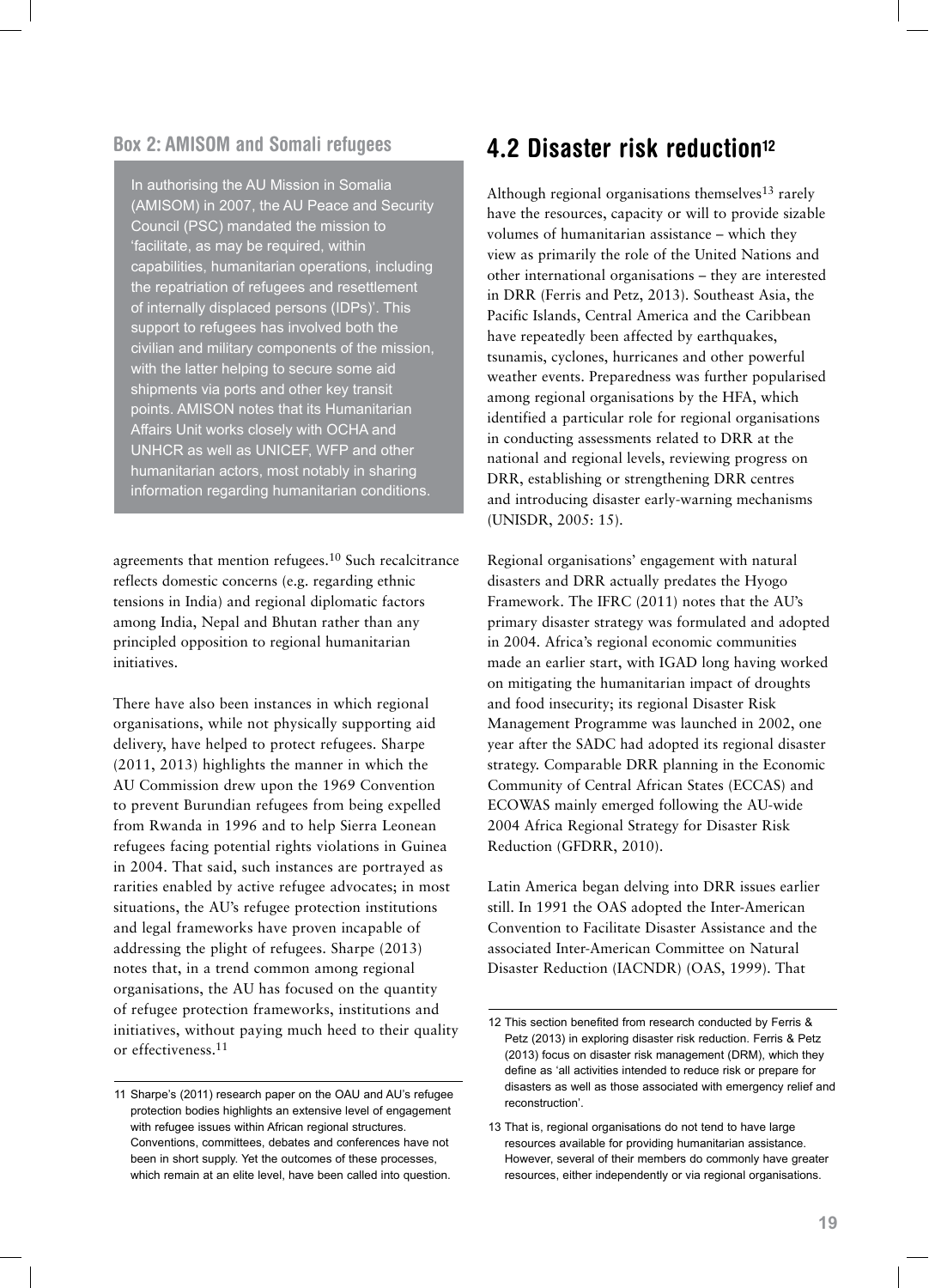same year, CARICOM agreed to launch the Caribbean Disaster Emergency Response Agency (CDERA), which was particularly focused on preparedness. The Andean Community's (CAN) Andean Committee for the Prevention and Response to Disasters (CAPRADE) was agreed in 2002; however, like many CAN agreements its primary mandate is to promote compliance with broader international (primarily UN) frameworks and agreements (IFRC, 2011).

In Asia, ASEAN and SAARC both established regional food security initiatives going back to the 1970s and 1980s, though overt work on DRR was primarily impelled by the December 2004 tsunami (ASEAN, 1979; SAARC, 1987). In July 2005, ASEAN established the Agreement on Disaster Management and Emergency Response (ADMER), which has led to regional cooperation on DRR while also strongly reaffirming state sovereignty and national leadership of all disaster-related efforts (OCHA, n.d.).

The Middle East and North Africa was perhaps the last region to begin adopting DRR-related frameworks, the most significant of which, the Arab Strategy for Disaster Risk Reduction 2020, was agreed in 2010 (Arab League, 2010). The region's first Arab Conference on DRR followed in 2013, around the same time that the GCC began collaborating with the United Nations and others on DRR and HFArelated issues (UNDP, 2013). The OIC – though not exclusively a Middle Eastern and North African entity – began engaging directly in DRR in 2010 (Ferris and Petz, 2013: 67), though it had previously played a significant role in launching humanitarian appeals, providing assistance and conducting assessments in Bosnia-Herzegovina, Yemen, Gaza, Indonesia and elsewhere; however, these have tended to comprise disaster (or conflict) management rather than risk reduction (OIC, 2009).

These agreements have been accompanied by a wide range of activities related to DRR and disaster response (see Table 3 and Box 4). With the HFA and associated review/monitoring processes drawing attention to individual countries' and regions' performance, regional engagement has been far stronger than in other sectors, where the focus is more firmly upon the state and its legal obligations (e.g. in relation to refugee issues).

With regard to field-level interventions, progress has been uneven but relatively extensive. Every regional organisation has facilitated discussions and regional planning on DRR. In several instances these cover DRR as a whole, though many regions have begun to delve far more deeply into particular threats and sectors. Sahel regional organisations and IGAD – which are not included in Table 3 – have both done significant work on preparing for droughts and food insecurity, as has SAARC. For instance, the SAARC Food Bank helps to prepare for food shortages, while the IGAD Climate Predictions and Applications Centre (ICPAC) monitors weather conditions in order to better anticipate and prepare for droughts (ICPAC, 2013).

Nearly all regional organisations have engaged in some degree of regional coordination. However, coordination efforts are not necessarily comparable. Particular entities, such as the AU, CARICOM and ASEAN, have clear regional strategies that provide a degree of shared vision which extends across years. In other instances, organisations such as the Arab League engage in relatively broad-based planning on issues such as the environment, climate change and development without having a strong coordination function for DRR. The same could be said of the OAS, where member states have repeatedly endorsed the need for greater coordination surrounding DRR but have made little progress in that direction (in contrast

| <b>Activity</b>                                             | ā | ECOWAS | ပ<br>Q<br>S | SV<br>Ö | SICA | ARICOM<br>ن | Z<br>∢<br>ن    | ပ<br>œ<br>ທ | đ<br>မ္တ       | ഗ |
|-------------------------------------------------------------|---|--------|-------------|---------|------|-------------|----------------|-------------|----------------|---|
| Facilitating discussions/planning on DRR                    |   | ٠      | m.          | ш       | ш    | П           | ш              | П           | П              |   |
| Coordinating regional DRR initiatives                       |   |        |             | ■       | ш    | ш           | ш              |             |                |   |
| Research and/or regional lessons learning on DRR            |   |        |             | ш       | П    | ш           | $\blacksquare$ | П           | $\blacksquare$ |   |
| Funding DRR activities in member states (donor)             |   |        |             | ш       |      |             |                |             | ■              |   |
| Direct implementation of DRR projects/activities            |   |        |             |         |      |             |                |             |                |   |
| $Key:$ Clear role/contribution<br>Partial role/contribution |   |        |             |         |      |             |                |             |                |   |

#### **Table 3: Activities related to DRR and disaster response**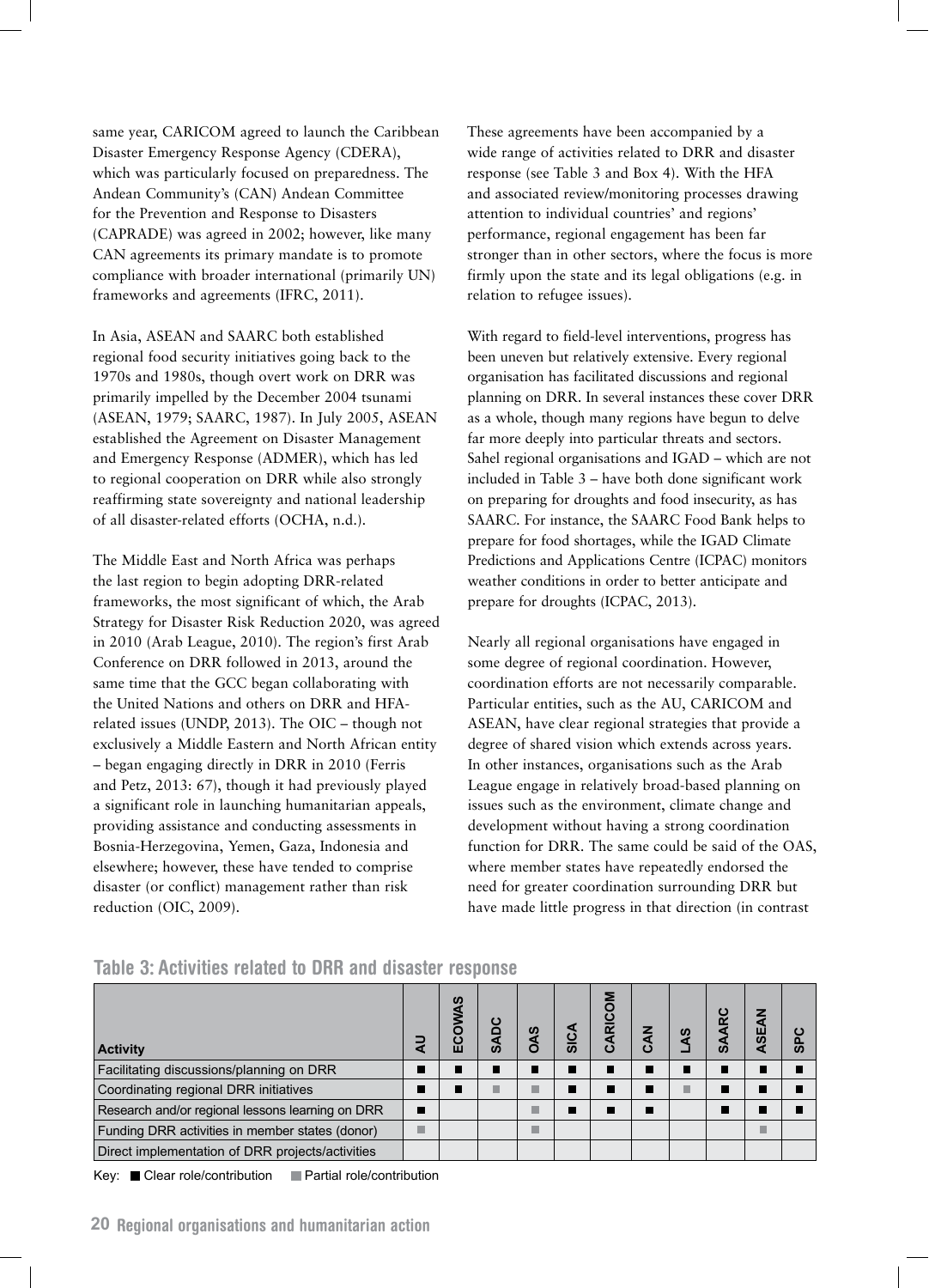to advanced progress within 'sub-regional' bodies such as CARICOM and the Central American Integration System (SICA) (Ferris and Petz, 2013)). Indeed, SICA has been actively engaged with DRR (or disaster prevention) since the founding of the Coordination Center for Natural Disaster Prevention in Central America (CEPREDENAC) in 1987. The Center has developed strategies and driven research into natural disasters while also taking steps to integrate regional communication systems to enable early warning (CEPREDENAC, 2011).

CEPREDENAC's focus on research is also common among other regional bodies. Here research ranges from short national missions to member states, which the OAS and ECOWAS have done, to the establishment of research centres focused on DRR and related issues. These include, to name just a couple of examples, the SAARC Disaster Management Centre in New Delhi and the South Pacific Applied Geoscience Commission

(SOPAC), which was founded in the 1970s and became a division of Secretariat of the Pacific Community (SPC) in 2011 (Hay, 2013). In other cases, regional organisations benefit from research institutions which are independent or affiliated with prominent universities in the region (as in the case of the University of the West Indies). These institutions commonly engage not only in research but also in training and capacitybuilding for regional organisations and their member states. As with research, capacity-building has been widely varied but, on the whole, primarily focused on conveying information about key DRR concepts and international and regional frameworks through workshops and seminars.

Such initiatives have primarily been financed not by member countries themselves, which have demonstrated interest in DRR issues but a far lower willingness or ability to finance them. Conversely, donor countries have been particularly interested in supporting overseas

#### **Box 3: Findings of Brookings-LSE study on regional organisations and DRM**

The Brookings-LSE study on the role of regional organisations in DRM (Ferris and Petz (2013)) examined 17 different indicators of performance and engagement. It noted that, while all regional organisations examined had DRR frameworks or conventions and regular intergovernmental meetings on DRM issues, far fewer engaged in funding or implementing projects. That said, many were involved in warning systems for natural disasters and in conducting research and capacity-building activities around DRM.

| <b>Activity</b>                                     | R | ECOWAS | <b>SADC</b> | OAS            | SICA | CARICOM        | <b>ZAN</b> | LAS | SAARC | ASEAN | 긊  | COE | <b>SPC</b> |
|-----------------------------------------------------|---|--------|-------------|----------------|------|----------------|------------|-----|-------|-------|----|-----|------------|
| Regular intergovernmental meetings on DRM           |   | п      | П           | п              | П    | ш              | ш          | ш   | П     | ш     | ш  | ш   |            |
| Regional DRR framework/convention                   | ш | ш      | П           | $\blacksquare$ | П    | П              | Ш          | П   | П     | П     | ш  | П   | ш          |
| Regional DM framework/convention                    |   | ш      | ш           | $\blacksquare$ | ш    | П              | П          | П   | П     | П     | ш  | П   |            |
| Specific organisation for DRM                       |   |        |             |                | п    | ш              | ш          |     |       |       | ш  |     | Г          |
| Regional/sub-regional disaster management centre    |   |        |             |                | п    |                |            |     | П     | Ш     | ш  |     |            |
| Regional disaster relief fund                       | П |        |             | ш              |      |                |            |     |       |       | П  |     |            |
| Regional disaster insurance scheme                  |   |        |             |                |      | ш              |            |     |       |       |    |     | ш          |
| Regional funding for DRR projects                   | ш |        |             |                |      |                |            |     |       |       | ш  |     |            |
| Provides humanitarian assistance                    |   |        |             |                |      |                |            |     |       |       | ш  |     |            |
| Regional rapid response mechanism                   |   |        |             |                |      | H              |            |     |       |       | ш  |     |            |
| Regional technical cooperation (warning systems)    |   |        |             |                | ш    | H              | ш          |     |       |       | ш  |     | ш          |
| Joint disaster management exercises/simulations     |   | L.     |             |                |      | ш              |            |     |       |       | П  |     |            |
| Technical training on DRM issues/capacity-building  |   | Г      |             |                | П    | $\blacksquare$ |            |     | П     |       | П  |     |            |
| Research on DRM/CCA issues                          |   |        |             | ш              |      | $\blacksquare$ |            |     | ш     |       | Ш  |     |            |
| Regional military protocols for disaster assistance |   |        |             |                |      | H              |            |     |       | L.    | Ш  |     |            |
| Regional web portal on DRM                          |   |        |             |                | ш    | ш              | L.         |     |       | Ш     | Ш  |     | ш          |
| Regional IDRL treaty/guidelines                     |   |        |             | т              |      |                |            |     |       |       |    |     |            |
| <b>Total</b>                                        | 5 | 7      | 4           | 7              | 8    | 12             | 6          | 3   | 6     | 8     | 16 | 6   | 9          |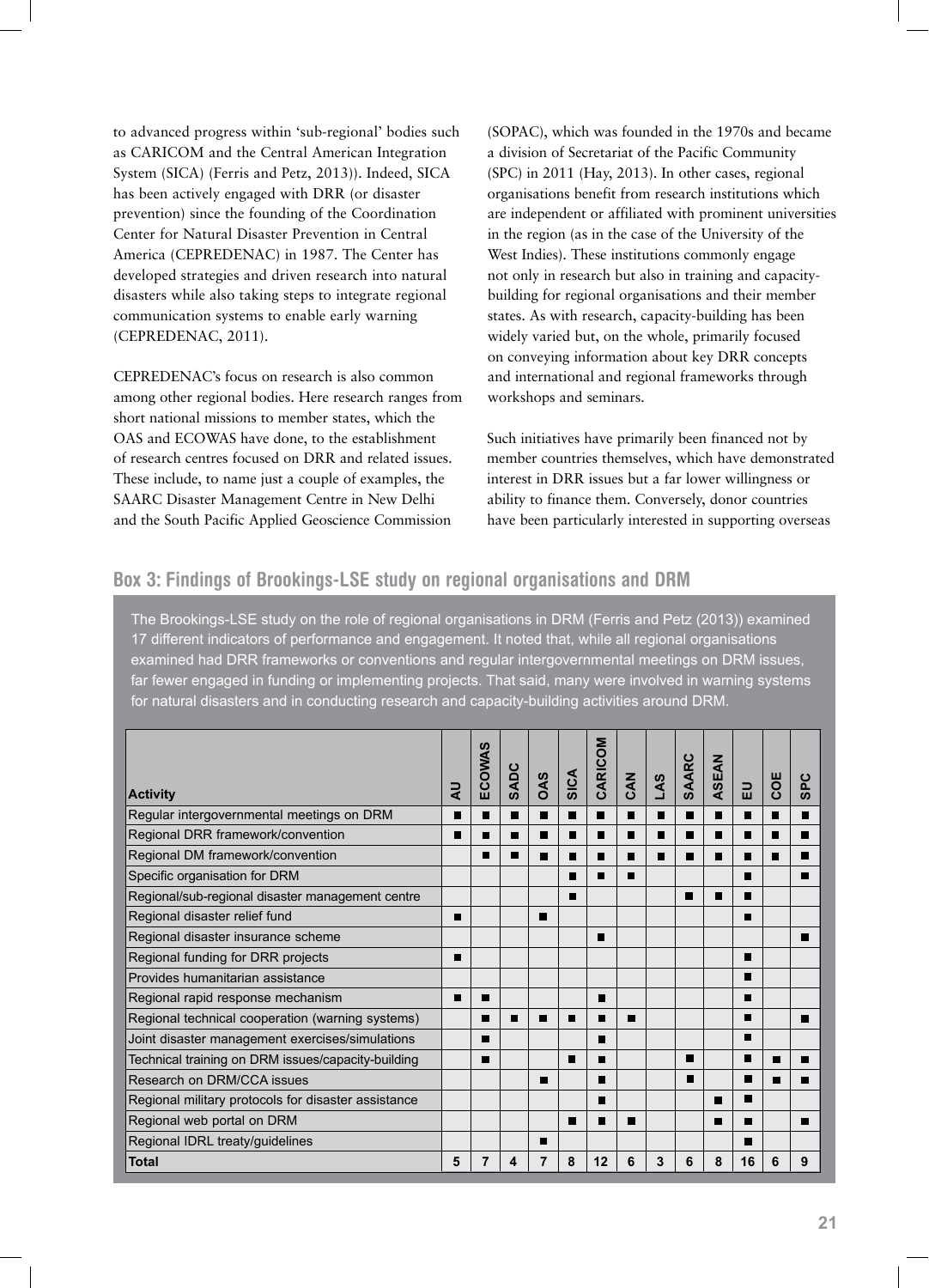DRR initiatives on the premise that preparedness and mitigation efforts will eventually reduce the effects of disasters and, hence, the need for costly humanitarian operations. Accordingly, SOPAC's budget is overwhelmingly financed by the European Union, with additional sizable contributions from Australia, New Zealand, France and the United States – all of which were founding members of the SPC (SOPAC, 2012). Likewise, CEPREDENAC receives funding from the United States, China, Japan, Spain and Switzerland, as well as from the European Commission, the World Bank, the IFRC and a number of NGOs. In 2010, the most recent year for which public data is available, it received \$780,000 from the Japanese government alone (JICA, 2012; AidData 2.0, 2013).

Reliant on external financing, regional organisations have generally not acted as donors except in minor instances, financing national efforts (often with funding from the United Nations or the EU). This reflects not only a dearth of funding but also the size, scale, contextual specificity and cost of disaster risk reduction projects.

## **4.3 Conflict management**

While regional organisations have taken on humanitarian assistance and DRR-related activities in recent years, as primarily political and diplomatic entities they have long engaged with conflicts and their repercussions. The previously discussed principle of subsidiarity has long been applied to conflict, with researchers and policymakers both noting regional organisations' potential to intervene in conflicts in ways – given their understanding of conflict dynamics and cultures – not necessarily feasible for the United Nations or individual nations (Pugh and Sidhu, 2003; Boutros-Ghali, 1992; Brahimi, 2000). As discussed below, this has particularly (but not exclusively) applied to Africa, which is on the whole less wed to national sovereignty concerns and where conflicts in one country have a long history of spreading across borders. However, the Arab League, generally a defender of state sovereignty, took the extraordinary step of requesting international military action (the establishment of a no-fly zone) over Libya in 2011. While the League's action on Libya appeared out of character for the organisation, it reflected many Arab leaders' personal animosity towards Libyan President Muammar Gadhafi and their growing concern about his erratic style of leadership; the League was further

bolstered by deep concern among Arab populations over the regime's attacks on civilians. Other regional organisations have also sought to protect civilians and reduce conflict tensions. The OAS is supporting negotiations between the Colombian government and the Fuerzas Armadas Revolucionarias de Colombia (FARC) (Meyer, 2013: 9), and the ASEAN Regional Forum (ARF) is becoming increasingly involved in addressing regional security challenges and associated issues (e.g. preventive diplomacy, defence cooperation).

Here conflict management is defined as efforts to prevent conflict and, once it has emerged, to resolve it and mitigate its destructive impact (Wallensteen, 2002). Hence, the term is used to refer to a wide range of interventions, including conflict monitoring and early warning, conflict resolution and mediation, peacekeeping and the protection of civilians in armed conflict. While broader regional integration and economic cooperation may have ancillary benefits for peace and the management of armed violence (see Annawitt, 2010), this section only addresses those interventions which are overtly aimed at mitigating conflict.

Regional institutions have developed policies and structures for conflict management. The ARF, an extension of ASEAN, was established in 1994 in order to help the regional body address sensitive diplomatic and security issues separately from its generally less confrontational summits and high-level meetings (Whelan, 2012). In Latin America, the OAS created The Fund for Peace: Peaceful Settlement of Territorial Disputes, more commonly referred to as the OAS Peace Fund (OAS, 2000), in 2000. Across Africa, initiatives and institutions are too numerous to note here. They range from the AU Peace and Security Council (PSC) and Panel of the Wise to ECOWAS' Conflict Prevention Framework and SADC's Organ on Politics, Defence and Security Cooperation (Zyck and Muggah, 2012). Standing peacekeeping forces have also been established, primarily under the auspices of the AU Standby Force (ASF), and the ECOWAS Monitoring Group (ECOMOG) has been particularly active in West Africa, though SADC's Standby Brigade (SADCBRIG) has been largely inactive since it was established in 2004 (de Carvalho et al., 2010). Broader peace and conflict efforts in Africa have also been informed by conflict early warning systems, from the pan-African Continental Early Warning System (CEWS) to IGAD's Conflict Early Warning and Response Mechanism (CEWARN) in East Africa and SADC's Regional Early Warning System (REWS). (For a comprehensive treatment of these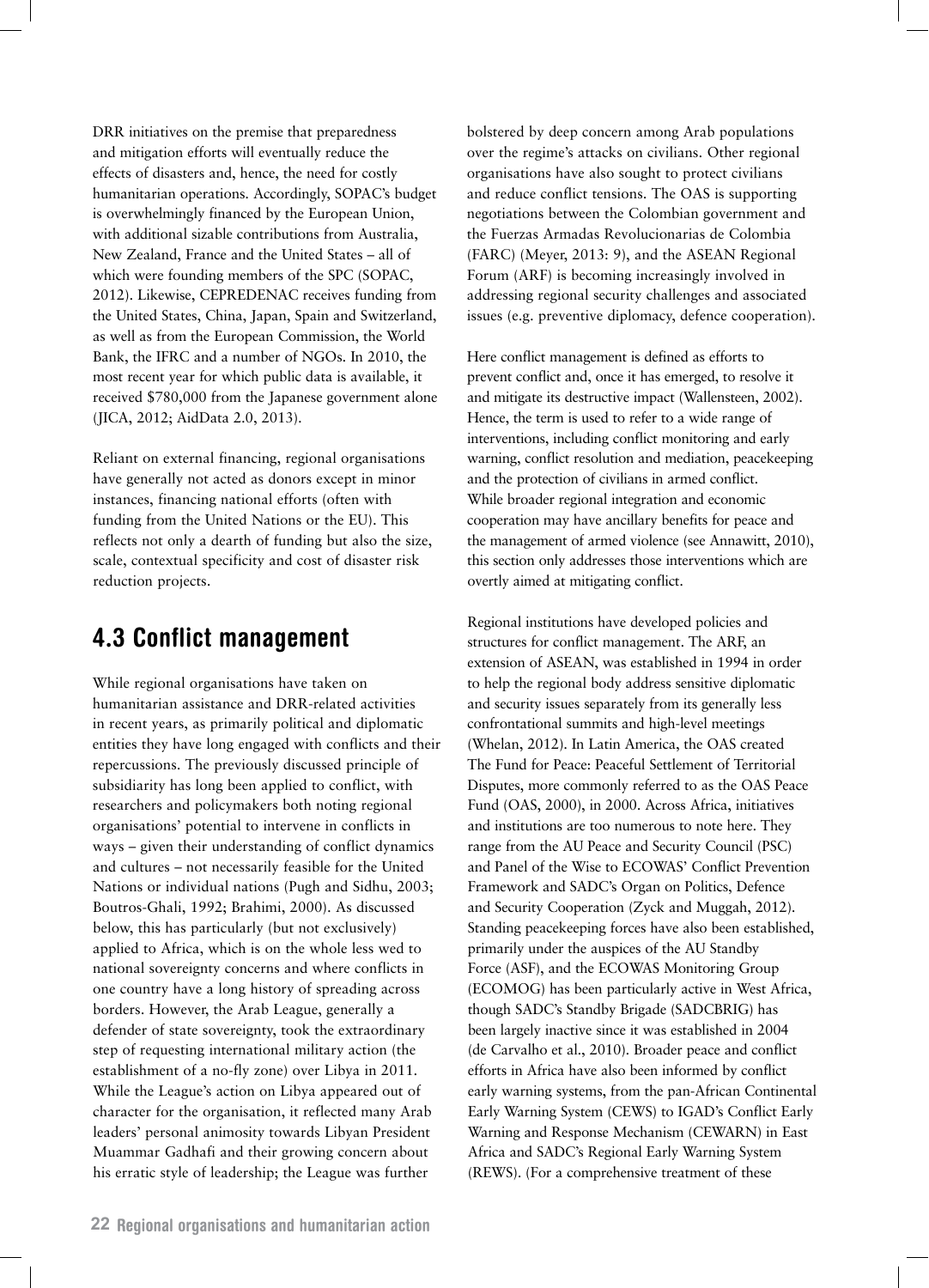| <b>Activity</b>                                           | ₹ | <b>WAS</b><br>ECO | <b>DC</b><br>R<br>ທ | ທ<br>O | <u>ပ</u><br>စ | ≅<br>O<br><b>ARICI</b> |  | ŏ | ш<br>ທ | ທ |
|-----------------------------------------------------------|---|-------------------|---------------------|--------|---------------|------------------------|--|---|--------|---|
| Coordinating conflict early warning systems               |   |                   | П                   |        |               |                        |  |   |        |   |
| Research and/or regional lessons learning                 |   | П                 |                     |        |               |                        |  |   |        |   |
| Training/capacity-building on conflict management         |   |                   |                     | п      |               |                        |  |   | π      |   |
| Engagement in conflict resolution/mediation               |   | П                 |                     | П      |               |                        |  |   |        |   |
| Peacekeeping with protection focus                        |   |                   |                     |        |               |                        |  |   |        |   |
| Key: ■Clear role/contribution ■ Partial role/contribution |   |                   |                     |        |               |                        |  |   |        |   |

#### **Table 4: Activities related to conflict management**

systems, see Wulf and Debiel (2009).) Of course, as discussed below, institutionalisation has not necessarily correlated with activity, effectiveness or impact.

As with the other sectors and issues, progress has been highly uneven among regional organisations. As evident in Table 4, regional organisations in the Americas and the Caribbean have had relatively little engagement with conflict management. CARICOM has regularly discussed intra-Caribbean disputes over shared waters and resources, though these have never been raised to the level of mediation or conflict resolution. The OAS stands out as an exception, though it has primarily tended to play a supportive role and the organisation has never been at the helm of peace talks. Its Mission to Support the Peace Process in Colombia (MAPP) has, since 2004, helped to facilitate talks and offered to provide verification of disarmament and demobilisation efforts. The OAS has also helped to build mediation capacity and, through its Peace Fund, provided technical support to bilateral (mostly territory-related) disputes among OAS members. It most significant test came with the ousting in 2009 of President Manuel Zelaya in Honduras; however, the OAS was slow to respond to the crisis and, despite bringing some diplomatic pressure to bear, achieved no significant impact (Meyer, 2013).

The Arab League has been closely involved in mediating conflicts since at least the Lebanese civil war in the 1970s and 1980s, when Saudi Arabia and Syria negotiated the Taif Agreement under a nominal League mandate (Pinfari, 2009).14 Arab League mediators were unsuccessful in brokering a deal among Lebanese

#### **Box 4: Regional organisations' mediation efforts and outcomes**

Several studies going back to the Second World War have found that, of regional organisations' mediation efforts, only a small fraction have been successful. For instance, Nye (1971) examined the effectiveness of the OAS, OAU and Arab League in managing 19 conflicts between 1948 and 1970. Weighting these conflicts based on their complexity and intensity, he concluded that the OAS had performed rather well as a mediator, while the OAU was perhaps middling; the Arab League was deemed to have been the least effective in resolving conflicts. Different findings were reached by Zacher (1979), who examined 116 conflicts between 1946 and 1977. That study found that the OAU had successfully mediated 37% of the conflicts in its region while the OAS (19%), Arab League (12%) and United Nations (9%) had fared far worse. The Arab League's difficulties in acting as a mediator were further noted by Awad (1994), who found that the body had successfully mediated only six of 77 conflicts which it had attempted to settle between 1945 and 1981.

factions in December 2006, though they were able to bring about a peaceful resolution to that country's presidential crisis in 2007 and 2008 (*ibid.*). More recently, since the Arab uprisings, the League has attempted to mediate conflicts in Egypt, Libya and Syria (Masters, 2013). It is also involved in a new round of planning for peace talks between the Israelis and Palestinians. However, its effectiveness has long been called into question, and the Israeli government has implicitly refused to participate in negotiations

<sup>14</sup> Despite the Arab League mandate, credit for the negotiations is normally given to Saudi Arabia and Syria, which were able to bring about change given their relations with factions in Lebanon. However, the Arab League provided a forum for the two countries to channel their diplomatic efforts.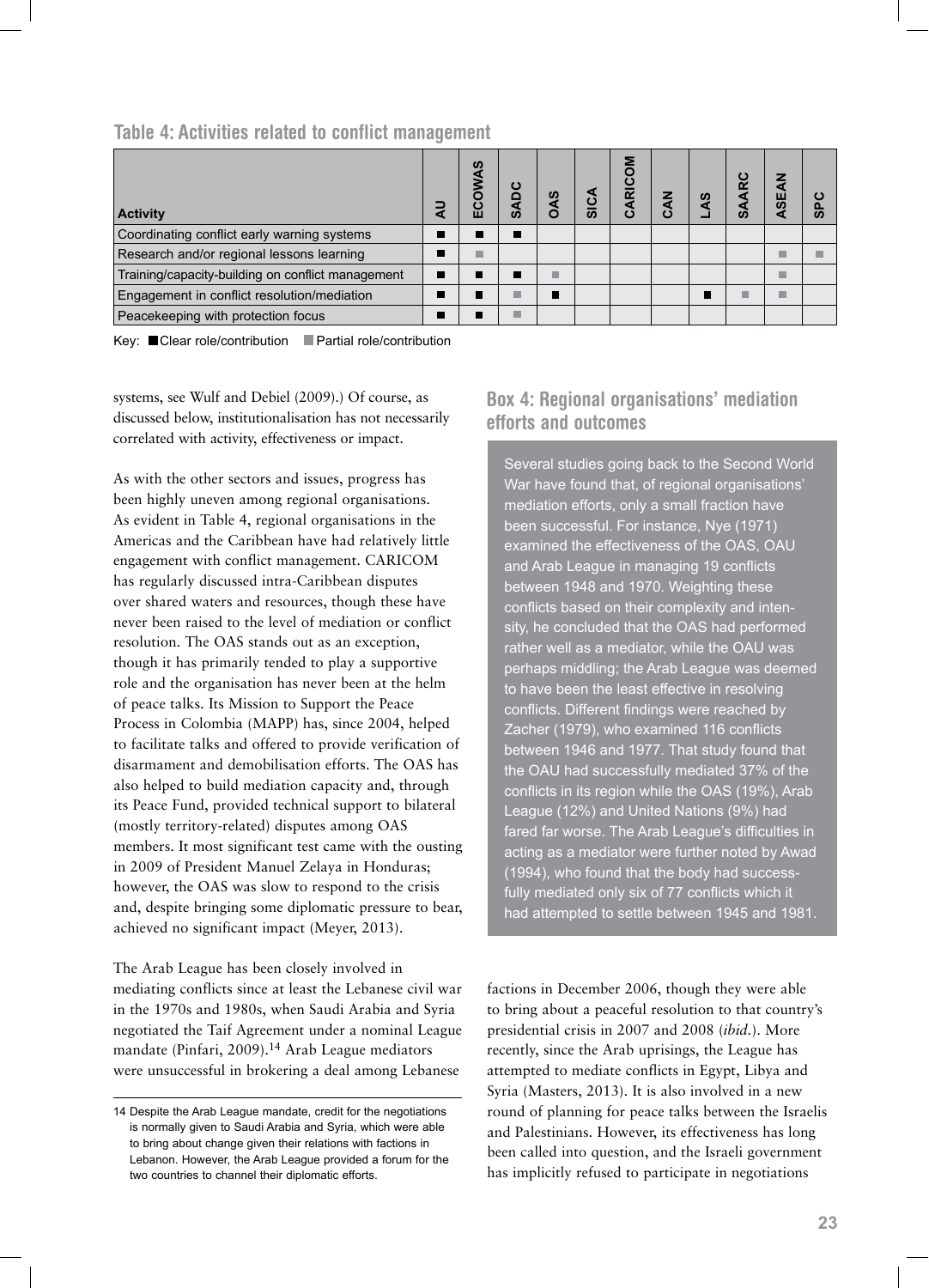#### **Box 5: The role of the Gulf Cooperation Council in Yemen's transition**

The GCC, predominantly a political discussion forum and customs union, took up a new role as mediator in Yemen during the Arab uprisings. It developed a transition plan under which President Ali Abdullah Saleh would step down, ceding authority to his deputy, who would be committed to future elections and a National Dialogue process which would tackle contentious domestic issues and produce a new constitution (Burke, 2012; 2013). Despite flaws in implementation, the GCC initiative has been praised as a least-bad outcome for the Arab world's poorest country. That said, analysts have noted that the agreement benefited from a fortunate confluence of circumstances: Saudi Arabia's longstanding relations with the sitting Yemeni president, Qatar's support for particular opposition groups in Yemen and the GCC's broader concern that prolonged protest and political violence in Yemen could spread to its neighbours or create opportunities for extremist groups such as Al-Qaeda in the Arabian Peninsula (Zyck, 2013).

involving the League (The Economist, 11 May 2013). Since the Arab uprisings of 2011, the League has not successfully mediated a single conflict – despite a flurry of renewed diplomatic engagement (Küçükkeles, 2012). The OIC has also faced difficulty in mediating conflicts, though it has reportedly attained some limited success in calling for moderation in Mindanao since the 1970s and enabling humanitarian access in Somalia (Sharqieh, 2012). Among Islamic and Middle Eastern regional organisations' recent mediation efforts, only the GCC's negotiated transition in Yemen – its first experience of mediating in a conflict – might be called a (qualified) success (see Box 6).

Asian regional organisations have been among the least active in preventing and responding to conflicts. Despite the prevalence of conflict in South Asia, SAARC has not engaged in conflict management (Jetly, 2003), although informal, high-level talks on the sidelines of SAARC summits have facilitated a reduction in tensions, particularly between India and Pakistan (Sridharan, 2008). ASEAN has been in much the same position, rarely discussing conflicts openly

but instead applying informal pressure on its members. ASEAN has long sought to persuade the rulers of Myanmar to open up to the international community and their own domestic opposition (*ibid.*), and individual ASEAN member states have been involved in mediation and peace agreement monitoring in Aceh, southern Thailand and Mindanao (Odaira, 2009; Wandi, 2010). ASEAN has proposed an Institute for Peace and Reconciliation, and could be poised to engage more overtly with conflict management (Cristescu, Nicolescou and Wandi, 2012). However, with the principle of non-violence enshrined in its charter (Hara, 2012), these developments are unlikely to lead to the sorts of regional peacekeeping efforts seen elsewhere.

Only Africa has a significant, demonstrated record of direct and overt involvement in conflict management in relation to research, training and, most importantly, diplomatic and military interventions. The AU has launched a number of independent peacekeeping missions, including in Burundi (2003), Sudan/Darfur (2004), Somalia (2007) and, with ECOWAS, Mali (2013), many of which were ultimately taken over or conducted in partnership with the United Nations. Citing the responsibility to protect (R2P), the AU's Peace and Security Council has deployed peacekeepers and only pursued UN approval at a later stage (Paiwal, 2010). Indeed, there appears to be a growing trend in African peacekeeping: AU (or ECOWAS) forces intervene in a conflict or situation with limited resources and limited UN backing; once they encounter easily anticipated challenges or resource constraints, the United Nations feels compelled to act and shores up the African mission, partners with it or subsumes it under a UN mandate.

This scenario has repeatedly played itself out in West Africa, where ECOWAS has become closely involved in conflict management on multiple levels. Since ECOMOG's deployment of forces to Liberia in 1990, ECOWAS has developed a reputation as one of the most interventionist regional organisations in the world. Its deployment of forces in Côte d'Ivoire in late 2002 – alongside French troops and in the absence of UN approval – is credited with ending the conflict there and creating the conditions necessary for a peace agreement. To some extent, the organisation's threats to use force have grown so credible that, in 2009, ECOWAS helped to push the Guinean government to the negotiating table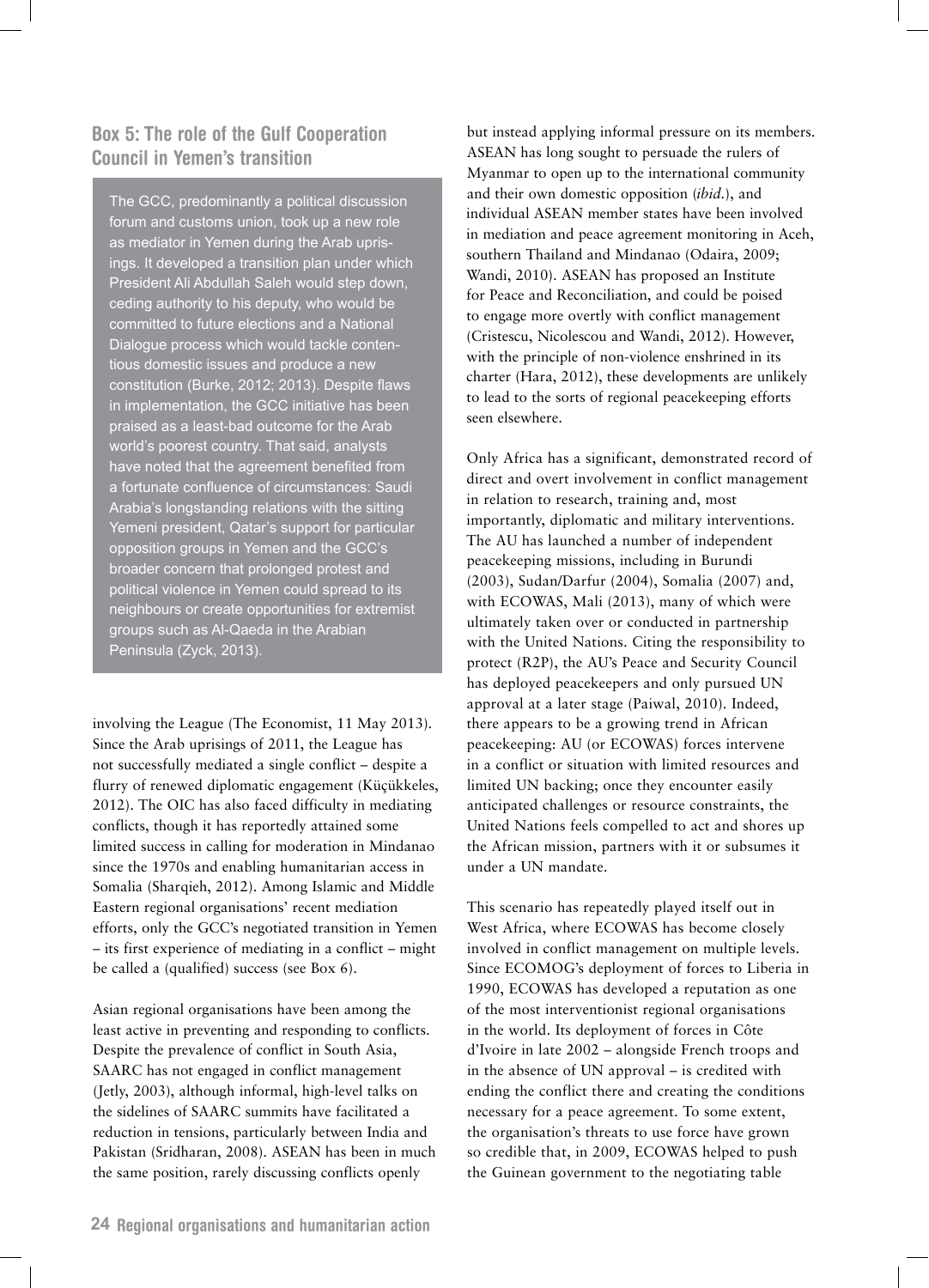by making preparations for a force to intervene there amid a harsh government crackdown against protesters (Stares and Zenkho, 2011). However, a similar approach failed in Côte d'Ivoire in 2010 (Yabi, 2012). Indeed, despite some prominent successes, ECOWAS' conflict management efforts have faced several challenges – in addition to being highly militarised. The organisation is reliant on Nigeria for upwards of 70% of its financing and troops, thus providing its largest member with a de facto veto over future operations (Pitts, 1999). More broadly, it has at times faced capacity problems; in late 2012 it estimated that it could field a force in Mali – after Islamist and Tuareg rebels had seized the north of the country – only nine months later (Security Council Report, 2013). It was eventually spurred into action by a French and Chadian intervention in Mali in January 2013, but it was only able to muster a few hundred soldiers after several weeks (overwhelmingly from Nigeria). As in previous cases, the regional force proved a spearhead for a UN mission, known as the United Nations Multidimensional Integrated Stabilization Mission in Mali (MINUSMA), which absorbed the AU-backed ECOWAS mission in July 2013 (Zyck and Muggah, 2013).

Other regional institutions in Africa have been less able to contribute to conflict management. SADC has established several institutions related to conflict management, but is at a far earlier stage than the AU and ECOWAS, and many SADC conflict management institutions remain small (Essuman-Johnson, 2009) and dependent on South Africa (Møller, 2005).15 Aside from limited mediation efforts in the DRC and the contribution of peacekeepers to the AU mission there, SADC has only intervened twice in regional conflicts. The first, in 1998 in Lesotho, remains a source of controversy. SADC's legal mandate to deploy peacekeepers has been called into question, and South Africa has been accused of launching the mission with inadequate justification and in order to help it ensure continued access to water via the Katse Dam (Cawthra, 2010). In the second instance, in Madagascar, SADC, in partnership with the AU, pushed for and mediated a political 'solution' after the elected president was overthrown by a rival. However, the agreement was soon violated (*ibid.*; Baker and Maeresera, 2009).

## **4.4 Regional humanitarian action – analysis**

As evident from the sections above, regional organisations have not engaged with different elements of humanitarian action to the same extent. Refugee issues have been tackled by nearly all organisations examined, and nearly all have a major and growing emphasis on DRR; however, conflict management has been addressed highly unevenly, with African regional organisations adopting a significantly more aggressive and comprehensive approach (e.g. involving monitoring, peacekeeping and mediation) than regional entities on other continents.

True to their purpose – and reflecting their limitations – regional organisations have not tended to act as donors or implementing agencies except in a small number of symbolic instances. Instead, as inter-governmental bodies, they have engaged in policy-level discussions, conducted assessment and research, developed lessonslearning systems and, to some extent, built capacities. Increasingly, these are being undertaken within dedicated departments and centres focused upon natural disasters and 'conflict early warning'. Such findings are unsurprising given the intent, objectives, resources and principles underlying regional organisations. They are unlikely to become donors and are ill-equipped to engage in more invasive activities.

Regional organisations appear much more likely to engage with an issue when it is framed in technical rather than legal terms, when it is based on international standards and processes, when monitoring mechanisms are put in place and when a region has a relatively similar level of vulnerability. Likewise, state sovereignty has played a crucial role – preventing particular regional organisations (e.g. ASEAN, SAARC) from entering into novel humanitarian terrain. On the issue of legal versus technical framing, consider the issue of refugees, which has seen limited and inconsistent engagement by many regional organisations. The issue had been cast in legal terms and, in the OAS and CAN, was addressed by legal entities. In SAARC, refugee issues in the region have not been addressed, and the ASEAN Regional Forum, while issuing several statements regarding the need to address refugee issues in Afghanistan, Pakistan and the Korean Peninsula, has thus far sidestepped displacement in the region. In contrast, many of these organisations have been the most active in DRR

<sup>15</sup> SADC's Regional Peacekeeping Training Centre (RPTC) has a total of seven staff members (SADC, 2012).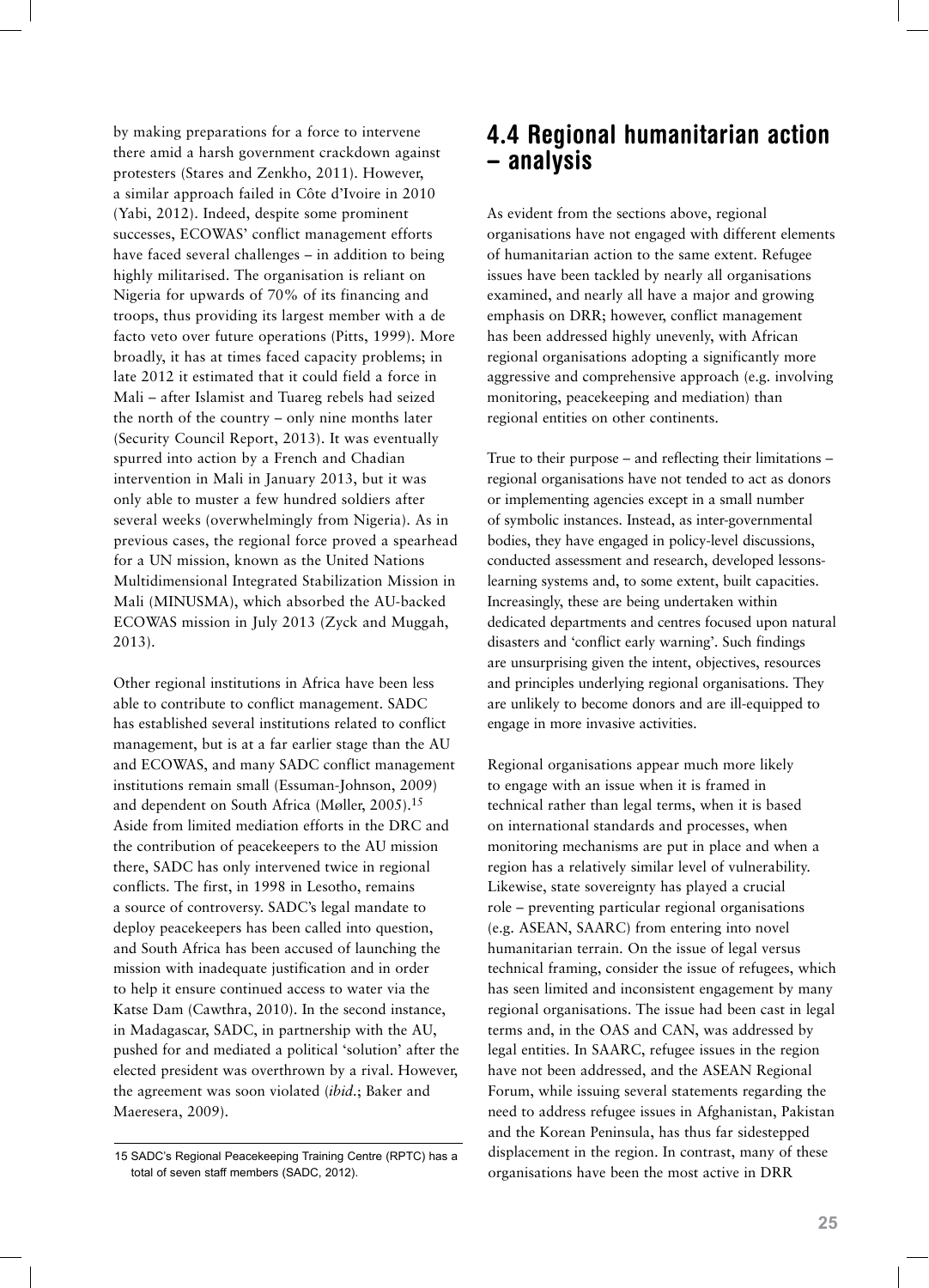efforts, which they tend to view as technical challenges rather than obligations under international law. The same applies to conflict management, which saw its greatest burst of progress (e.g. the formation of early warning networks across the African continent) when regional organisations began seeing the issue as one of semi-scientific prediction.

Regional organisations appear to have addressed issues more comprehensively when, like the HFA, they contain a clear role for regional organisations and one which will be monitored regularly. It is undeniable that regional bodies' preparations for and response to the Hyogo process have driven DRR efforts at the regional level. The soft pressure implied by HFA monitoring at the national and regional levels has also been crucial. No similarly prominent international frameworks or monitoring processes apply to either refugee issues (or any other humanitarian sector) or conflict management.

Regional organisations also appear to have been particularly willing to engage with an issue when they share common risk profiles. In relation to DRR, regions which are genuinely contiguous and face shared vulnerabilities tend to be the most willing to cooperate on DRR. For instance, CARICOM and SICA have made tremendous progress given that they face a common threat; a single hurricane or tropical storm is likely to affect numerous countries in a discrete time period. In contrast, the OAS extends across a massive region where risks may range from landslides and drought in particular areas to

hurricanes and flooding elsewhere. For the LAS, while drought and water shortages are common across the region, some countries (e.g. oil-rich Gulf states) have the financial resources to mitigate their impacts, while others do not. Hence, a shared risk profile does not necessarily equate to a shared degree of vulnerability.

Lastly, it is important to acknowledge that, while regional organisations have begun to engage with a wide variety of humanitarian issues, the degree of commitment is not as strong as often advertised. Funding continues to come overwhelmingly from outside of the regions concerned. From ASEAN to CARICOM and the AU, external support – even when resources may be available from within the region – finances the vast majority of regional organisations' initiatives. The United Nations, for instance, finances the AU's mission in Somalia with nearly half a billion dollars per year (UNGA, 2013).

Furthermore, regional agreements have been ratified by only a small number of regional organisation members. For instance, the OAS' Inter-American Convention to Facilitate Disaster Assistance was adopted in 1991, but only ratified by six countries by 2013 (Ferris and Petz, 2013: 22). The ASEAN Agreement on Disaster Management and Emergency Response (ADMER) also faced a multi-year ratification process before taking effect in 2009. Few Arab League members have signed on to regional DRR mechanisms. As the IFRC (2011) notes, these are not truly regional commitments, but a patchwork of agreements accepted by small numbers of countries.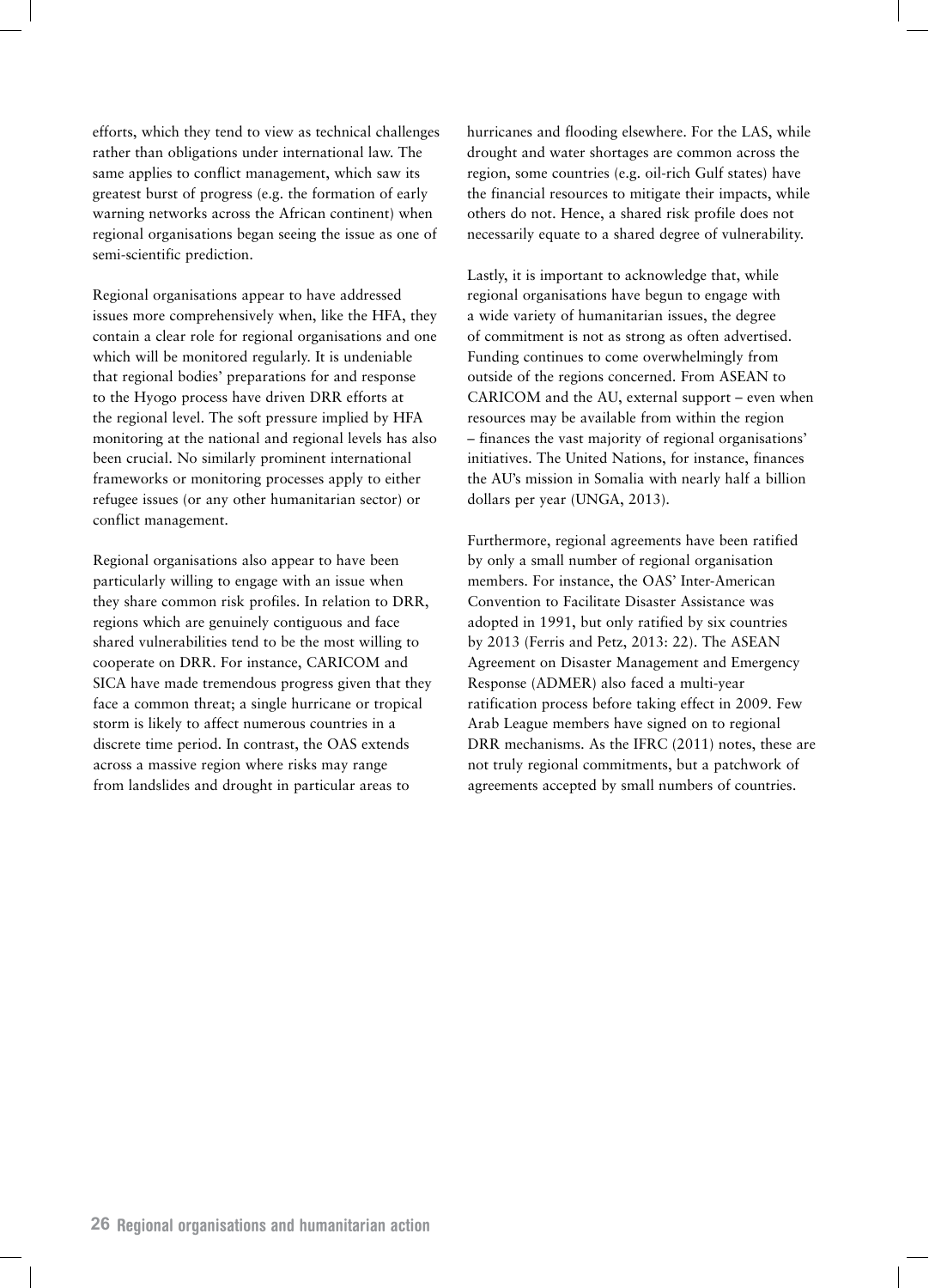# **5 Conclusion: gaps in knowledge**

Regional organisations have been the subject of increased attention in recent years. As Chapter 2 described, they have both come to embody and, in some instances, disprove their hypothetical benefits. That said, they are growing or planning to grow both in terms of institutions and activities, whether facilitating aid access, delivering assistance, attempting to mediate conflicts or launching protectionfocused peacekeeping missions. Given that regional organisations' involvement in humanitarian action has, as noted in Chapter 3, been rapidly institutionalised, it is likely to persist and evolve. Hence, it is crucial to understand not only what they have previously done – as Chapter 4 has attempted to do – but also how they operate, set priorities, design interventions and measure their effectiveness. Furthermore, researchers must begin to identify the results they have achieved in order to highlight areas for improving their interventions and those of so-called 'traditional' aid actors in the United Nations and beyond. Indeed, research into regional organisations is not just about analysing and attempting to strengthen their performance – it is also about learning where they have developed new modes of operating which other actors may wish to adopt or build upon.

## **5.1 Key findings and implications**

While there are many lingering questions regarding regional organisation (see 5.2, below), it is possible to identify a number of conclusions from the preceding review of the pertinent literature. First, other members of the international humanitarian community should use caution in approaching regional organisations as a coherent category of institutions with similar features. Each regional organisation is rooted in a unique historical and cultural context which influences how they view their role, how they make decisions and how they intervene (or not) in particular situations. Furthermore, each includes a constellation of political forces, whether the influence of the United States in the OAS, Nigeria in ECOWAS, South Africa in SADC and so on. These forces go beyond basic questions of hegemony versus multipolarity and reflect nuanced – and poorly understood – factors related to geography,

commerce, military power, the control of natural resources, identity and so on. Overarching strategies or approaches towards regional organisations as a whole are unlikely to be appropriate.

Second, there is a need to ensure that these political factors are considered in discussions of regional organisations' growing humanitarian role. A degree of political realism would help to temper the longstanding tendency among multilateral institutions, in particular, to praise regional involvement and present it, at times, as a panacea. As particular instances, such as SADC's intervention in Lesotho, imply, regional involvement may not always be beneficial. In other cases, such as the situation of Bhutanese refugees in Nepal and India, regional organisations can be used to close down important debates. The assumption that regional organisations will almost always be well-intentioned and wellinformed interlocutors in particular situations does not appear to be borne out.

Third, while acknowledging the political dimensions of regional organisations, there are benefits in framing issues in technical rather than political or legalistic terms. Where regional organisations may have made a high degree of progress – such as DRR, climate monitoring, food security tracking and conflict early warning – the issues have generally been seen as technical. Similarly, research, capacity-building and lesson learning have been particular areas of strength for regional organisations. In contrast, they have been far less likely to engage with issues that the international community has clearly labelled as a political or legal matter. Hence, for instance, members of the international community may find they have a greater degree of success where they frame an issue – such as refugees – as a technical challenge bolstered by information systems and quasi-scientific standards. Such a tactic of course has limitations, but it may provide a means of engaging regional organisations on particular issues that they may otherwise be reluctant to take up.

Fourth, as one can learn from the HFA, international frameworks which specify a role for regional bodies,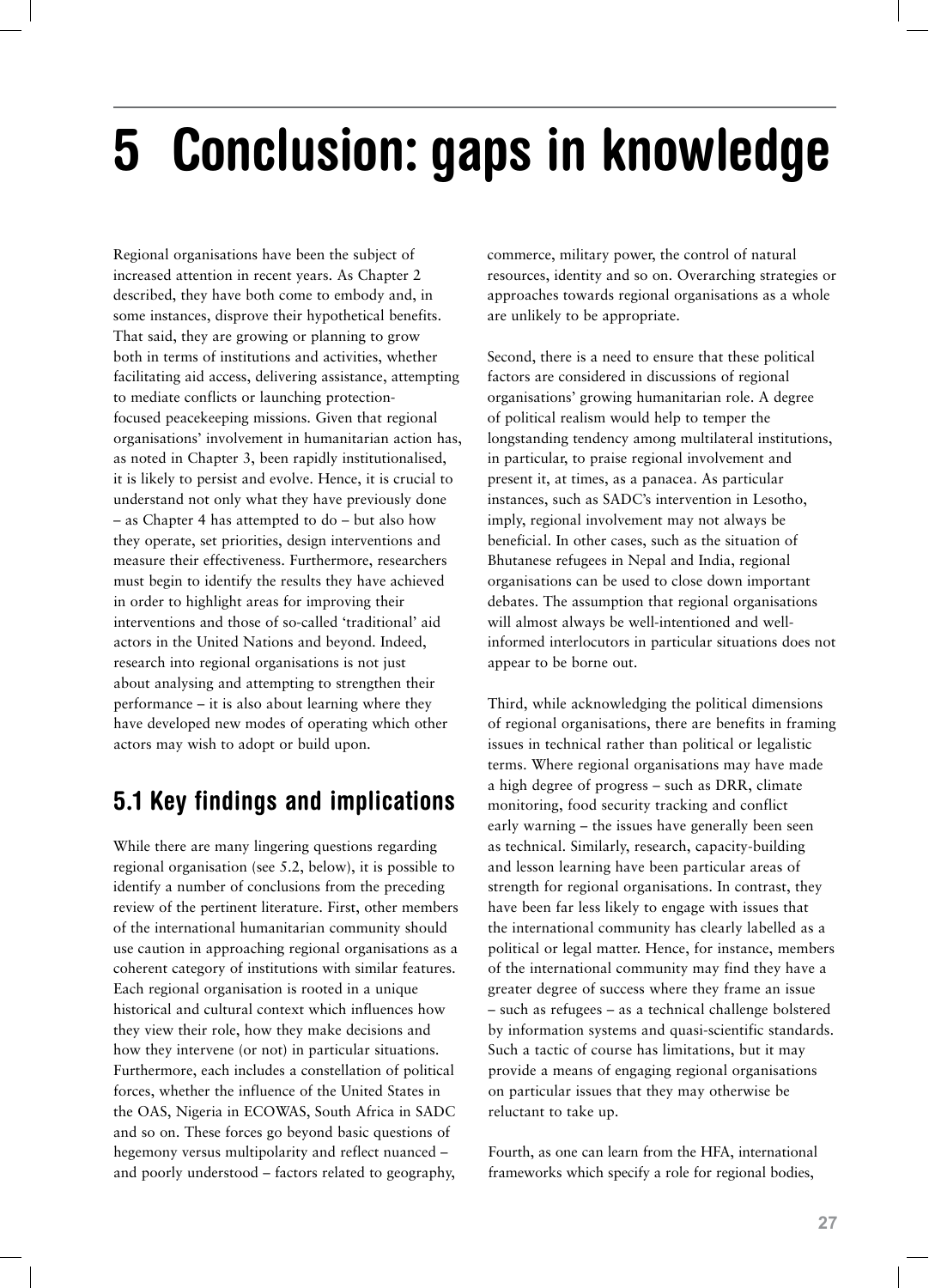which have fixed deadlines and which include regular monitoring processes at the regional level will be most likely to impel progress and follow-up. That said, instances such as the HFA also make it clear that 'progress' must increasingly be framed in tangible rather than institutional or policy-level terms in relation to not only DRR but also humanitarian action more broadly. At present regional organisations have tended to win praise for creating new institutions and establishing committees and policy frameworks without necessarily making any material contribution to the lives of vulnerable people and those affected by conflicts, natural disasters and other emergencies. Policy formulation and institution-building must eventually give rise to practical action at the local, national or regional levels – most of it under the purview of national governments – if regional organisations are to become significant humanitarian actors.

Fifth, it is clear that – despite hand-wringing about the relationship between regional and global institutions – there is already a high degree of interaction. The same countries which finance the United Nations or humanitarian agencies are also financing the bulk of regional organisations' humanitarian efforts. This provides these donors with a degree of influence over regional entities. While perhaps useful in some respects, this influence has also limited the extent to which regional organisations are genuinely 'regional'. Analysts and policymakers have repeatedly expressed hope that regional bodies (and other so-called 'emerging' aid actors) will introduce innovations and new models from which others may learn. However, the likelihood of original thinking may be reduced if they are too fully brought into the same international bureaucracy – with its established norms, processes and priorities – as most other actors in the sector. Likewise, and perhaps more troublingly, donor influence may create a difficult position in which regional organisations are financially pressured (or incentivised) to take on new challenges for which they are ill-prepared – or which do not fully interest their secretariats and member states. This would create a number of adverse outcomes and would place responsibility for key issues (e.g. emergency preparedness, the protection of civilians) in the hands of institutions unable or unwilling to genuinely follow through on them.

Nor, however, would it be correct to portray regional organisations simply as implementing agencies for the United Nations or bilateral donors (Baert, Felício and De Lombaerde, 2013). Indeed, certain

regional organisations have demonstrated a high degree of agency in their engagement with the broader humanitarian community. For instance, ECOWAS and the AU have intervened in conflicts – without UN authorisation – in a clear attempt to impel the United Nations to act. The same degree of independence and agency could perhaps be seen in the Arab League's decision to authorise a no-fly zone over Libya, one of its (albeit suspended) members, in 2011. In doing so the League indirectly paved the way for a NATO military operation within the Arab world. Likewise, ASEAN was in many respects leading and legitimising the role of the United Nations and the broader humanitarian community in Myanmar following Cyclone Nargis. Conversely, regional organisations have also, at times, countered global priorities and agendas by taking minimal or symbolic actions, such as signing onto agreements that lacked monitoring plans or any hopes of meaningful enforcement. The manner in which they have done so – and the rationales for supporting or opposing particular issues – is one of several issues which require further research and analysis.

## **5.2 Lingering questions**

As noted above, there is a wide range of questions which would benefit from further examination. This paper has, in reviewing the pertinent literature, identified several such gaps in knowledge. To this end, below are a number of questions which this broader project – 'Zones of Engagement: Regional Action and Humanitarian Response' – will address, and which other researchers may consider taking up to guide their own work on this issue. This list is not comprehensive, but seeks to identify a number of the most important gaps.

#### **5.2.1 Concepts and principles**

- How do regional organisations understand the concept of humanitarian action, and how do they view it in relation to separate notions of development cooperation, humanitarian intervention, statebuilding, stabilisation and so on? Are there distinct principles and norms that underpin and frame these understandings?
- In what ways do regional organisations' implicit (and explicit) humanitarian principles and priorities differ from those of the UN, the Red Cross/Red Crescent Movement and other actors within the existing humanitarian system?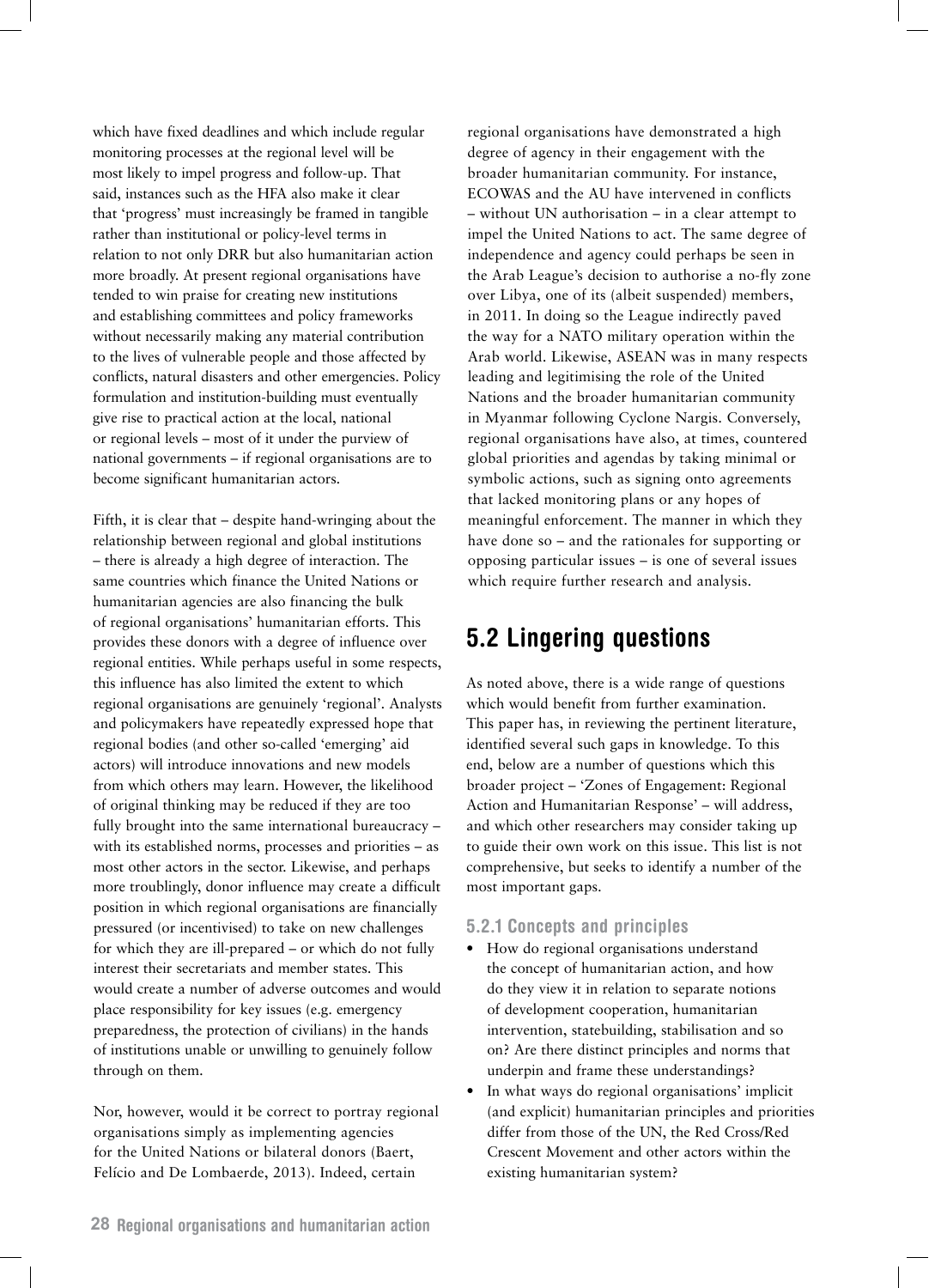#### **5.2.2 Relations with other stakeholders**

- To what extent have regional organisations helped to coordinate aid flows to crisis-affected contexts with multiple development partners? What scope is there for doing so, and how might they pursue enhanced coordination?
- How do local NGOs and civil society organisations in crisis-affected countries work with and perceive the activities of regional institutions?
- • To what extent do donor agencies use their financial support for regional organisations to influence their work and priorities – either directly or indirectly?

#### **5.2.3 Models of intervention**

- What specific implementation models e.g. financing mechanisms, partnership arrangements, aid conditions – do regional organisations employ when supporting humanitarian objectives?
- What specific approaches can regional organisations employ to intervene in a crisis without raising the ire of states which carefully guard their sovereignty?

#### **5.2.4 Politics of regional relations**

- What motivates regional organisations to become involved in a particular crisis, and how are decisions made to intervene in a particular crisis or not?
- Do regional organisations appear to be most capable of responding to crises (or particular types of crises) when there is a regional hegemon or when all members have a relatively similar level of influence over the institution? Are there certain forms of manifestations of hegemony within a region that are conducive to regional organisations' humanitarian role/performance?
- • What institutional structures and mechanisms have been most effective in preventing political interests or relations from preventing (or blunting the effectiveness of) regional organisations' humanitarian activities?

#### **5.2.5 Impact and measuring effectiveness**

- • What impact have regional organisations achieved when engaging with physical assistance related, for instance, to disaster response or risk mitigation?
- To what extent and how do regional organisations monitor and evaluate their activities? How do these compare with existing international monitoring and evaluation standards?
- To what extent have regional organisations been allocated roles or responsibilities that the United

Nations or major powers have the capability – but not the will – to undertake? In such instances, what forms of partnership have been most effective?

## **5.3 Reframing the debate**

Responding to the questions above does not necessarily require new methods. Rather, as Luk Van Langenhove (2013) recently wrote, it will require the synthesis of methodologies and theoretical frameworks from a range of disciplines: international relations, comparative politics, economics and history as well as sociology and anthropology. Furthermore, noting the wide variety of institutional expansion which tends to accompany regionalism, there is an urgent need for public administration specialists to analyse and elucidate the formal and informal decision-making and accountability mechanisms which make up these increasingly complex bodies.

Returning to Chapter 2's focus on key concepts, understanding regional organisations requires new definitions as the topic has gradually migrated from the European experience to the developing and non-Western context. Note Haas' (1971: 6) oftcited definition of regional integration studies as the examination of 'how and why states cease to be wholly sovereign, how and why they voluntarily mingle, merge, and mix with their neighbours so as to lose the factual attributes of sovereignty while acquiring new techniques for resolving conflict between themselves'. Such definitions, while perhaps applicable to the exceptional European experience with integration, do not appear to extend to regional organisations in developing countries, which often use regional institutions to defend their sovereignty while feigning deference to supranational concerns. Nor does a primary focus on sovereignty help us to answer the far more applied questions noted above (and briefly analysed within this paper). What are regional organisations doing, how are they doing it, and to what effect? Are they a growing force for change, or do they represent a means of bolstering existing regional economic, political, military and, more broadly, power relations? There is a need to more fully understand what regional organisations are before analysts, policymakers and international humanitarian professionals can begin to consider how they might engage with them in order to alleviate suffering, mitigate disaster risks and protect populations caught up in armed conflict.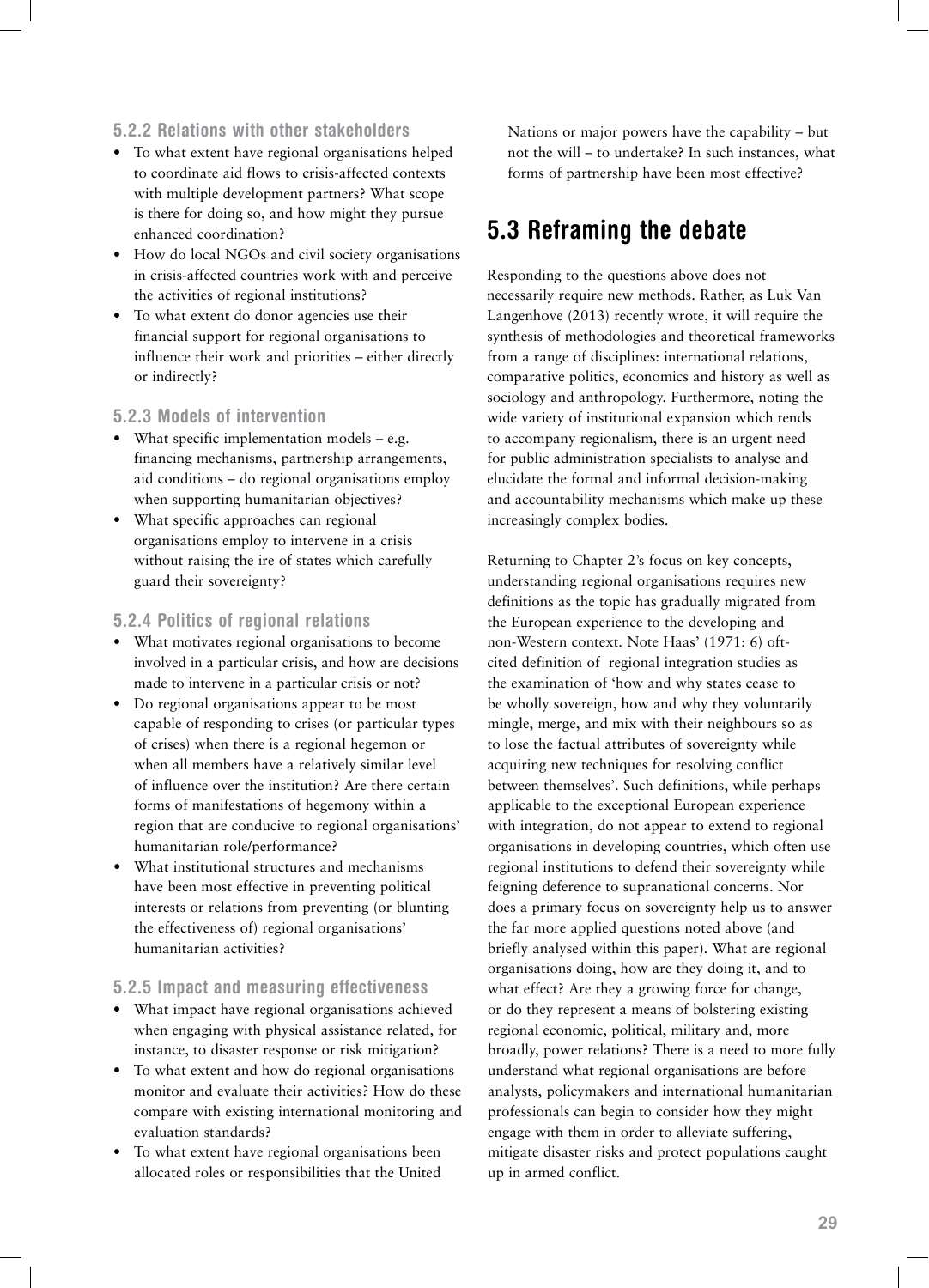**Regional organisations and humanitarian action**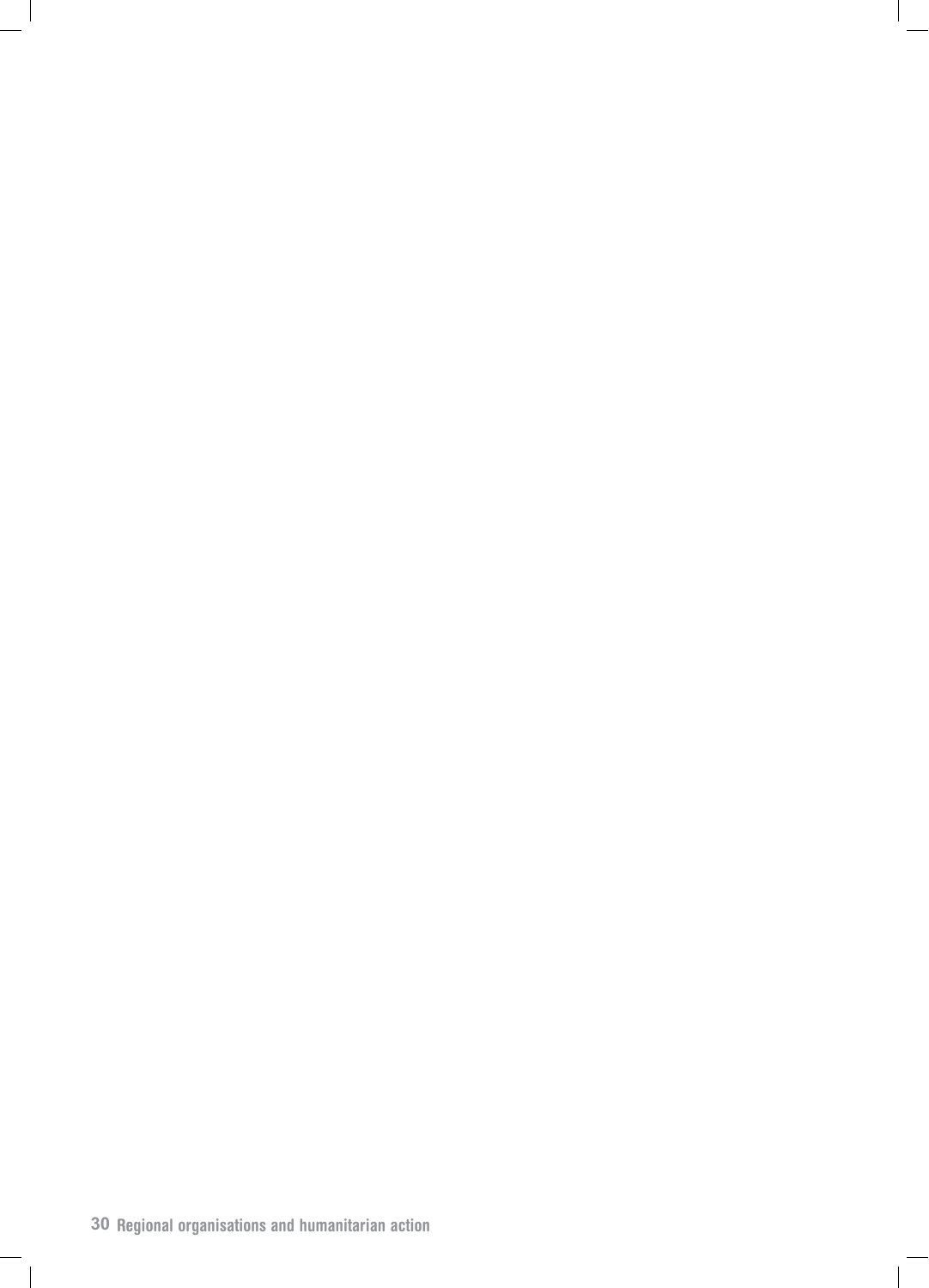# **References**

Acharya, A. (2012) *Foundations of Collective Action in Asia: Theory and Practice of Regional Cooperation*. Tokyo: Asian Development Bank Institute.

African Union (2001) *The New Partnership for Africa's Development*. Addis Ababa: African Union.

African Union (2002) *The Constitutive Act of the African Union*. Addis Ababa: African Union.

African Union (2004) *Africa Regional Strategy for Disaster Risk Reduction*. Addis Ababa: African Union.

African Union (2011) *African Union Regional Consultative Meeting on Implementation of the Outcomes of the AU Special Summit on Refugees, Returnees and Internally Displaced Persons in Africa*. Lilongwe: African Union.

AidData 2.0 (2013) Search Query, 20 August. Available at: http://www.aiddata.org/content/index/ data-search#a58976d3363e975addc26342cf0eed62& projectOffset=51&flowOffset=1&projectOffset=1&flo wOffset=1.

Ajayi, T. (2008) *The UN, the AU and ECOWAS – A Triangle for Peace and Security in West Africa?* New York: Friedrich Ebert Stiftung.

Albert, M. and L. Hilkermeier (2001) 'Between Systems Theory and Neo-Institutionalism: Studying Regional Organisation in World Society', paper for the Annual Meeting of the American Sociological Association, Anaheim, California, 18–21 August.

Alden, C. (2010) *'A Pariah in Our Midst': Regional Organisations and the Problematic of Westerndesignated Pariah Regimes – The Cases of SADC/ Zimbabwe and ASEAN/Myanmar*. London: London School of Economics, Crisis States Research Centre.

Amador III, J. S. (2009) 'Community Building at the Time of Nargis: The ASEAN Response', *Journal of Current Southeast Asian Affairs*, vol. 4.

AMISOM (2003) *Humanitarian Work*. Mogadishu: African Union Mission in Somalia, http://amisomau.org/mission-profile/humanitarian-work.

Ana-Cristina Costea and Tania Felicio (2005) 'Global and Regional Mechanisms of Disaster Risk Reduction and Relief: Review, Evaluation, Future Directions of Integration', presentation at the UNU-UNITAR

Training on Environmental Governance: The Role of Regional Frameworks to Promote Sustainable Development, New York, 21–22 March.

Annawitt, P. (2010) *Global Security and Regional Responses: Conflict Management in a Fractured World*, Geneva Papers 18. Geneva: Geneva Centre for Security Policy.

Arab League (2010) *The Arab Strategy for Disaster Risk Reduction 2020*. Cairo: League of Arab States.

Arab League (2011) *The Outcome of the Council of the League of Arab States Meeting at the Ministerial Level In Its Extraordinary Session on the Implications of the Current Events in Libya and the Arab Position*. Cairo: League of Arab States, 12 March, http:// responsibilitytoprotect.org/Arab%20League%20Minist erial%20level%20statement%2012%20march%20201 1%20-%20english(1).pdf.

ASEAN (1979) *Agreement on the ASEAN Food Security Reserve*. Jakarta: Association of Southeast Asian Nations.

ASEAN (2010) *A Humanitarian Call: The ASEAN Response to Cyclone Nargis*. Jakarta: Association of Southeast Asian Nations Secretariat.

ASEAN (2010) *Compassion in Action: The Story of the ASEAN-led Coordination in Myanmar*. Jakarta: Association of Southeast Asian Nations Secretariat.

ASEAN (2012) 'ASEAN Supports the Typhoon Affected Communities in the Philippines', ASEAN Secretariat News, 14 December, http://www.asean.org/ news/asean-secretariat-news/item/asean-supports-thetyphoon-affected-communities-in-the-philippines.

ASEAN (2013) *On Track to ASEAN Community 2015: ASEAN Annual Report 2012–2013*. Jakarta: Association of Southeast Asian Nations.

Awad, I. (1994) 'The Future of Regional and Subregional Organization in the Arab World', in D. Tschirgi (ed.), *The Arab World Today*. Boulder, CO: Lynne Rienner.

Baert, F., T. Felício and P. De Lombaerde (2013) 'Conclusions', in P. Lombaerde, F. Baert and T. Felício (eds), *The United Nations and the Regions: Third World Report on Regional Integration*. London: Springer.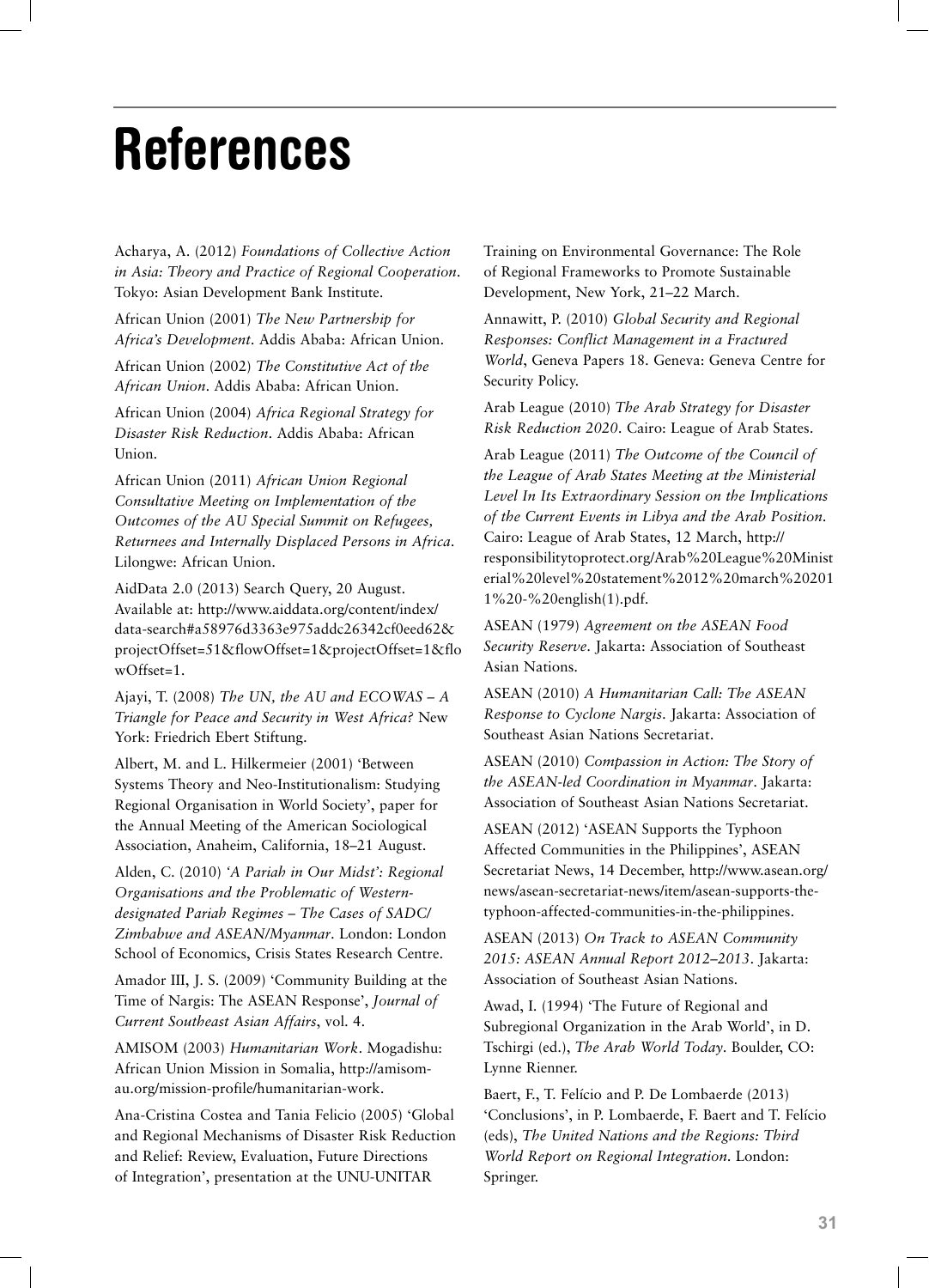Bailes, A. and A. Cottey (2005) 'Regional Security Cooperation in the Early 21st Century'.

Baker, D. and S. Maeresera (2009) 'SADCBRIG Intervention in SADC Member States', *African Security Review*, vol. 18, no. 1.

Barrera, M. and E. B. Haas (1969) 'The Operationalization of Some Variables Related to Regional Integration: A Research Note', *International Organization*, vol. 23.

Bellamy, A. J. and P. D. Williams (2005) 'Who's Keeping the Peace? Regionalization and Contemporary Peace Operations', *International Security*, vol. 29, no. 4.

Best, E. (2012) *Supranational Institutions and Regional Integration*. Maastricht: European Institute of Public Administration.

Boutros-Ghali, B. (1992) *An Agenda For Peace: Preventive Diplomacy, Peacemaking and Peacekeeping (A/47/277 – S/24111)*. New York: United Nations.

Brahimi, L. (2000) *Report of the Panel On United Nations Peace Operations (A/55/305 – S/2000/809)*. New York: United Nations.

Briones, R. M. (2011) *Regional Cooperation for Food Security: The Case of Emergency Rice Reserves in the ASEAN Plus Three*. Manila: Asian Development Bank.

Burke, E. (2012) *'One Blood and One Destiny'? Yemen's Relations with the Gulf Cooperation Council*. London: London School of Economics.

Burke, E. (2013) *EU-GCC Cooperation: Securing the Transition in Yemen*. Doha: Gulf Research Centre, Qatar University.

CAN (n.d.) 'Migrations'. Andean Community, http:// www.comunidadandina.org/ingles/Exterior/people2. htm.

Cawthra, G. (2010) *The Role of SADC in Managing Political Crisis and Conflict: The Cases of Madagascar and Zimbabwe*. Maputo: Friedrich-Ebert-Stiftung.

CEPREDENAC (2011) *CEPREDENAC: Regional Progress Report on the Implementation of the Hyogo Framework for Action (2009–2011)*. Guatemala City: Centro de Coordinación para la Prevención de los Desastres Naturales en América Central.

Chandrasekharan, S. (1998) 'The Problem of Bhutanese Refugees in Nepal – Role for India?', South Asia Analysis Group, 8 October, http://www. southasiaanalysis.org/note4.

Creac'h, Y. K. and L. Fan (2008). 'ASEAN's Role in the Cyclone Nargis Response: Implications, Lessons and Opportunities', *Humanitarian Exchange*, no. 41.

Cristescu, R., A. Nicolescou and A. Wandi (2012) *ASEAN and Peace Mediation: Progress, Challenges, and Cooperation*. Helsinki: Crisis Management Initiative.

Davies, M. (2013) 'The ASEAN Synthesis: Human Rights, Non-Intervention, and the ASEAN Human Rights Declaration', *Georgetown Journal of International Affairs*, vol. 14, no. 2.

De Carvalho, B., T. Jaye, Y. Kasumba and W. Okumu (eds) (2010) *Peacekeeping in Africa: The Evolving Roles of the African Union and Regional Mechanisms*. Oslo: Norwegian Institute of International Affairs.

De Lombaerde, P., F. Baert and T. Felicio (eds) (2012) *The United Nations and the Regions: Third World Report on Regional Integration*. New York: Springer.

Diehl, P. F. and Cho, Y-I. D. (2006) 'Passing the Buck in Conflict Management: The Role of Regional Organizations in the Post-Cold War Era', *Brown Journal of World Affairs*, vol. 12, no. 2.

DPKO (1999) *Cooperation Between the United Nations and Regional Organizations/Arrangements in a Peacekeeping Environment: Suggested Principles and Mechanisms*. New York: United Nations Department of Peacekeeping Operations, Lessons Learned Unit.

ECOWAS (1999) *Protocol Relating to the Mechanism for Conflict Prevention, Management, Resolution, Peace-Keeping and Security*. Abuja: Economic Community of West African States.

ECOWAS (2012) 'ECOWAS Supports Ivorian Refugees in Liberia with Humanitarian Assistance', *Echoes of ECOWAS*, vol. 32, December.

ECOWAS (2012a) *ECOWAS, Partners Evaluate Refugee Integration and Resettlement Projects in Guinea*, http://news.ecowas.int/presseshow.php?nb=23 2&lang=en&annee=2012.

ECOWAS (2012b) *ECOWAS, UN To Deepen Cooperation in Addressing Humanitarian Challenges*, http://news.ecowas.int/presseshow.php?nb=225&lang= en&annee=2012.

Essuman-Johnson, A. (2009) 'Regional Conflict Resolution Mechanisms: A Comparative Analysis of Two African Security Complexes', *African Journal of Political Science and International Relations*, vol. 3, no. 10.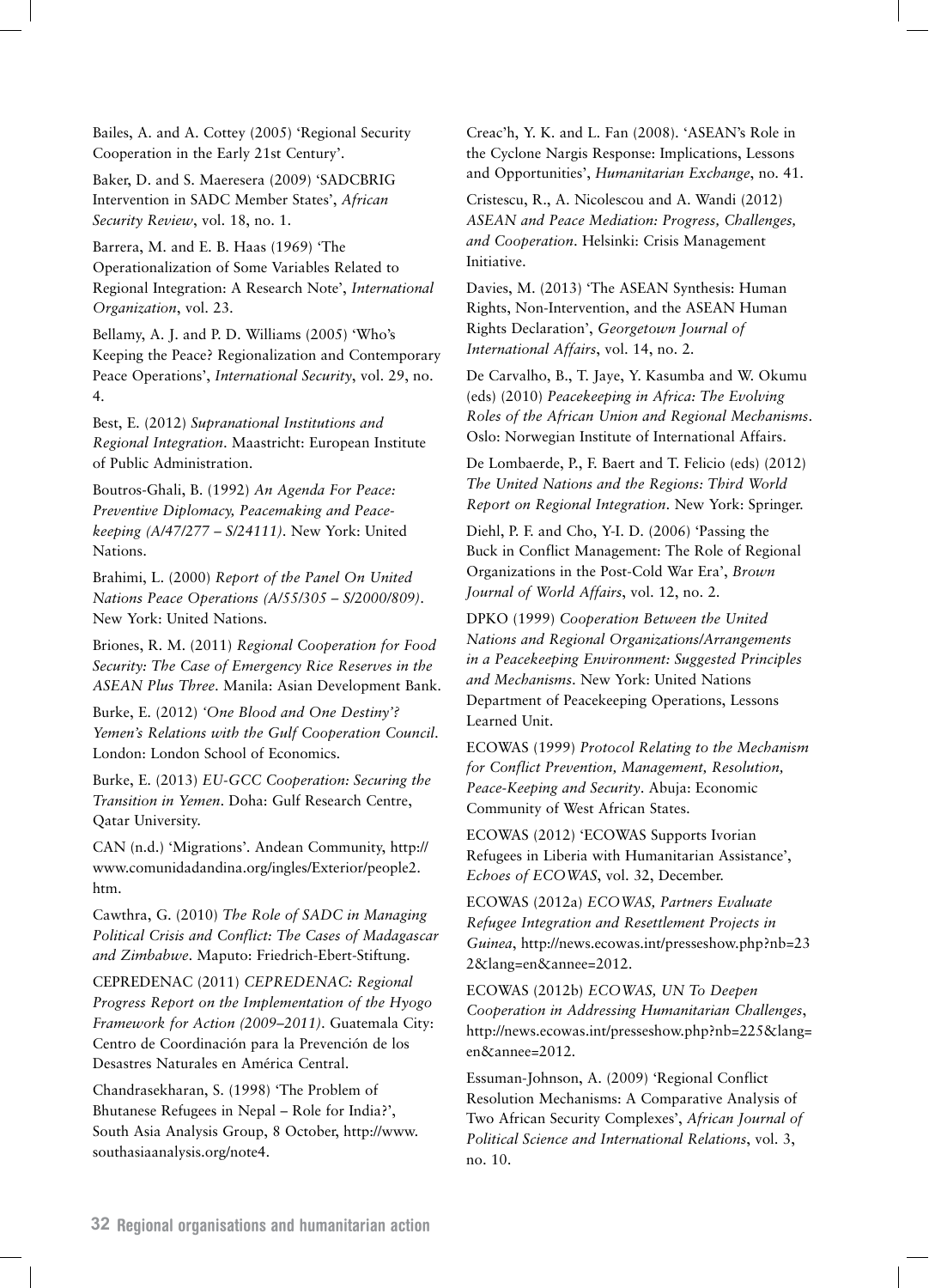Fawcett, L. (2004) 'Exploring Regional Domains: A Comparative History of Regionalism', *International Affairs*, vol. 80.

Fawcett, L. (2008) 'Regional Institutions', in P. D. Williams (ed.), *Security Studies: An Introduction*. New York: Routledge.

Ferris, E. and D. Petz (2013) *In the Neighborhood: The Growing Role of Regional Organizations in Disaster Risk Management*. Washington DC and London: The Brookings Institution-London School of Economics Project on Internal Displacement.

Ferris, E., D. Petz and C. Stark (2013) 'Assessing Regional Organizations' Work in Disaster Risk Management', in *The Year of Recurring Disasters: A Review of Natural Disasters in 2012*. Washington DC and London: Brookings-LSE Project on Internal Displacement.

Francis, D. J. (2010) 'Peacekeeping in a Bad Neighbourhood: The Economic Community of West African States (ECOWAS) in Peace and Security in West Africa', *African Journal of Conflict Resolution*, vol. 9, no. 3.

Francis, D. J. (2013) *The Regional Impact of the Armed Conflict and French Intervention in Mali*. Oslo: Norwegian Peacebuilding Resource Centre.

GFDRR (2010) *Giving Risk Reduction a Regional Dimension*. Geneva: United Nations Office for Disaster Risk Reduction.

GFDRR (2011) *Disaster Risk Management in Central America: GFDRR Country Notes*. Washington DC: Global Facility for Disaster Reduction and Recovery.

Goertz, G. and K. Powers (2011) *Regional Governance: The Evolution of a New Institutional Form, Version 7*. Tucson, AZ: University of Arizona.

Goh, G. (2003) 'The "ASEAN Way": Non-Intervention and ASEAN's Role in Conflict Management', *Stanford Journal of East Asian Affairs*, vol. 3, no. 1.

Good Humanitarian Donorship (2003) *Principles and Good Practice of Humanitarian Donorship*. Stockholm: Good Humanitarian Donorship.

GPDRR (2011) *Aligning Regional and Global Disaster Risk Reduction Agendas: Summary of Key Regional Political Commitments and Disaster Risk Reduction Priorities*. New York: Global Platform for Disaster Risk Reduction.

Graglia, P. S. (2013) 'The Integration of Regions', *Georgetown Journal of International Affairs*, vol. 14, no. 2.

Haacke, J. and P. D. Williams (2009) *Regional Arrangements and Security Challenges: A Comparative Analysis*. London: London School of Economics and Political Science, Crisis States Research Centre.

Haas, E. B. (1958) 'The Challenge of Regionalism', *International Organization*, vol. 12.

Haas, E. B. (1970) 'The Study of Regional Integration: Reflections on the Joy and Anguish of Pretheorizing', *International Organization* , vol. 24, no. 4, Autumn.

Haas, E. B. (1971) 'The Study of Regional Integration: Reflections on the Joy and Anguish of Pretheorizing', in L. L. Lindberg and S. B. Scheingold (eds), *Regional Integration Theory and Research*. Cambridge, MA: Harvard University Press.

Hagiwara, Y. (1973) 'Formation and Development of the Association of Southeast Asian Nations', *The Developing Economies*, vol. 11.

Hansen, S., S. M. Mitchell and S. C. Nemeth (2008) 'IO Mediation of Interstate Conflicts: Moving Beyond the Global vs. Regional Dichotomy', *Journal of Conflict Resolution*, vol. 52, no. 2.

Hara, A. E. (2012) *Toward a Greater Role of ASEAN in Conflict Management*. Bangkok: International Conference on International Relations and Development Knowledge Network.

Harmer, A. and L. Cotterrell (2005) *Diversity in Donorship: The Changing Landscape of Official Humanitarian Aid*, HPG Report 20. London: Humanitarian Policy Group, Overseas Development Institute.

Haver, K. and C. Foley (2011) *International Dialogue on Strengthening Partnership in Disaster Response: Bridging National and International Support, Background Paper 2: Regional and International Initiatives*. New York: Humanitarian Outcomes.

Hay, J. E. (2013) *Roles of Pacific Regional Organizations in Disaster Risk Management: Questions and Answers*. Washington DC and London: Brookings-LSE Project on Internal Displacement.

Healy, S. (2009) *Peacemaking in the Midst of War: An Assessment of IGAD's Contribution to Regional Security*. London: London School of Economics and Political Science, Crisis States Research Centre.

Herz, M. (2008) *Does the Organisation of American States Matter?* London: London School of Economics, Crisis States Research Centre.

HPG (2013) *Humanitarian Policy Group Integrated Programme Proposal, 2013–15*. London: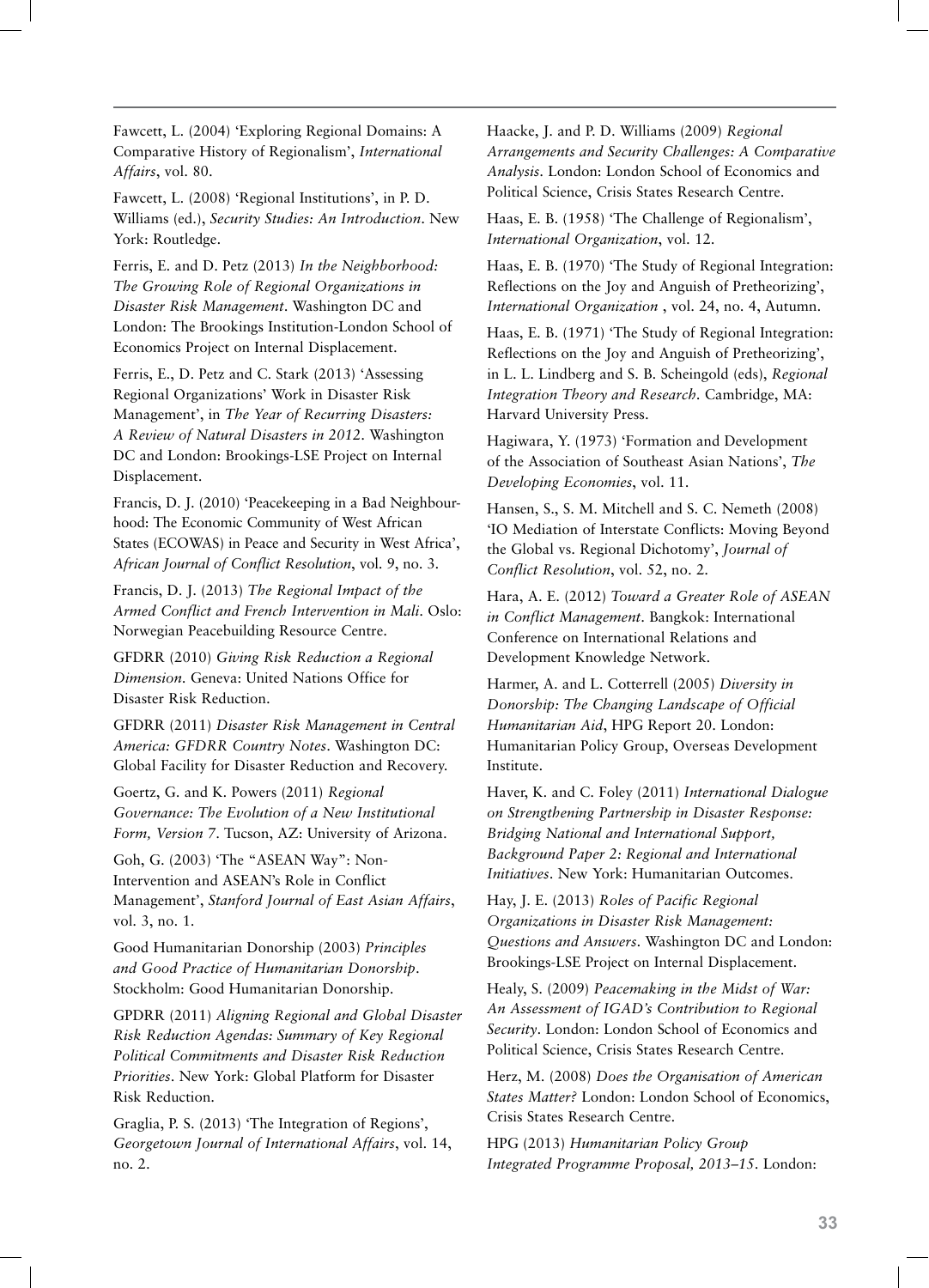Humanitarian Policy Group, Overseas Development Institute.

Hurrell, A. (1995) 'Explaining the Resurgence of Regionalism in World Politics', *Review of International Studies*, vol. 21.

ICPAC (2013) *Background: ICPAC.* Nairobi: Intergovernmental Authority on Development, Climate Predictions and Applications Centre.

IFRC (2011) *Law and Legal Issues in International Disaster Response: A Desk Study*. Geneva: International Federation of Red Cross and Red Crescent Societies.

International Alert (2009) *A New Business Model for Humanitarian Assistance?* London: International Alert.

Jetly, R. (2003) 'Conflict Management Strategies in ASEAN: Perspectives for SAARC', *Pacific Review*, vol. 16, no. 1.

JICA (2012) *Project on Capacity Development for Disaster Risk Management in Central America*. Tokyo: Japan International Cooperation Agency.

Jordan Times (2012) 'Arab League Fund To Support Jordan's Refugee Efforts', *Jordan Times*, 22 October, http://jordantimes.com/arab-league-fund-to-supportjordans-refugee-efforts.

Kaldor, M. (1999) *New and Old Wars: Organized Violence in a Global Era*. London: Blackwells.

Khraiche. D. (2013) 'Arab League To Assess Refugees Plight after Lebanon Plea for Help', *Daily Star*, 14 January, http://www.dailystar.com.lb/News/ Politics/2013/Jan-14/202112-arab-league-to-assessrefugees-plight-after-lebanon-plea-for-help.ashx.

Küçükkeleş, M. (2012) *Arab League's Syrian Policy*. Washington DC: SETA Foundation for Political, Economic and Social Research.

Lewis, C. (2012) *Refugee Law: From Treaties to Innovation*. London: Routledge.

Lieberman, E. S. (1997) 'Organisational Cloaking in Southern Africa: South Africa and the SADC After Apartheid', *Transformation*, vol. 34.

Makhema, M. (2009) *Social Protection for Refugees and Asylum Seekers in the Southern Africa Development Community (SADC)*. Washington DC: World Bank.

Malamud, A. and G. L. Gardini (2012) 'Has Regionalism Peaked? The Latin American Quagmire and Its Lessons', *International Spectator: Italian Journal of International Affairs*, vol. 47, no. 1.

Masters, J. (2013) *Backgrounder: The Arab League*. New York: Council on Foreign Relations.

Meyer, P. J. (2013) *Organization of American States: Background and Issues for Congress*. Washington DC: Congressional Research Service, Library of Congress.

Miller, L. B. (1967) 'Regional Organization and the Regulation of Internal Conflict', *World Politics*, vol. 19, no. 4.

Møller, B. (2005) *The Pros and Cons of Subsidiarity: The Role of African Regional and Subregional Organisations in Ensuring Peace and Security*. Copenhagen: Danish Institute for International Studies.

Moore, M., H. R. Trujillo, B. K. Stearns, R. Basurtodavila and D. Evans (2007) *Learning from Exemplary Practices in International Disaster Management*. Washington DC: RAND.

Muggah, R. and N. White (2013) *Is There a Preventive Action Renaissance? The Policy and Practice of Preventive Diplomacy and Conflict Prevention*. Oslo: Norwegian Peacebuilding Resource Centre.

Nathan, L. (2010) *The Peacemaking Effectiveness of Regional Organisations*. London: London School of Economics, Crisis States Research Centre.

Ngung, E. M. (1999) 'The Role of Regional and Sub-Regional Organizations in Situations of Conflict and Displacement', *Refugee Survey Quarterly*, vol. 18, no. 1.

Niklas Swanström (n.d.) 'Chapter IV: Regional Cooperation and Conflict Prevention'.

NRC (2013) 'NRC Signs Historic Agreement with AU', 22 April, http://www.nrc.no/?did=9673499.

Nye, J. (1971) *Peace in Parts: Integration and Conflict in Regional Organization*. Boston, MA: Little Brown.

Nye, J. S. (1965) 'Patterns and Catalysts in Regional Integration', *International Organization*, vol. 19.

OAS (1999) *Natural Disaster Response Mechanisms within the Inter-American System*. Washington DC: Organization of American States.

OAS (2000) *Resolution: Fund for Peace: Peaceful Settlements of Territorial Disputes, AG/RES. 1756 (XXX-O/00)*. Washington DC: Organization of American States.

OAU (1969) *Convention Governing the Specific Aspects of Refugee Problems in Africa*. Addis Ababa: Organisation of African Unity.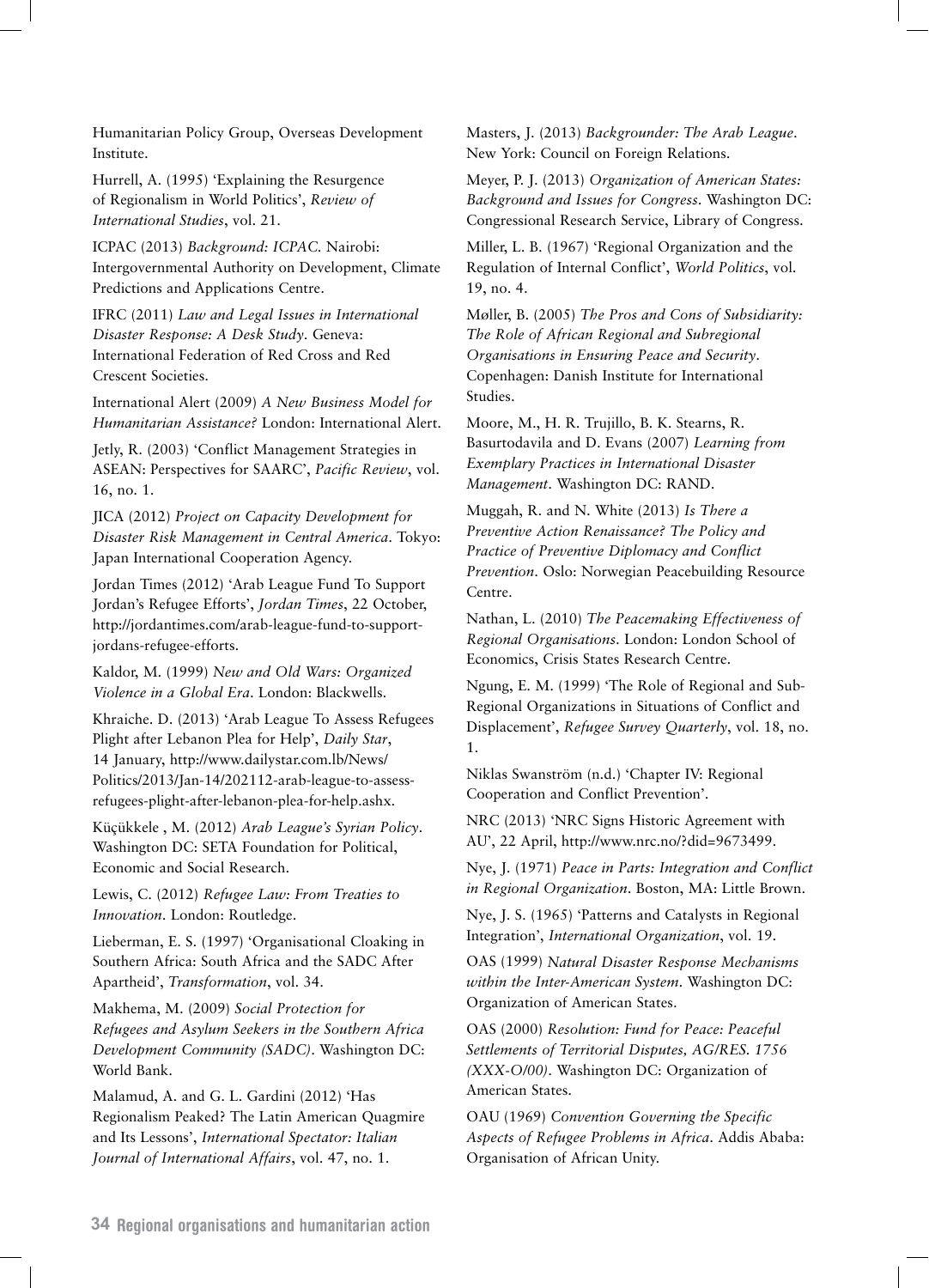OCHA (n.d.) *Disaster Response in Asia and the Pacific: A Guide to International Tools and Services*. Bangkok: United Nations Office for the Coordination of Humanitarian Aid, Regional Office for Asia and the Pacific.

Odaira, T. (2009) 'The Effectiveness of Third-Party Mediation in Internal Armed Conflicts: Cases of Mindanao and Aceh', *Journal of Social Science*, vol. 68.

OIC (2009) *OIC-ICHAD Activities* [presentation], location/dates unknown, www.sesric.org/imgs/news/ Image/DCI\_OIC\_Ichad.ppt .

Oluwarotimi, A. (2013) 'Nigeria: Mali - US Gives US\$96 Million Grants to Nigerian, Other Troops', *AllAfrica*, 18 February, http://allafrica.com/ stories/201302180275.html.

OSCE (2011) *Perspectives of the UN and Regional Organizations on Preventive and Quiet Diplomacy, Dialogue Facilitation and Mediation*. Vienna: Organisation for Security and Cooperation in Europe.

Paliwal, S. (2010) 'The Primacy of Regional Organizations in International Peacekeeping: The African Example', *Virginia Journal of International Law*, vol. 51, no. 1.

Partrick, N. (2011) *The GCC: Gulf State integration or Leadership Cooperation?* London: London School of Economics, Kuwait Programme on Development, Governance and Globalisation in the Gulf States.

Pinfari, M. (2009) *Nothing but Failure? The Arab League and the Gulf Cooperation Council as Mediators in Middle Eastern Conflicts*. London: London School of Economics, Crisis States Research Centre.

Pitts, M. (1999) 'Sub-Regional Solutions for African Conflict: The ECOMOG Experiment', *Journal of Conflict Studies*, vol. 19, no. 1, http://journals.hil.unb. ca/index.php/jcs/article/view/4379/5057#26.

Ploch, L. (2013) *Nigeria: Current Issues and US Policy*. Washington DC: Congressional Research Service.

Pugh, M. and W. P. S. Sidhu (eds) (2003) *The United Nations and Regional Security: Europe and Beyond*. Boulder, CO: Lynne Rienner.

Putzel, J. and J. Di John (2012) *Meeting the Challenges of Crisis States*. London: London School of Economics and Political Science, Crisis States Research Centre.

Ramcharan, R. (2000) 'ASEAN and Non-Interference: A Principle Maintained', *Contemporary Southeast Asia*, vol. 22, no. 1, April.

Ranjan, V. (2009) *Has ASEAN's Policy of Engagement with Myanmar Yielded Results?* New Delhi: Indian Council of World Affairs.

ROAPE (1994) 'The Inter-Governmental Authority on Drought and Development', *Review of African Political Economy*, vol. 21, no. 59, January.

SAARC (1987) *Agreement on Establishing the SAARC Food Security Reserve*. New Delhi: South Asian Association for Regional Cooperation.

SAARC (2007) *Agreement Establishing the SAARC Food Bank*. New Delhi: South Asian Association for Regional Cooperation.

SAARC (2010) *Drought Risk Management in South Asia*. New Delhi: SAARC Disaster Management Centre.

SADC (2012) *Regional Peacekeeping Training Centre*. Gaborone: Southern African Development Community.

Schiff, M. and L. A. Winters (2003) *Regional Integration and Development*. Washington DC: World Bank.

Schilling, T. (1995) *Subsidiarity as a Rule and a Principle, or Taking Subsidiarity Seriously*. New York: New York University School of Law, Jean Monnet Center.

Security Council Report (2006) *Update Report No. 3: The UN and Regional Organisations*. New York: Security Council Report.

Security Council Report (2013) *February 2013 Monthly Forecast: Mali*. New York: Security Council Report.

Seymour, L. J. M. (2013) 'Sovereignty, Territory and Authority: Boundary Maintenance in Contemporary Africa', *Critical African Studies*, vol. 5, no. 1.

Sharpe, M. (2011) *Engaging with Refugee Protection? The Organization of African Unity and African Union Since 1963*. Geneva: United Nations High Commission for Refugees, Policy Development and Evaluation Service.

Sharpe, M. (2013) 'Organization of African Unity and African Union Engagement with Refugee Protection: 1963–2011', *African Journal of International and Comparative Law*, vol. 21, no. 1.

Sharqieh, I. (2012) 'Can the Organization of Islamic Cooperation (OIC) Resolve Conflicts?', *Peace and Conflict Studies*, vol. 19, no. 2.

SOPAC (2009) *Implementation of the Hyogo Framework for Action and the Pacific Disaster Risk Reduction and Disaster Management Framework for Action 2005–2015*. Nabua: Applied Geoscience and Technology Commission, Secretariat of the Pacific Community.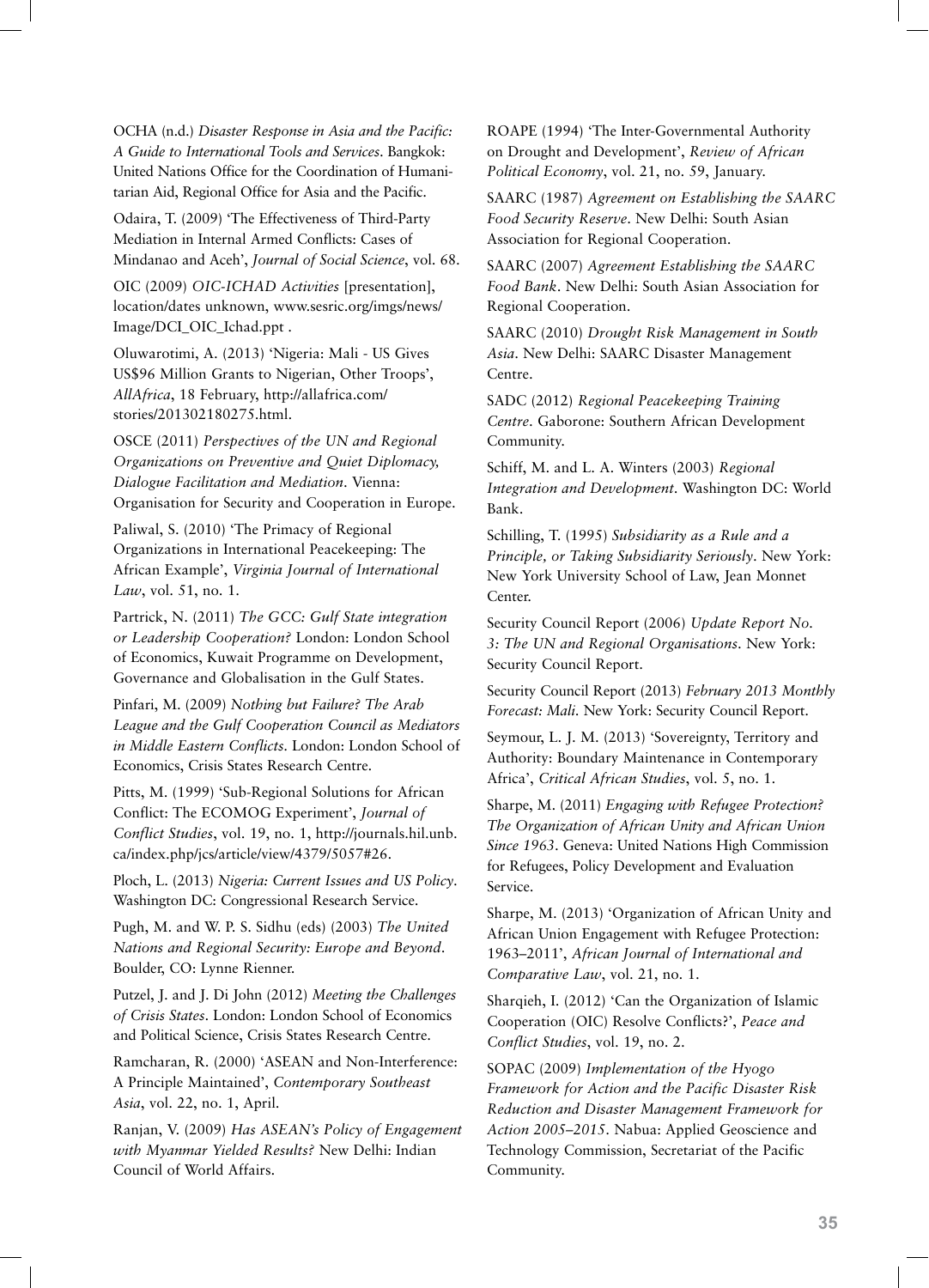SOPAC (2012) *2013 Proposed Workplan and Budget*. Nabua: Applied Geoscience and Technology Commission, Secretariat of the Pacific Community.

Sridharan, K. (2008) *Regional Organisations and Conflict Management: Comparing ASEAN and SAARC*. Zurich: International Relations and Security Network.

Stares, P. B. and M. Zenko (2011) *Partners in Preventive Action: The United States and International Institutions*. New York: Council on Foreign Relations.

Sudan Tribune (2013) 'Arab League Builds 15 Villages in Darfur', *Sudan Tribune*, 16 August, http://reliefweb. int/report/sudan/arab-league-builds-15-villages-darfur.

Telò, M. (2013) *European Union and New Regionalism: Regional Actors and Global Governance in a Post-Hegemonic Era*. London: Ashgate.

The Economist (2013) 'Could the Peace Dove Fly Again?', *The Economist*, 11 May, http://www. economist.com/news/middle-east-and-africa/21577374 more-flexible-arab-league-trying-bring-wider-arraymediators-together.

The Stanley Foundation (2011) *The Role of Regional and Subregional Arrangements in Strengthening the Responsibility To Protect*. New York: The Stanley Foundation.

UNDP (1999) *Decentralization: A Sampling of Definitions*. New York: United Nations Development Programme.

UNDP (2013) *The First Arab Regional Conference for Disaster Risk Reduction*. Amman: United Nations Development Programme.

UNGA (2013) *Budget for the United Nations Support Office for the African Union Mission in Somalia for the period from 1 July 2013 to 30 June 2014*. New York: United Nations General Assembly.

UNISDR (2005) *Hyogo Framework for Action 2005-2015: Building the Resilience of Nations and Communities to Disasters*. Hyogo: United Nations International Strategy for Disaster Reduction.

United Nations (2011) *Preventive Diplomacy: Delivering Results*, Report of the UN Secretary-General. New York: United Nations.

UNSC (2011) *Report of the Secretary-General on the African Union-United Nations Hybrid Operation in Darfur, 12 October*. New York: United Nations Security Council.

UNSC (2013) *Cooperation Between United Nations, Regional, Subregional Organizations "Mainstay"* 

*of International Relations, Security Council Hears Throughout Day-Long Debate*. New York: United Nations Security Council, Department of Public Information.

UNU-CRIS (2008) *Capacity Survey: Regional and Other Intergovernmental Organizations in the Maintenance of Peace and Security*. Brussels: United Nations University – Comparative Regional Integration Studies.

Vainerere, T. (2009) 'Drowning Islands Warn of Future Perils for "Environmental Refugees", Secretariat of the Pacific Community, http://www.spc.int/ppapd/index. php?option=com\_content&task=view&id=454&Item  $id=2$ .

Van Langenhove, L. (2013) 'Regional Integration Studies', *Georgetown Journal of International Affairs*, vol. 14, no. 2.

Wallace, M. and J. D. Singer (1970) 'Intergovernmental Organization in the Global System, 1815–1964: A Quantitative Description', *International* 

Wallensteen, P. (2002) *Understanding Conflict Resolution: War, Peace and the Global System*. London: Sage.

*Organization*, vol. 24.

Wandi, A. (2010) *Building ASEAN Capacity for Conflict Mediation*. Helsinki: Crisis Management Initiative, Initiative for Peacebuilding.

Warner, G. (2013) 'Western Money, African Boots: A Formula for Africa's Conflicts', *National Public Radio*, 29 May, http://www.npr.org/2013/03/29/175712413/ western-money-african-boots-a-formula-for-africasconflicts.

Wheeler, S. (2002) 'The New Regionalism: Key Characteristics of an Emerging Movement', *Journal of the American Planning Association*, vol. 68, no. 3.

Whelan, G. (2012) *Does the ARF Have a Role in ASEAN's Pursuit of Regional Security in the Next Decade?* Canberra: Australian Defence College.

Wilke, M. and H. Wallace (1990) *Subsidiarity: Approaches to Power-sharing in the European Community*, RIIA Discussion Paper 27 London: Royal Institute of International Affairs.

Wilson Center (2008) *African Regional and Sub-Regional Organizations: Assessing Their Contributions to Economic Integration and Conflict Management*. Washington DC: Woodrow Wilson International Center for Scholars, Africa Program.

Wu, D. I. (2010) 'Reconciling Sovereignty with Responsibility: Burma and ASEAN', Center for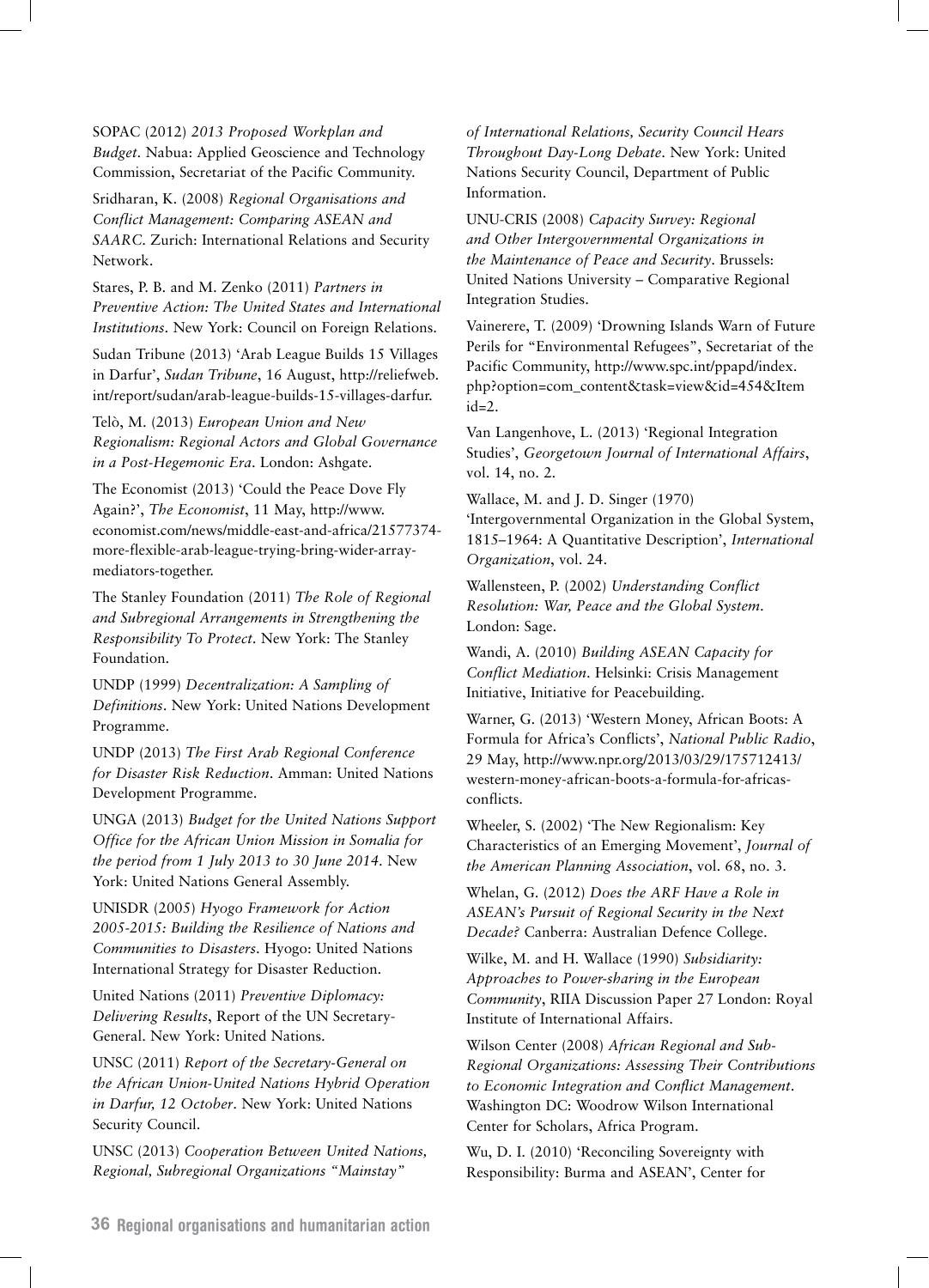Strategic and International Studies, 20 August, http://cogitasia.com/reconciling-sovereignty-withresponsibility-burma-and-asean.

Wulf, H. (ed.) (2009) *Still Under Construction: Regional Organisations' Capacities for Conflict Prevention*. Essen: Institute for Development and Peace, University of Duisburg-Essen.

Wulf, H. and T. Debiel (2009) *Conflict Early Warning and Response Mechanisms: Tools for Enhancing the Effectiveness of Regional Organisations? A Comparative Study of the AU, ECOWAS, IGAD, ASEAN/ARF and PIF*. London: London School of Economics, Crisis States Research Centre.

Yabi, G. (2012) *Keeping the Peace in Electoral Conflicts: The Role of ECOWAS, UNOCI and the International Community in Côte d'Ivoire*. Berlin: Zentrum für Internationale Friedenseinsätze.

Zacher, M. (1979) *International Conflicts and Collective Security, 1946–77: The United Nations, Organization of American States, Organization of African Unity, and Arab League*. New York and London: Praeger.

Zyck, S. A. (2013) *Yemen: Conflict Assessment Final Report*. Sana'a: Office of the United Nations Resident Coordinator.

Zyck, S. A. and R. Muggah (2012) 'Preventive Diplomacy and Conflict Prevention: Obstacles and Opportunities', *Stability: International Journal of Security & Development*, vol. 1, no. 1.

Zyck, S. A. and R. Muggah (eds) (2013) 'Region in Crisis: Stabilizing Mali and the Sahel', *Stability: International Journal of Security & Development*.

Zyck, S. A. and R. Muggah (2013) 'Conflicts Colliding in Mali and the Sahel', *Stability: International Journal of Security and Development*, 2(2):16.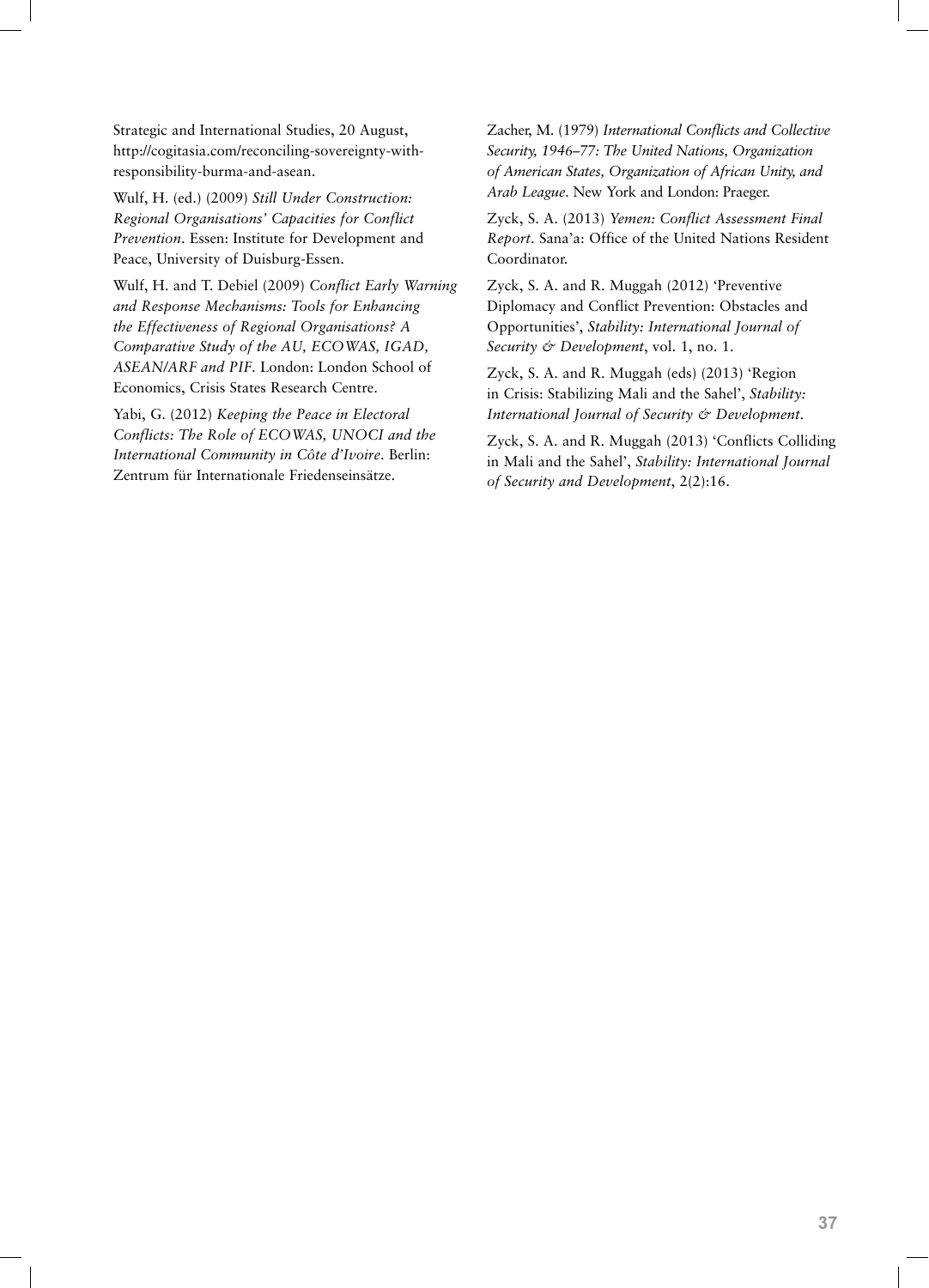**Regional organisations and humanitarian action**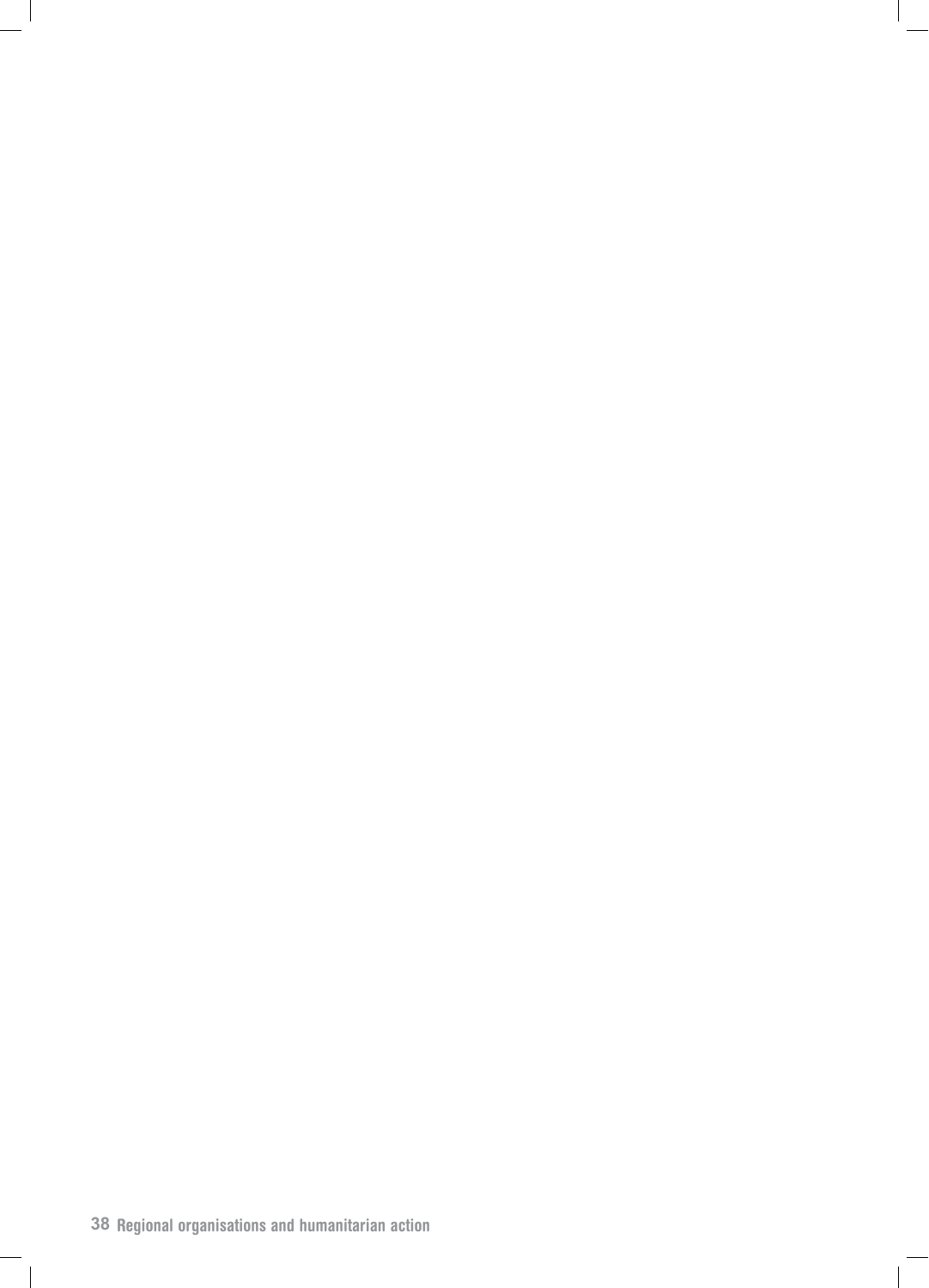#### **Total** (continued) *(continued)***4 3 2 3 6 3 3 5 4 4 4 4 4** <u>မ</u>ာ <u>ო</u> **4** <u>ო</u> **3 3** <u>ო</u> **4** <u>ო</u> **6 4**  $\boldsymbol{\alpha}$ **7**  $\boldsymbol{\alpha}$ **PIF** Pac. **Region Africa Americas Asia Europe Pac. OCO RCC OSCE** Europe **NATO EU SCO SAARC LAS GUAM GCC EurAsEc CSTO CIS CICA BIMSTEC** Membership, current and pending, in regional institutions **Membership, current and pending, in regional institutions ASEAN** Asia **APEC UNASUR SICA OAS** Americas **MERCOSUR CARICOM CAN UMA**  $\blacksquare$  $\blacksquare$  $\blacksquare$  $\blacksquare$  $\blacksquare$ **SADC**  $\blacksquare$ **MRU**  $\blacksquare$  $\blacksquare$  $\blacksquare$  $\blacksquare$  $\blacksquare$ **IGAD**  $\blacksquare$  $\blacksquare$  $\blacksquare$  $\blacksquare$  $\blacksquare$ **ICGLR**  $\blacksquare$  $\blacksquare$  $\blacksquare$  $\blacksquare$   $\blacksquare$  $\blacksquare$ **ECOWAS**  $\blacksquare$  $\blacksquare$  $\blacksquare$  $\blacksquare$  $\blacksquare$ **EAC**  $\blacksquare$  $\blacksquare$  $\blacksquare$ **COMESA**  $\blacksquare$  $\blacksquare$  $\blacksquare$  $\blacksquare$  $\blacksquare$  $\blacksquare$  $\begin{array}{c} \hline \end{array}$ **COI**  $\blacksquare$ **CEPGL**  $\blacksquare$  $\blacksquare$ **CEN-SAD**  $\blacksquare$  $\blacksquare$  $\blacksquare$  $\blacksquare$  $\blacksquare$  $\blacksquare$  $\blacksquare$  $\blacksquare$  $\blacksquare$  $\blacksquare$  $\blacksquare$  $\blacksquare$  $\blacksquare$  $\blacksquare$  $\blacksquare$  $\blacksquare$ **CEMAC**  $\blacksquare$  $\blacksquare$  $\blacksquare$  $\blacksquare$  $\blacksquare$ **Africa CEEAC**  $\blacksquare$  $\blacksquare$  $\blacksquare$  $\blacksquare$  $\blacksquare$  $\blacksquare$  $\blacksquare$ **AU**  $\blacksquare$  $\blacksquare$  $\blacksquare$  $\blacksquare$  $\blacksquare$  $\blacksquare$  $\blacksquare$  $\blacksquare$  $\blacksquare$  $\blacksquare$  $\blacksquare$  $\blacksquare$  $\blacksquare$  $\blacksquare$  $\blacksquare$  $\blacksquare$  $\blacksquare$  $\blacksquare$  $\blacksquare$  $\blacksquare$  $\blacksquare$  $\blacksquare$  $\blacksquare$  $\blacksquare$  $\blacksquare$  $\blacksquare$  $\blacksquare$ Equatorial Guinea Equatorial Guinea Organisation Guinea-Bissau Guinea-Bissau **Organisation Burkina Faso** Burkina Faso Côte d'Ivoire Côte d'Ivoire Cape Verde Cape Verde Cameroon Cameroon Botswana Botswana Comoros **Comoros** Ethiopia **AFRICA** Gambia Lesotho Angola Burundi Djibouti Gabon Region Algeria Ghana Guinea Liberia Congo Eritrea Kenya Benin Egypt Chad DRC CAR

# **Annex 1**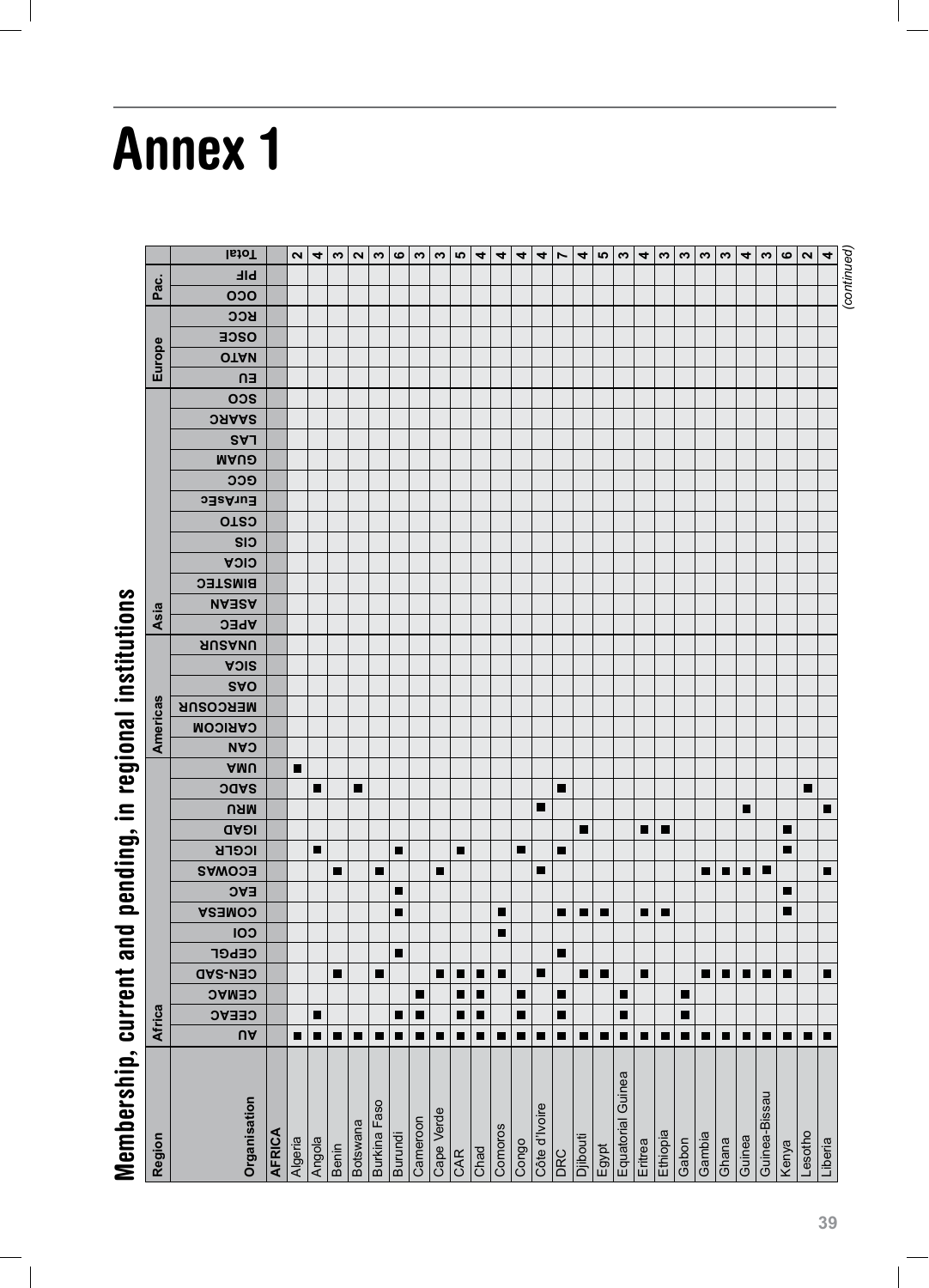|                           |               | <b>IstoT</b>    | 4              | S              | S              | S              | 4              | က              | 4       | $\sim$     | $\mathbf{\Omega}$ | S              | S              | <b>5</b>       | S                   | $\mathbf{\Omega}$ | 4              | 4              | 4                            | $\boldsymbol{\mathsf{N}}$ | $\blacktriangleleft$ | 5              | w              | 4              | S              | S              | 5              | 4              | S              | $\overline{\phantom{0}}$ | $\overline{\phantom{0}}$ |
|---------------------------|---------------|-----------------|----------------|----------------|----------------|----------------|----------------|----------------|---------|------------|-------------------|----------------|----------------|----------------|---------------------|-------------------|----------------|----------------|------------------------------|---------------------------|----------------------|----------------|----------------|----------------|----------------|----------------|----------------|----------------|----------------|--------------------------|--------------------------|
|                           |               | <b>PIF</b>      |                |                |                |                |                |                |         |            |                   |                |                |                |                     |                   |                |                |                              |                           |                      |                |                |                |                |                |                |                |                |                          |                          |
|                           | Pac.          | 000             |                |                |                |                |                |                |         |            |                   |                |                |                |                     |                   |                |                |                              |                           |                      |                |                |                |                |                |                |                |                |                          |                          |
|                           |               | <b>RCC</b>      |                |                |                |                |                |                |         |            |                   |                |                |                |                     |                   |                |                |                              |                           |                      |                |                |                |                |                |                |                |                |                          |                          |
|                           |               | OSCE            |                |                |                |                |                |                |         |            |                   |                |                |                |                     |                   |                |                |                              |                           |                      |                |                |                |                |                |                |                |                |                          |                          |
|                           | Europe        | <b>OTAN</b>     |                |                |                |                |                |                |         |            |                   |                |                |                |                     |                   |                |                |                              |                           |                      |                |                |                |                |                |                |                |                |                          |                          |
|                           |               | EN              |                |                |                |                |                |                |         |            |                   |                |                |                |                     |                   |                |                |                              |                           |                      |                |                |                |                |                |                |                |                |                          |                          |
|                           |               | OOS             |                |                |                |                |                |                |         |            |                   |                |                |                |                     |                   |                |                |                              |                           |                      |                |                |                |                |                |                |                |                |                          |                          |
|                           |               | <b>SAARC</b>    |                |                |                |                |                |                |         |            |                   |                |                |                |                     |                   |                |                |                              |                           |                      |                |                |                |                |                |                |                |                |                          |                          |
|                           |               | <b>SAJ</b>      |                |                |                |                |                |                |         |            |                   |                |                |                |                     |                   |                |                |                              |                           |                      |                |                |                |                |                |                |                |                |                          |                          |
|                           |               | <b>MAUQ</b>     |                |                |                |                |                |                |         |            |                   |                |                |                |                     |                   |                |                |                              |                           |                      |                |                |                |                |                |                |                |                |                          |                          |
|                           |               | <b>CCC</b>      |                |                |                |                |                |                |         |            |                   |                |                |                |                     |                   |                |                |                              |                           |                      |                |                |                |                |                |                |                |                |                          |                          |
|                           |               | <b>BurAsEc</b>  |                |                |                |                |                |                |         |            |                   |                |                |                |                     |                   |                |                |                              |                           |                      |                |                |                |                |                |                |                |                |                          |                          |
|                           |               | <b>OTSO</b>     |                |                |                |                |                |                |         |            |                   |                |                |                |                     |                   |                |                |                              |                           |                      |                |                |                |                |                |                |                |                |                          |                          |
| (DDD1111)                 |               | <b>CIS</b>      |                |                |                |                |                |                |         |            |                   |                |                |                |                     |                   |                |                |                              |                           |                      |                |                |                |                |                |                |                |                |                          |                          |
|                           |               | CICA            |                |                |                |                |                |                |         |            |                   |                |                |                |                     |                   |                |                |                              |                           |                      |                |                |                |                |                |                |                |                |                          |                          |
|                           |               | <b>BINSTEC</b>  |                |                |                |                |                |                |         |            |                   |                |                |                |                     |                   |                |                |                              |                           |                      |                |                |                |                |                |                |                |                |                          |                          |
|                           |               | <b>NAESA</b>    |                |                |                |                |                |                |         |            |                   |                |                |                |                     |                   |                |                |                              |                           |                      |                |                |                |                |                |                |                |                |                          |                          |
|                           | Asia          | <b>APEC</b>     |                |                |                |                |                |                |         |            |                   |                |                |                |                     |                   |                |                |                              |                           |                      |                |                |                |                |                |                |                |                |                          |                          |
|                           |               | <b>AUSANU</b>   |                |                |                |                |                |                |         |            |                   |                |                |                |                     |                   |                |                |                              |                           |                      |                |                |                |                |                |                |                |                |                          |                          |
|                           |               | <b>AJIS</b>     |                |                |                |                |                |                |         |            |                   |                |                |                |                     |                   |                |                |                              |                           |                      |                |                |                |                |                |                |                |                |                          |                          |
|                           |               | <b>SAO</b>      |                |                |                |                |                |                |         |            |                   |                |                |                |                     |                   |                |                |                              |                           |                      |                |                |                |                |                |                |                |                |                          |                          |
|                           |               | <b>MERCOSUR</b> |                |                |                |                |                |                |         |            |                   |                |                |                |                     |                   |                |                |                              |                           |                      |                |                |                |                |                |                |                |                |                          |                          |
|                           | Americas      | <b>CARICOM</b>  |                |                |                |                |                |                |         |            |                   |                |                |                |                     |                   |                |                |                              |                           |                      |                |                |                |                |                |                |                |                |                          |                          |
|                           |               | <b>CAN</b>      |                |                |                |                |                |                |         |            |                   |                |                |                |                     |                   |                |                |                              |                           |                      |                |                |                |                |                |                |                |                |                          |                          |
| <b>omainam isinistral</b> |               | <b>AMU</b>      | ш              |                |                |                | ш              |                | н       |            |                   |                |                |                |                     |                   |                |                |                              |                           |                      |                |                |                |                | ш              |                |                |                |                          |                          |
|                           |               | SADC            |                |                | п              |                |                | H              |         | ш          | п                 |                |                |                |                     |                   | ш              |                |                              | п                         |                      |                | ш              | ш              |                |                |                | П              | ш              |                          |                          |
| $\equiv$                  |               | <b>URM</b>      |                |                |                |                |                |                |         |            |                   |                |                |                |                     |                   |                | ш              |                              |                           |                      |                |                |                |                |                |                |                |                |                          |                          |
| ∙                         |               | <b>UADI</b>     |                |                |                |                |                |                |         |            |                   |                |                |                |                     |                   |                |                | ш                            |                           | H                    | ш              |                |                |                |                | H              |                |                |                          |                          |
|                           |               | <b>ICCFK</b>    |                |                |                |                |                |                |         |            |                   |                |                | H              |                     |                   |                |                |                              |                           |                      | ш              |                | ш              |                |                |                | ш              |                |                          |                          |
| Billin II                 |               | <b>ECOWAS</b>   |                |                |                | ш              |                |                |         |            |                   | ш              | ш              |                |                     | ш                 |                | ш              |                              |                           |                      |                |                |                | П              |                |                |                |                |                          |                          |
|                           |               | <b>EAC</b>      |                |                |                |                |                |                |         |            |                   |                |                | H              |                     |                   |                |                | Ш                            |                           |                      |                |                | a l            |                |                | H              |                |                |                          |                          |
| $\overline{\phantom{a}}$  |               | <b>COMESA</b>   | ш              | ш              | ш              |                |                | П              |         |            |                   |                |                | Ш              |                     |                   | П              |                |                              |                           | Ш                    | Ш              | ш              |                |                |                | п              | П              | ш              |                          |                          |
|                           |               | COI             |                | ш              |                |                | П              |                |         |            |                   |                |                |                |                     |                   | П              |                |                              |                           |                      |                |                |                |                |                |                |                |                | П                        |                          |
|                           |               | CEPGL           |                |                |                |                |                |                |         |            |                   |                |                | ■              |                     |                   |                |                |                              |                           |                      |                |                |                |                |                |                |                |                |                          |                          |
|                           |               | <b>CEN-SAD</b>  | ш              |                |                | a l            | п              |                | н       |            |                   | ш              | ш              |                | ш                   |                   |                | п              | ш                            |                           |                      | п              |                |                | ш              | п              |                |                |                |                          |                          |
|                           |               | CEMAC           |                |                |                |                |                |                |         |            |                   |                |                |                |                     |                   |                |                |                              |                           |                      |                |                |                |                |                |                |                |                |                          |                          |
| <b>Danime Time Than</b>   | <b>Africa</b> | CEEAC           |                |                |                |                |                |                |         |            |                   |                |                |                | П                   |                   |                |                |                              |                           |                      |                |                |                |                |                |                |                |                |                          |                          |
|                           |               | UA              | $\blacksquare$ | $\blacksquare$ | $\blacksquare$ | $\blacksquare$ | $\blacksquare$ | $\blacksquare$ |         | П          | $\blacksquare$    | $\blacksquare$ | $\blacksquare$ | $\blacksquare$ | $\blacksquare$      | $\blacksquare$    | $\blacksquare$ | $\blacksquare$ | $\qquad \qquad \blacksquare$ | $\blacksquare$            | П                    | $\blacksquare$ | $\blacksquare$ | $\blacksquare$ | $\blacksquare$ | $\blacksquare$ | $\blacksquare$ | $\blacksquare$ | $\blacksquare$ |                          |                          |
| <b>SHILLS DIRECTS</b>     | Region        | Organisation    | Libya          | Madagascar     | Malawi         | Mali           | Mauritania     | Mauritius      | Morocco | Mozambique | Namibia           | Niger          | Nigeria        | Rwanda         | São Tomé & Príncipe | Senegal           | Seychelles     | Sierra Leone   | Somalia                      | South Africa              | South Sudan          | Sudan          | Swaziland      | Tanzania       | Togo           | Tunisia        | Uganda         | Zambia         | Zimbabwe       | Réunion (France)         | <b>SADR</b>              |

Membership, current and pending, in regional institutions (continued) (continued) **Membership, current and pending, in regional institutions**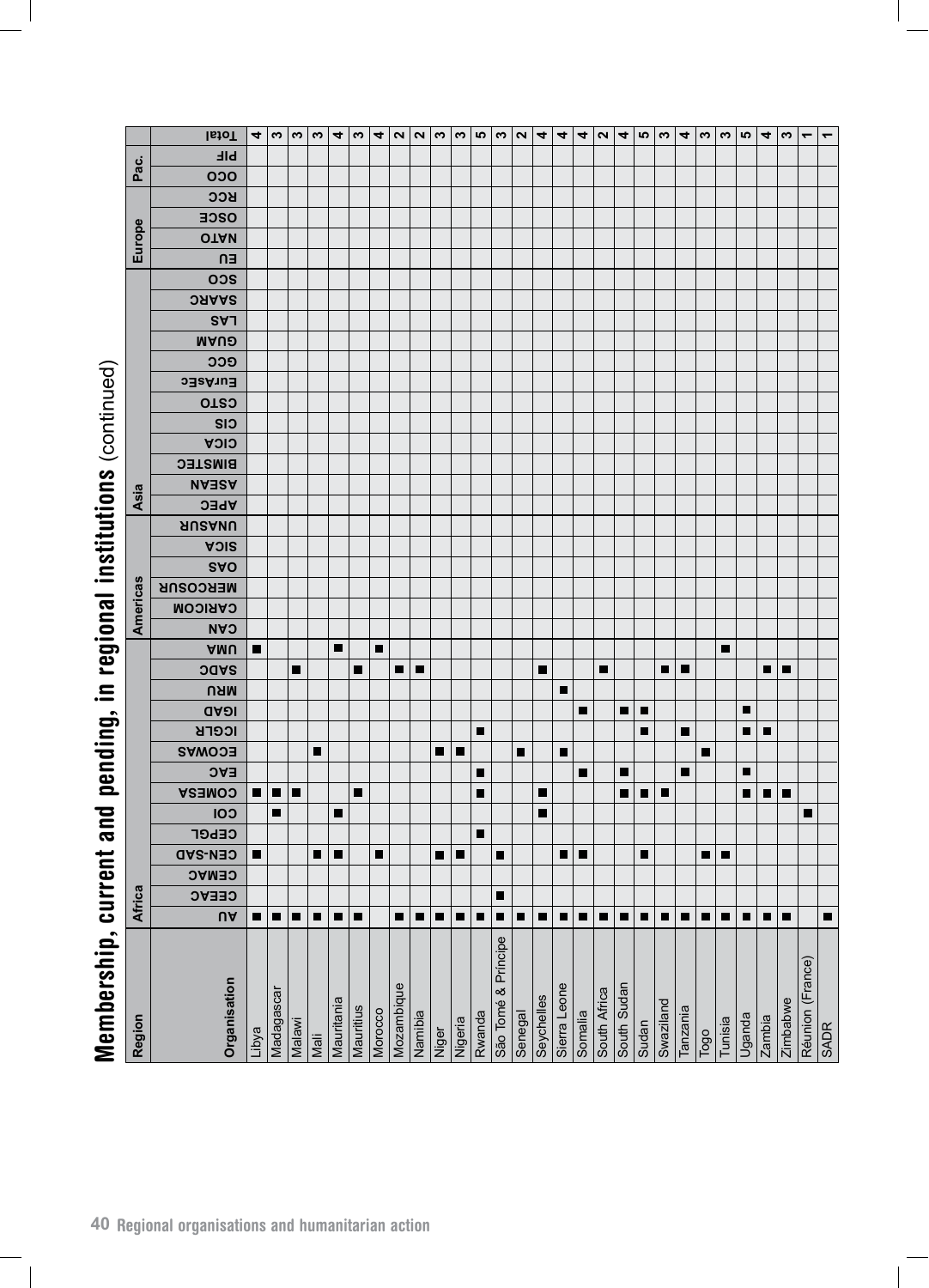|               | <b>IstoT</b>           |                 |                   | ∾∣∾       |                | N <sub>N</sub>  | w             | S       | ო $ $  | 5      | S     | 3        | $\mathbf{z}$ | $\blacktriangledown$ | $\sim$   | $\overline{\phantom{a}}$ | S       | $\mathbf{a}$ | N       |           | $N \omega $ |       | N N      | $\overline{\mathbf{N}}$ | $\mathbf{\Omega}$ | N         | $\mathbf{a}$ | $\mathbf{\Omega}$ | 4    | $\boldsymbol{\mathsf{N}}$ |             |
|---------------|------------------------|-----------------|-------------------|-----------|----------------|-----------------|---------------|---------|--------|--------|-------|----------|--------------|----------------------|----------|--------------------------|---------|--------------|---------|-----------|-------------|-------|----------|-------------------------|-------------------|-----------|--------------|-------------------|------|---------------------------|-------------|
|               | <b>blL</b>             |                 |                   |           |                |                 |               |         |        |        |       |          |              |                      |          |                          |         |              |         |           |             |       |          |                         |                   |           |              |                   |      |                           | (continued) |
| Pac.          | 000                    |                 |                   |           |                |                 |               |         |        |        |       |          |              |                      |          |                          |         |              |         |           |             |       |          |                         |                   |           |              |                   |      |                           |             |
|               | <b>RCC</b>             |                 |                   |           |                |                 |               |         |        | ш      |       |          |              |                      |          |                          |         |              |         |           |             |       |          |                         |                   |           |              |                   |      |                           |             |
|               | OSCE                   |                 |                   |           |                |                 |               |         |        | ш      |       |          |              |                      |          |                          |         |              |         |           |             |       |          |                         |                   |           |              |                   |      |                           |             |
| Europe        | <b>OTAN</b>            |                 |                   |           |                |                 |               |         |        | ш      |       |          |              |                      |          |                          |         |              |         |           |             |       |          |                         |                   |           |              |                   |      |                           |             |
|               | EN                     |                 |                   |           |                |                 |               |         |        |        |       |          |              |                      |          |                          |         |              |         |           |             |       |          |                         |                   |           |              |                   |      |                           |             |
|               | <b>OOS</b>             |                 |                   |           |                |                 |               |         |        |        |       |          |              |                      |          |                          |         |              |         |           |             |       |          |                         |                   |           |              |                   |      |                           |             |
|               | <b>SAARC</b>           |                 |                   |           |                |                 |               |         |        |        |       |          |              |                      |          |                          |         |              |         |           |             |       |          |                         |                   |           |              |                   |      |                           |             |
|               | <b>SAJ</b>             |                 |                   |           |                |                 |               |         |        |        |       |          |              |                      |          |                          |         |              |         |           |             |       |          |                         |                   |           |              |                   |      |                           |             |
|               | <b>MAU<sub>D</sub></b> |                 |                   |           |                |                 |               |         |        |        |       |          |              |                      |          |                          |         |              |         |           |             |       |          |                         |                   |           |              |                   |      |                           |             |
|               | <b>OCC</b>             |                 |                   |           |                |                 |               |         |        |        |       |          |              |                      |          |                          |         |              |         |           |             |       |          |                         |                   |           |              |                   |      |                           |             |
|               | <b>BurAsEc</b>         |                 |                   |           |                |                 |               |         |        |        |       |          |              |                      |          |                          |         |              |         |           |             |       |          |                         |                   |           |              |                   |      |                           |             |
|               | <b>OTSO</b>            |                 |                   |           |                |                 |               |         |        |        |       |          |              |                      |          |                          |         |              |         |           |             |       |          |                         |                   |           |              |                   |      |                           |             |
|               | CIS                    |                 |                   |           |                |                 |               |         |        |        |       |          |              |                      |          |                          |         |              |         |           |             |       |          |                         |                   |           |              |                   |      |                           |             |
|               | <b>CICA</b>            |                 |                   |           |                |                 |               |         |        |        |       |          |              |                      |          |                          |         |              |         |           |             |       |          |                         |                   |           |              |                   |      |                           |             |
|               | <b>BINSTEC</b>         |                 |                   |           |                |                 |               |         |        |        |       |          |              |                      |          |                          |         |              |         |           |             |       |          |                         |                   |           |              |                   |      |                           |             |
|               | <b>NAESA</b>           |                 |                   |           |                |                 |               |         |        |        |       |          |              |                      |          |                          |         |              |         |           |             |       |          |                         |                   |           |              |                   |      |                           |             |
| Asia          | <b>APEC</b>            |                 |                   |           |                |                 |               |         |        | ш      | ш     |          |              |                      |          |                          |         |              |         |           |             |       |          |                         | ш                 |           |              |                   | ш    |                           |             |
|               | <b>UNASUR</b>          |                 |                   | ш         |                |                 |               | ш       | ш      |        | ш     |          |              |                      |          |                          | ш       |              |         |           | ш           |       |          |                         |                   |           |              | ш                 | ш    |                           |             |
|               | <b>AJIS</b>            |                 |                   |           |                |                 | ш             |         |        |        |       |          | п            |                      |          |                          |         |              |         | H         |             |       | ш        |                         |                   | ш         | ш            |                   |      |                           |             |
|               | <b>SAO</b>             |                 | ш                 |           | ٠              | ш               | ш             | ш       | ш      | п      | ш     | п        |              |                      | ш        | ш                        | Ш       |              | Н       | ш         | H           | ш     | ш        | П                       | ш                 |           | ш            | Ш                 | ш    | ш                         |             |
| Americas      | <b>MERCOSUR</b>        |                 |                   | п         |                |                 |               |         | Ш      |        |       |          |              |                      |          |                          |         |              |         |           |             |       |          |                         |                   |           |              |                   |      |                           |             |
|               | <b>CARICOM</b>         |                 | П                 |           | ٠              | Ш               | п             |         |        |        |       |          |              |                      | Ш        |                          |         |              | ш       |           | H           | ш     |          | П                       |                   |           |              |                   |      |                           |             |
|               | <b>CAN</b>             |                 |                   |           |                |                 |               | ш       |        |        |       | ш        |              |                      |          |                          | Ш       |              |         |           |             |       |          |                         |                   |           |              |                   | П    |                           |             |
|               | <b>AMU</b>             |                 |                   |           |                |                 |               |         |        |        |       |          |              |                      |          |                          |         |              |         |           |             |       |          |                         |                   |           |              |                   |      |                           |             |
|               | SADC                   |                 |                   |           |                |                 |               |         |        |        |       |          |              |                      |          |                          |         |              |         |           |             |       |          |                         |                   |           |              |                   |      |                           |             |
|               | <b>URM</b>             |                 |                   |           |                |                 |               |         |        |        |       |          |              |                      |          |                          |         |              |         |           |             |       |          |                         |                   |           |              |                   |      |                           |             |
|               | <b>UADI</b>            |                 |                   |           |                |                 |               |         |        |        |       |          |              |                      |          |                          |         |              |         |           |             |       |          |                         |                   |           |              |                   |      |                           |             |
|               | <b>ICGLR</b>           |                 |                   |           |                |                 |               |         |        |        |       |          |              |                      |          |                          |         |              |         |           |             |       |          |                         |                   |           |              |                   |      |                           |             |
|               | <b>ECOWAS</b>          |                 |                   |           |                |                 |               |         |        |        |       |          |              |                      |          |                          |         |              |         |           |             |       |          |                         |                   |           |              |                   |      |                           |             |
|               | <b>EAC</b>             |                 |                   |           |                |                 |               |         |        |        |       |          |              |                      |          |                          |         |              |         |           |             |       |          |                         |                   |           |              |                   |      |                           |             |
|               | COMESA                 |                 |                   |           |                |                 |               |         |        |        |       |          |              |                      |          |                          |         |              |         |           |             |       |          |                         |                   |           |              |                   |      |                           |             |
|               | COI                    |                 |                   |           |                |                 |               |         |        |        |       |          |              |                      |          |                          |         |              |         |           |             |       |          |                         |                   |           |              |                   |      |                           |             |
|               | CEPGL                  |                 |                   |           |                |                 |               |         |        |        |       |          |              |                      |          |                          |         |              |         |           |             |       |          |                         |                   |           |              |                   |      |                           |             |
|               | CEN-SAD                |                 |                   |           |                |                 |               |         |        |        |       |          |              |                      |          |                          |         |              |         |           |             |       |          |                         |                   |           |              |                   |      |                           |             |
|               | CEMAC                  |                 |                   |           |                |                 |               |         |        |        |       |          |              |                      |          |                          |         |              |         |           |             |       |          |                         |                   |           |              |                   |      |                           |             |
| <b>Africa</b> | CEEAC                  |                 |                   |           |                |                 |               |         |        |        |       |          |              |                      |          |                          |         |              |         |           |             |       |          |                         |                   |           |              |                   |      |                           |             |
|               | UA                     |                 |                   |           |                |                 |               |         |        |        |       |          |              |                      |          |                          |         |              |         |           |             |       |          |                         |                   |           |              |                   |      |                           |             |
| Region        | Organisation           | <b>AMERICAS</b> | Antigua & Barbuda | Argentina | <b>Bahamas</b> | <b>Barbados</b> | <b>Belize</b> | Bolivia | Brazil | Canada | Chile | Colombia | Costa Rica   | Cuba                 | Dominica | Dominican Republic       | Ecuador | El Salvador  | Grenada | Guatemala | Guyana      | Haiti | Honduras | Jamaica                 | Mexico            | Nicaragua | Panama       | Paraguay          | Peru | St. Kitts and Nevis       |             |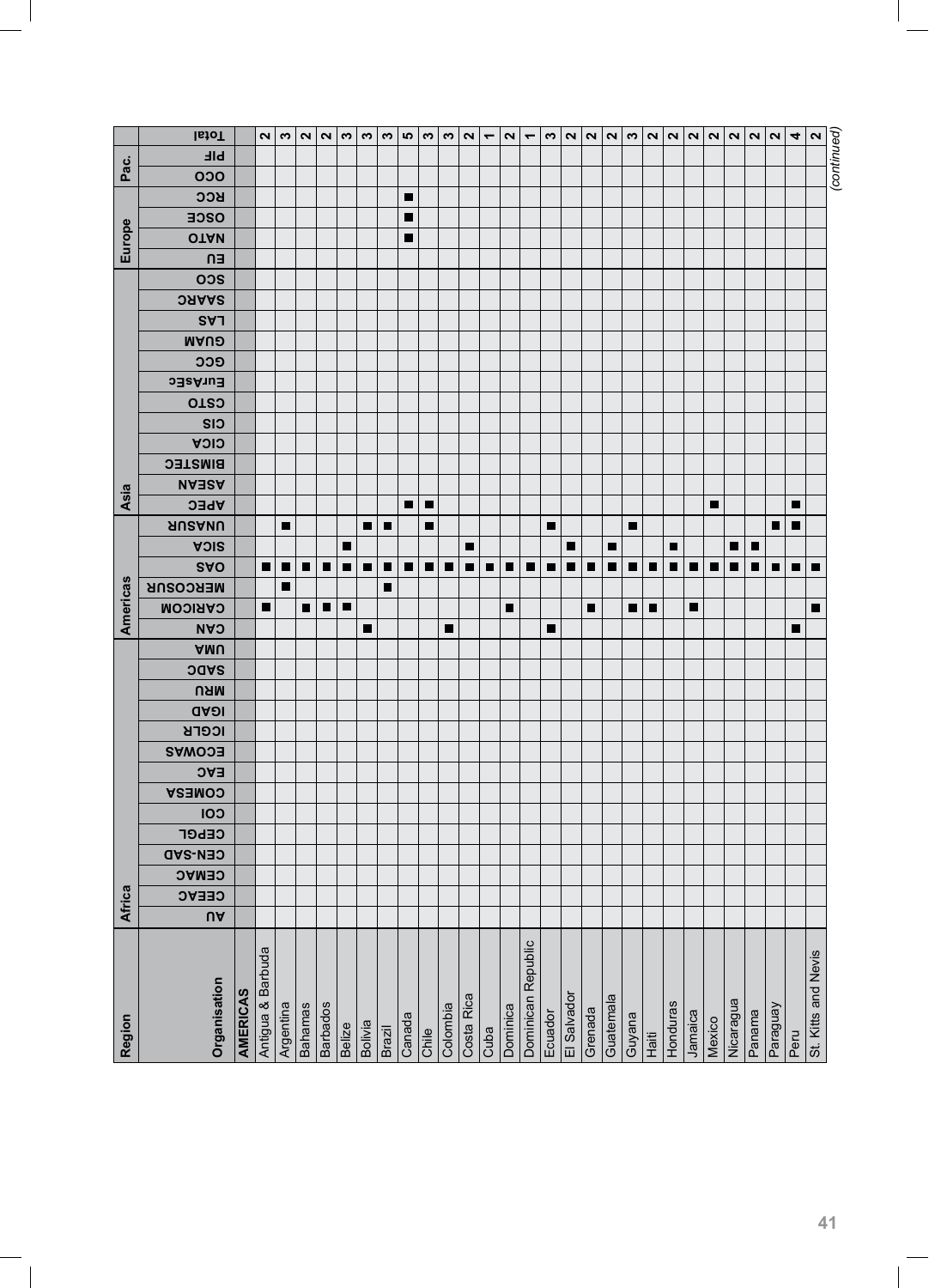| てくこうきく                                                              |
|---------------------------------------------------------------------|
|                                                                     |
| הוצפחה המה המה ומי יש המה המה המה והמ                               |
| $\frac{1}{2}$ and $\frac{1}{2}$ and $\frac{1}{2}$ and $\frac{1}{2}$ |
|                                                                     |
| Member:                                                             |

| <b>IstoT</b><br>$\mathbf{a}$<br>$\sim$<br>$\mathbf{N}$<br>$\mathbf{a}$<br>5<br>S<br>S<br>$\bullet$<br>$\mathbf{a}$<br>S<br>4<br>S<br>$\mathbf{\Omega}$<br>$\mathbf{N}$<br>$\mathbf{N}$<br>$\mathbf{N}$<br>S<br>$\mathbf{a}$<br>$\mathbf{N}$<br>S<br>$\mathbf{a}$<br>$\mathbf{\Omega}$<br>$\overline{\phantom{a}}$<br>$\overline{\phantom{a}}$<br>᠇<br>blE<br>000<br><b>RCC</b><br>Ш<br>O2CE<br>Ш<br>ш<br>Ш<br>П<br>ш<br><b>OTAN</b><br>ш<br>EN<br>ш<br><b>OOS</b><br>ш<br><b>JAAAS</b><br>ш<br>ш<br>п<br><b>SAJ</b><br>H<br>П<br><b>MAUS</b><br>ш<br>ш<br><b>GCC</b><br>H<br><b>BurAsEc</b><br><b>OTSO</b><br>п<br><b>SI3</b><br>ш<br>п<br><b>CICA</b><br>Ш<br>н<br>ш<br>ш<br>E<br><b>BIN2IEC</b><br>п<br>ш<br>п<br><b>UASEA</b><br>ш<br>H<br>ш<br>Asia<br><b>APEC</b><br>ш<br>ш<br>ш<br>Ш<br><b>UNASUR</b><br>ш<br>ш<br>ш<br><b>AJIS</b><br><b>SAO</b><br>$\blacksquare$<br>п<br>н<br>Ш<br>٠<br>Ш<br>Americas<br><b>MERCOSUR</b><br>ш<br>ш<br><b>CARICOM</b><br>$\blacksquare$<br>П<br>П<br>П<br>Ш<br><b>CAN</b><br><b>AMU</b><br>SADC<br><b>MRU</b><br><b>UADI</b><br><b>ICGFK</b><br><b>ECOWAS</b><br>EAC<br><b>COMESA</b><br>COI<br>CEPGL<br>CEN-SAD<br>CEMAC<br>Africa<br>CEEAC<br>UA | Trinidad & Tobago<br>Organisation<br><b>United States</b> |        |        |      |
|--------------------------------------------------------------------------------------------------------------------------------------------------------------------------------------------------------------------------------------------------------------------------------------------------------------------------------------------------------------------------------------------------------------------------------------------------------------------------------------------------------------------------------------------------------------------------------------------------------------------------------------------------------------------------------------------------------------------------------------------------------------------------------------------------------------------------------------------------------------------------------------------------------------------------------------------------------------------------------------------------------------------------------------------------------------------------------------------------------------------------------------------------------------------------------------------|-----------------------------------------------------------|--------|--------|------|
|                                                                                                                                                                                                                                                                                                                                                                                                                                                                                                                                                                                                                                                                                                                                                                                                                                                                                                                                                                                                                                                                                                                                                                                            |                                                           |        | Europe | Pac. |
|                                                                                                                                                                                                                                                                                                                                                                                                                                                                                                                                                                                                                                                                                                                                                                                                                                                                                                                                                                                                                                                                                                                                                                                            |                                                           |        |        |      |
|                                                                                                                                                                                                                                                                                                                                                                                                                                                                                                                                                                                                                                                                                                                                                                                                                                                                                                                                                                                                                                                                                                                                                                                            |                                                           |        |        |      |
|                                                                                                                                                                                                                                                                                                                                                                                                                                                                                                                                                                                                                                                                                                                                                                                                                                                                                                                                                                                                                                                                                                                                                                                            |                                                           |        |        |      |
|                                                                                                                                                                                                                                                                                                                                                                                                                                                                                                                                                                                                                                                                                                                                                                                                                                                                                                                                                                                                                                                                                                                                                                                            |                                                           |        |        |      |
|                                                                                                                                                                                                                                                                                                                                                                                                                                                                                                                                                                                                                                                                                                                                                                                                                                                                                                                                                                                                                                                                                                                                                                                            |                                                           |        |        |      |
|                                                                                                                                                                                                                                                                                                                                                                                                                                                                                                                                                                                                                                                                                                                                                                                                                                                                                                                                                                                                                                                                                                                                                                                            |                                                           |        |        |      |
|                                                                                                                                                                                                                                                                                                                                                                                                                                                                                                                                                                                                                                                                                                                                                                                                                                                                                                                                                                                                                                                                                                                                                                                            |                                                           |        |        |      |
|                                                                                                                                                                                                                                                                                                                                                                                                                                                                                                                                                                                                                                                                                                                                                                                                                                                                                                                                                                                                                                                                                                                                                                                            |                                                           |        |        |      |
|                                                                                                                                                                                                                                                                                                                                                                                                                                                                                                                                                                                                                                                                                                                                                                                                                                                                                                                                                                                                                                                                                                                                                                                            |                                                           |        |        |      |
|                                                                                                                                                                                                                                                                                                                                                                                                                                                                                                                                                                                                                                                                                                                                                                                                                                                                                                                                                                                                                                                                                                                                                                                            |                                                           |        |        |      |
|                                                                                                                                                                                                                                                                                                                                                                                                                                                                                                                                                                                                                                                                                                                                                                                                                                                                                                                                                                                                                                                                                                                                                                                            |                                                           |        |        |      |
|                                                                                                                                                                                                                                                                                                                                                                                                                                                                                                                                                                                                                                                                                                                                                                                                                                                                                                                                                                                                                                                                                                                                                                                            |                                                           |        |        |      |
|                                                                                                                                                                                                                                                                                                                                                                                                                                                                                                                                                                                                                                                                                                                                                                                                                                                                                                                                                                                                                                                                                                                                                                                            |                                                           |        |        |      |
|                                                                                                                                                                                                                                                                                                                                                                                                                                                                                                                                                                                                                                                                                                                                                                                                                                                                                                                                                                                                                                                                                                                                                                                            |                                                           |        |        |      |
|                                                                                                                                                                                                                                                                                                                                                                                                                                                                                                                                                                                                                                                                                                                                                                                                                                                                                                                                                                                                                                                                                                                                                                                            |                                                           |        |        |      |
|                                                                                                                                                                                                                                                                                                                                                                                                                                                                                                                                                                                                                                                                                                                                                                                                                                                                                                                                                                                                                                                                                                                                                                                            |                                                           |        |        |      |
|                                                                                                                                                                                                                                                                                                                                                                                                                                                                                                                                                                                                                                                                                                                                                                                                                                                                                                                                                                                                                                                                                                                                                                                            |                                                           |        |        |      |
|                                                                                                                                                                                                                                                                                                                                                                                                                                                                                                                                                                                                                                                                                                                                                                                                                                                                                                                                                                                                                                                                                                                                                                                            |                                                           |        |        |      |
|                                                                                                                                                                                                                                                                                                                                                                                                                                                                                                                                                                                                                                                                                                                                                                                                                                                                                                                                                                                                                                                                                                                                                                                            |                                                           |        |        |      |
|                                                                                                                                                                                                                                                                                                                                                                                                                                                                                                                                                                                                                                                                                                                                                                                                                                                                                                                                                                                                                                                                                                                                                                                            |                                                           |        |        |      |
|                                                                                                                                                                                                                                                                                                                                                                                                                                                                                                                                                                                                                                                                                                                                                                                                                                                                                                                                                                                                                                                                                                                                                                                            |                                                           |        |        |      |
|                                                                                                                                                                                                                                                                                                                                                                                                                                                                                                                                                                                                                                                                                                                                                                                                                                                                                                                                                                                                                                                                                                                                                                                            |                                                           |        |        |      |
|                                                                                                                                                                                                                                                                                                                                                                                                                                                                                                                                                                                                                                                                                                                                                                                                                                                                                                                                                                                                                                                                                                                                                                                            |                                                           |        |        |      |
|                                                                                                                                                                                                                                                                                                                                                                                                                                                                                                                                                                                                                                                                                                                                                                                                                                                                                                                                                                                                                                                                                                                                                                                            |                                                           |        |        |      |
|                                                                                                                                                                                                                                                                                                                                                                                                                                                                                                                                                                                                                                                                                                                                                                                                                                                                                                                                                                                                                                                                                                                                                                                            |                                                           |        |        |      |
|                                                                                                                                                                                                                                                                                                                                                                                                                                                                                                                                                                                                                                                                                                                                                                                                                                                                                                                                                                                                                                                                                                                                                                                            |                                                           |        |        |      |
|                                                                                                                                                                                                                                                                                                                                                                                                                                                                                                                                                                                                                                                                                                                                                                                                                                                                                                                                                                                                                                                                                                                                                                                            |                                                           |        |        |      |
|                                                                                                                                                                                                                                                                                                                                                                                                                                                                                                                                                                                                                                                                                                                                                                                                                                                                                                                                                                                                                                                                                                                                                                                            |                                                           | ш<br>П | ш      | S    |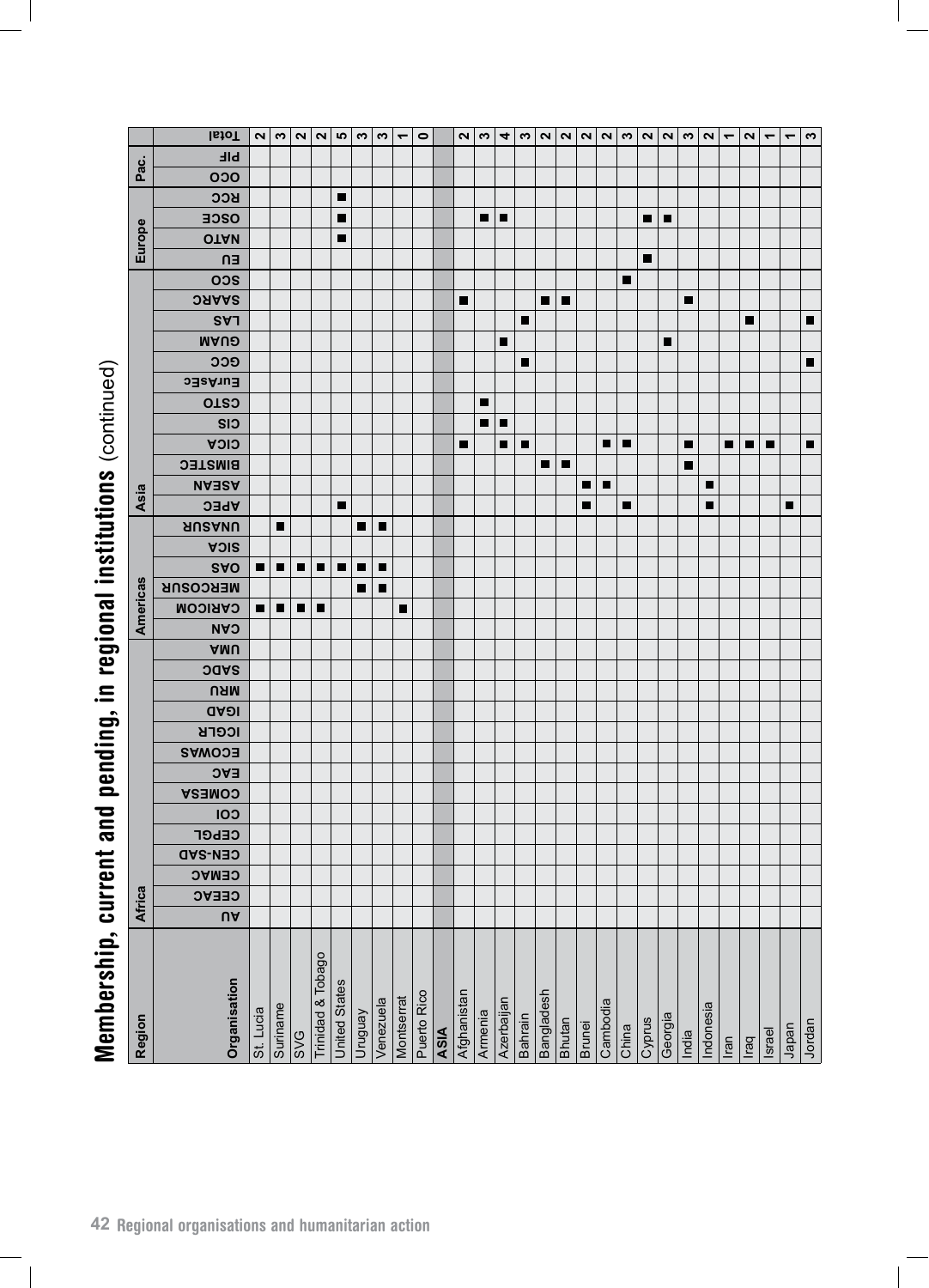|               | <b>IstoT</b>    |            | $\omega   \mathsf{N}   \mathsf{O}$ |            | $\overline{\phantom{a}}$ | $\overline{\phantom{0}}$ | $\mathbf{z}$ | $\overline{\phantom{a}}$ |          | N N N   |       | $\bullet$   |      |          | N  N  N  N  N |       |              | $\overline{\mathsf{N}}$ | N           |           | $\overline{\phantom{a}}$ | ဖ          | 4        |             | N   N  | $\overline{\phantom{0}}$ | S          | ဖ          | S       | $\overline{\phantom{0}}$ |
|---------------|-----------------|------------|------------------------------------|------------|--------------------------|--------------------------|--------------|--------------------------|----------|---------|-------|-------------|------|----------|---------------|-------|--------------|-------------------------|-------------|-----------|--------------------------|------------|----------|-------------|--------|--------------------------|------------|------------|---------|--------------------------|
|               | <b>PIF</b>      |            |                                    |            |                          |                          |              |                          |          |         |       |             |      |          |               |       |              |                         |             |           |                          |            |          |             |        |                          |            |            |         | continued                |
| Pac.          | 000             |            |                                    |            |                          |                          |              |                          |          |         |       |             |      |          |               |       |              |                         |             |           |                          |            |          |             |        |                          |            |            |         |                          |
|               | <b>RCC</b>      |            |                                    |            |                          |                          |              |                          |          |         |       |             |      |          |               |       |              |                         |             |           |                          |            |          |             | ш      |                          |            |            |         |                          |
|               | OSCE            | ш          |                                    | ш          |                          |                          |              |                          | ш        |         |       |             |      |          |               |       |              |                         |             |           |                          | Ш          |          |             | ш      | ш                        |            |            |         |                          |
| Europe        | <b>OTAN</b>     |            |                                    |            |                          |                          |              |                          |          |         |       |             |      |          |               |       |              |                         |             |           |                          |            |          |             | ш      |                          |            |            |         |                          |
|               | EN              |            |                                    |            |                          |                          |              |                          |          |         |       |             |      |          |               |       |              |                         |             |           |                          |            |          |             |        |                          |            |            |         |                          |
|               | <b>OOS</b>      | ш          |                                    | ш          |                          |                          |              |                          |          |         |       |             |      |          |               |       |              |                         |             |           |                          | Ш          |          |             |        |                          |            | Ш          |         |                          |
|               | <b>SAARC</b>    |            |                                    |            |                          |                          |              | ш                        |          |         | ш     |             |      | ш        |               |       |              |                         |             | ш         |                          |            |          |             |        |                          |            |            |         |                          |
|               | <b>SAJ</b>      |            | ш                                  |            |                          | ш                        |              |                          |          |         |       |             | ш    |          |               | ш     | п            |                         |             |           | ш                        |            |          |             |        |                          | п          |            |         | ш                        |
|               | <b>MAUQ</b>     |            |                                    |            |                          |                          |              |                          |          |         |       |             |      |          |               |       |              |                         |             |           |                          |            |          |             |        |                          |            | ш          |         |                          |
|               | <b>CCC</b>      |            | ш                                  |            |                          |                          |              |                          |          |         |       |             | П    |          |               | ш     | п            |                         |             |           |                          |            |          |             |        |                          | н          |            |         |                          |
|               | <b>DEAMBEC</b>  | ш          |                                    | ш          |                          |                          |              |                          |          |         |       |             |      |          |               |       |              |                         |             |           |                          | ш          |          |             |        |                          |            |            |         |                          |
|               | <b>OTSO</b>     | ш          |                                    | H          |                          |                          |              |                          |          |         |       |             |      |          |               |       |              |                         |             |           |                          | H          |          |             |        |                          |            |            |         |                          |
|               | <b>CIS</b>      | ш          |                                    | ш          |                          |                          |              |                          |          |         |       |             |      |          |               |       |              |                         |             |           |                          | Ш          |          |             |        |                          |            | Н          |         |                          |
|               | CICA            | п          |                                    | ш          |                          |                          |              |                          | ш        |         |       |             |      | ш        |               |       |              |                         | ш           |           |                          | ш          | п        |             | П      |                          | ш          | ш          | п       |                          |
|               | <b>BINSTEC</b>  |            |                                    |            |                          |                          |              |                          |          | ш       | ш     |             |      |          |               |       |              |                         |             | ш         |                          |            | Ш        |             |        |                          |            |            |         |                          |
|               | <b>NAESA</b>    |            |                                    |            | Ш                        |                          | п            |                          |          | ш       |       |             |      |          | ш             |       |              | ш                       |             |           |                          |            |          | ш           |        |                          |            |            | н       |                          |
| Asia          |                 |            |                                    |            |                          |                          |              |                          |          |         |       |             |      |          |               |       |              |                         |             |           |                          |            |          |             |        |                          |            |            |         |                          |
|               | <b>APEC</b>     |            |                                    |            |                          |                          | ш            |                          |          |         |       |             |      |          | ш             |       |              | н                       | ш           |           |                          |            | ш        |             |        |                          |            |            | ш       |                          |
|               | <b>UNASUR</b>   |            |                                    |            |                          |                          |              |                          |          |         |       |             |      |          |               |       |              |                         |             |           |                          |            |          |             |        |                          |            |            |         |                          |
|               | <b>AJIS</b>     |            |                                    |            |                          |                          |              |                          |          |         |       |             |      |          |               |       |              |                         |             |           |                          |            |          |             |        |                          |            |            |         |                          |
|               | <b>SAO</b>      |            |                                    |            |                          |                          |              |                          |          |         |       |             |      |          |               |       |              |                         |             |           |                          |            |          |             |        |                          |            |            |         |                          |
|               | <b>MERCOSUR</b> |            |                                    |            |                          |                          |              |                          |          |         |       |             |      |          |               |       |              |                         |             |           |                          |            |          |             |        |                          |            |            |         |                          |
| Americas      | <b>CARICOM</b>  |            |                                    |            |                          |                          |              |                          |          |         |       |             |      |          |               |       |              |                         |             |           |                          |            |          |             |        |                          |            |            |         |                          |
|               | <b>CAN</b>      |            |                                    |            |                          |                          |              |                          |          |         |       |             |      |          |               |       |              |                         |             |           |                          |            |          |             |        |                          |            |            |         |                          |
|               | <b>AMU</b>      |            |                                    |            |                          |                          |              |                          |          |         |       |             |      |          |               |       |              |                         |             |           |                          |            |          |             |        |                          |            |            |         |                          |
|               | SADC            |            |                                    |            |                          |                          |              |                          |          |         |       |             |      |          |               |       |              |                         |             |           |                          |            |          |             |        |                          |            |            |         |                          |
|               | <b>URN</b>      |            |                                    |            |                          |                          |              |                          |          |         |       |             |      |          |               |       |              |                         |             |           |                          |            |          |             |        |                          |            |            |         |                          |
|               | <b>UADI</b>     |            |                                    |            |                          |                          |              |                          |          |         |       |             |      |          |               |       |              |                         |             |           |                          |            |          |             |        |                          |            |            |         |                          |
|               | <b>ICGLR</b>    |            |                                    |            |                          |                          |              |                          |          |         |       |             |      |          |               |       |              |                         |             |           |                          |            |          |             |        |                          |            |            |         |                          |
|               | <b>ECOWAS</b>   |            |                                    |            |                          |                          |              |                          |          |         |       |             |      |          |               |       |              |                         |             |           |                          |            |          |             |        |                          |            |            |         |                          |
|               | <b>EAC</b>      |            |                                    |            |                          |                          |              |                          |          |         |       |             |      |          |               |       |              |                         |             |           |                          |            |          |             |        |                          |            |            |         |                          |
|               | <b>COMESA</b>   |            |                                    |            |                          |                          |              |                          |          |         |       |             |      |          |               |       |              |                         |             |           |                          |            |          |             |        |                          |            |            |         |                          |
|               | COI             |            |                                    |            |                          |                          |              |                          |          |         |       |             |      |          |               |       |              |                         |             |           |                          |            |          |             |        |                          |            |            |         |                          |
|               | <b>CEPGL</b>    |            |                                    |            |                          |                          |              |                          |          |         |       |             |      |          |               |       |              |                         |             |           |                          |            |          |             |        |                          |            |            |         |                          |
|               | <b>CEN-SAD</b>  |            |                                    |            |                          |                          |              |                          |          |         |       |             |      |          |               |       |              |                         |             |           |                          |            |          |             |        |                          |            |            |         |                          |
|               | CEMAC           |            |                                    |            |                          |                          |              |                          |          |         |       |             |      |          |               |       |              |                         |             |           |                          |            |          |             |        |                          |            |            |         |                          |
| <b>Africa</b> | CEEAC           |            |                                    |            |                          |                          |              |                          |          |         |       |             |      |          |               |       |              |                         |             |           |                          |            |          |             |        |                          |            |            |         |                          |
|               | UA              |            |                                    |            |                          |                          |              |                          |          |         |       |             |      |          |               |       |              |                         |             |           |                          |            |          |             |        |                          |            |            |         |                          |
| Region        | Organisation    | Kazakhstan | Kuwait                             | Kyrgyzstan | Laos                     | Lebanon                  | Malaysia     | Maldives                 | Mongolia | Myanmar | Nepal | North Korea | Oman | Pakistan | Philippines   | Qatar | Saudi Arabia | Singapore               | South Korea | Sri Lanka | Syria                    | Tajikistan | Thailand | Timor-Leste | Turkey | Turkmenistan             | <b>JAE</b> | Uzbekistan | Vietnam | Yemen                    |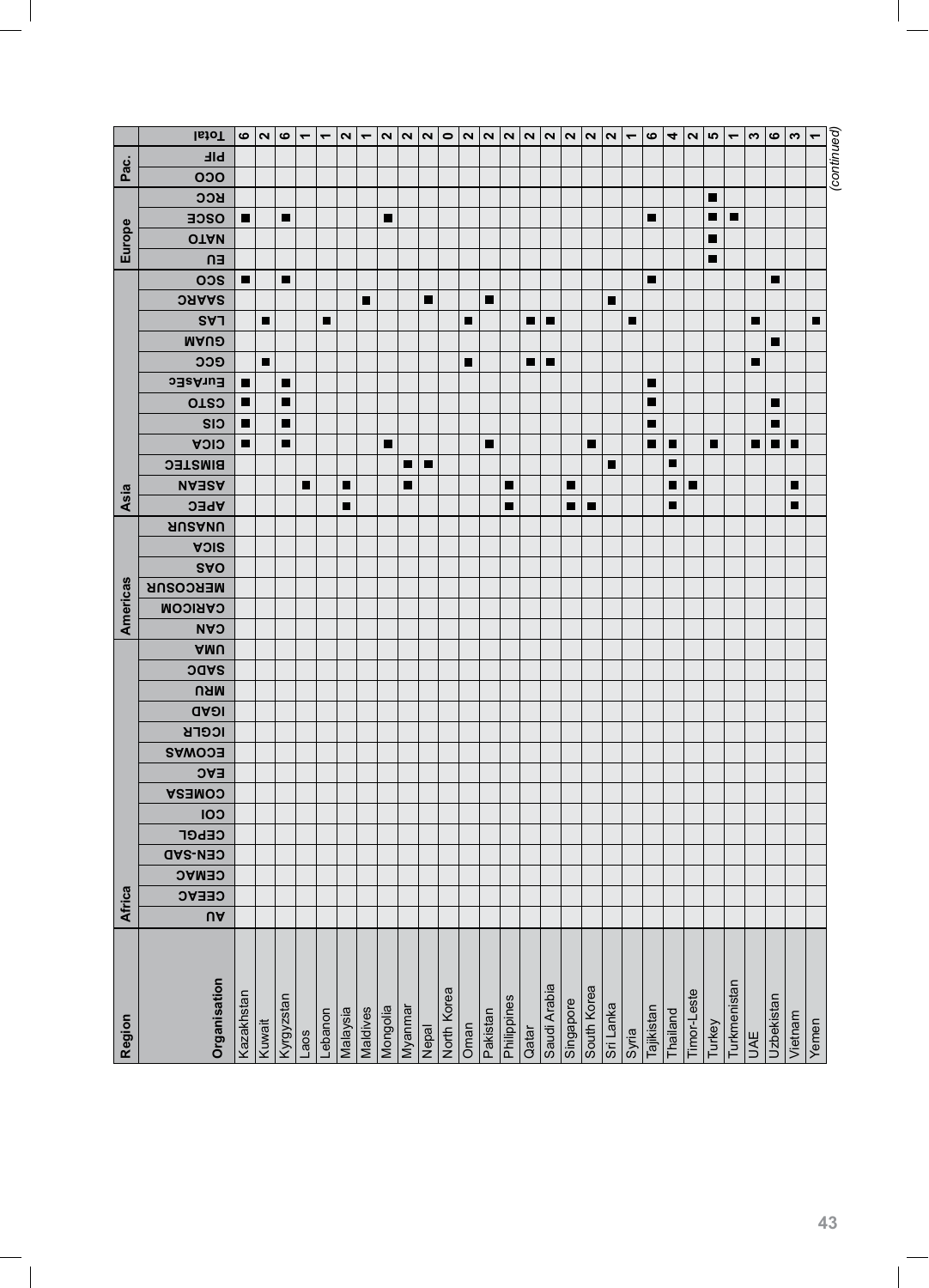# Membership, current and pending, in regional institutions (continued) (continued) **Membership, current and pending, in regional institutions**

|               | <b>IstoT</b>    | $\mathbf{a}$      | $\overline{\phantom{0}}$ | $\overline{\phantom{0}}$ |               | S       | ے       | S       | 4              | S       | $\mathbf{a}$       | 4               | 4       | 4              | 4       | S       | S       | 4      | 4       | 4      | 4       | S       | S       | 4            | 4      | $\overline{\phantom{0}}$ | S         | S          | 4         |
|---------------|-----------------|-------------------|--------------------------|--------------------------|---------------|---------|---------|---------|----------------|---------|--------------------|-----------------|---------|----------------|---------|---------|---------|--------|---------|--------|---------|---------|---------|--------------|--------|--------------------------|-----------|------------|-----------|
|               | blE             |                   |                          |                          |               |         |         |         |                |         |                    |                 |         |                |         |         |         |        |         |        |         |         |         |              |        |                          |           |            |           |
| Pac.          | 000             |                   |                          |                          |               |         |         |         |                |         |                    |                 |         |                |         |         |         |        |         |        |         |         |         |              |        |                          |           |            |           |
|               | <b>RCC</b>      |                   |                          |                          |               | Ш       |         | н       |                |         | Ш                  | E               | ш       | п              | ш       |         | ш       |        | ٠       | ш      | н       |         | ш       |              | m      |                          |           |            | ш         |
|               | OSCE            |                   |                          |                          |               | П       |         | ٠       | П              | ш       | ш                  |                 |         | н              | Ш       |         |         |        |         | ٠      | Н       | ш       |         |              | п      | Ш                        | ш         |            | Ш         |
| Europe        | <b>OTAN</b>     |                   |                          |                          |               | ш       |         |         |                | ш       |                    | п               |         | ш              | ш       | ш       |         | П      | н       | Ш      | ш       | П       |         | ш            | ш      |                          | ш         | П          | ш         |
|               | EN              |                   |                          |                          |               |         |         | ш       |                | ш       |                    | П               |         | п              | ш       | ш       | ш       | n      | н       | П      | H       | a l     | ш       | ш            | ш      |                          | ш         | Ш          | ш         |
|               | <b>OOS</b>      |                   |                          |                          |               |         |         |         |                |         |                    |                 |         |                |         |         |         |        |         |        |         |         |         |              |        |                          |           |            |           |
|               | <b>JAAAS</b>    |                   |                          |                          |               |         |         |         |                |         |                    |                 |         |                |         |         |         |        |         |        |         |         |         |              |        |                          |           |            |           |
|               | <b>SAJ</b>      |                   |                          |                          |               |         |         |         |                |         |                    |                 |         |                |         |         |         |        |         |        |         |         |         |              |        |                          |           |            |           |
|               | <b>MAUS</b>     |                   |                          |                          |               |         |         |         |                |         |                    |                 |         |                |         |         |         |        |         |        |         |         |         |              |        |                          |           |            |           |
|               | <b>GCC</b>      |                   |                          |                          |               |         |         |         |                |         |                    |                 |         |                |         |         |         |        |         |        |         |         |         |              |        |                          |           |            |           |
|               | <b>BurAsEc</b>  |                   |                          |                          |               |         |         |         | п              |         |                    |                 |         |                |         |         |         |        |         |        |         |         |         |              |        |                          |           |            |           |
|               | <b>OTSO</b>     |                   |                          |                          |               |         |         |         | н              |         |                    |                 |         |                |         |         |         |        |         |        |         |         |         |              |        |                          |           |            |           |
|               | <b>SI3</b>      |                   |                          |                          |               |         |         |         | П              |         |                    |                 |         |                |         |         |         |        |         |        |         |         |         |              |        |                          |           |            |           |
|               | <b>CICA</b>     | ш                 |                          |                          |               |         |         |         |                |         |                    |                 |         |                |         |         |         |        |         |        |         |         |         |              |        |                          |           |            |           |
|               | <b>BINSTEC</b>  |                   |                          |                          |               |         |         |         |                |         |                    |                 |         |                |         |         |         |        |         |        |         |         |         |              |        |                          |           |            |           |
|               | <b>NAESA</b>    |                   |                          |                          |               |         |         |         |                |         |                    |                 |         |                |         |         |         |        |         |        |         |         |         |              |        |                          |           |            |           |
| Asia          | <b>APEC</b>     |                   | ш                        | ш                        |               |         |         |         |                |         |                    |                 |         |                |         |         |         |        |         |        |         |         |         |              |        |                          |           |            |           |
|               | <b>UNASUR</b>   |                   |                          |                          |               |         |         |         |                |         |                    |                 |         |                |         |         |         |        |         |        |         |         |         |              |        |                          |           |            |           |
|               | <b>AJIS</b>     |                   |                          |                          |               |         |         |         |                |         |                    |                 |         |                |         |         |         |        |         |        |         |         |         |              |        |                          |           |            |           |
|               | <b>SAO</b>      |                   |                          |                          |               |         |         |         |                |         |                    |                 |         |                |         |         |         |        |         |        |         |         |         |              |        |                          |           |            |           |
|               | <b>MERCOSUR</b> |                   |                          |                          |               |         |         |         |                |         |                    |                 |         |                |         |         |         |        |         |        |         |         |         |              |        |                          |           |            |           |
| Americas      | <b>CARICOM</b>  |                   |                          |                          |               |         |         |         |                |         |                    |                 |         |                |         |         |         |        |         |        |         |         |         |              |        |                          |           |            |           |
|               | <b>CAN</b>      |                   |                          |                          |               |         |         |         |                |         |                    |                 |         |                |         |         |         |        |         |        |         |         |         |              |        |                          |           |            |           |
|               | <b>AMU</b>      |                   |                          |                          |               |         |         |         |                |         |                    |                 |         |                |         |         |         |        |         |        |         |         |         |              |        |                          |           |            |           |
|               | SADC            |                   |                          |                          |               |         |         |         |                |         |                    |                 |         |                |         |         |         |        |         |        |         |         |         |              |        |                          |           |            |           |
|               | <b>URM</b>      |                   |                          |                          |               |         |         |         |                |         |                    |                 |         |                |         |         |         |        |         |        |         |         |         |              |        |                          |           |            |           |
|               | <b>UADI</b>     |                   |                          |                          |               |         |         |         |                |         |                    |                 |         |                |         |         |         |        |         |        |         |         |         |              |        |                          |           |            |           |
|               | <b>ICGFK</b>    |                   |                          |                          |               |         |         |         |                |         |                    |                 |         |                |         |         |         |        |         |        |         |         |         |              |        |                          |           |            |           |
|               | <b>ECOWAS</b>   |                   |                          |                          |               |         |         |         |                |         |                    |                 |         |                |         |         |         |        |         |        |         |         |         |              |        |                          |           |            |           |
|               | EAC             |                   |                          |                          |               |         |         |         |                |         |                    |                 |         |                |         |         |         |        |         |        |         |         |         |              |        |                          |           |            |           |
|               | <b>COMESA</b>   |                   |                          |                          |               |         |         |         |                |         |                    |                 |         |                |         |         |         |        |         |        |         |         |         |              |        |                          |           |            |           |
|               | COI             |                   |                          |                          |               |         |         |         |                |         |                    |                 |         |                |         |         |         |        |         |        |         |         |         |              |        |                          |           |            |           |
|               | <b>CEPGL</b>    |                   |                          |                          |               |         |         |         |                |         |                    |                 |         |                |         |         |         |        |         |        |         |         |         |              |        |                          |           |            |           |
|               | <b>CEN-SAD</b>  |                   |                          |                          |               |         |         |         |                |         |                    |                 |         |                |         |         |         |        |         |        |         |         |         |              |        |                          |           |            |           |
|               | CEMAC           |                   |                          |                          |               |         |         |         |                |         |                    |                 |         |                |         |         |         |        |         |        |         |         |         |              |        |                          |           |            |           |
| <b>Africa</b> | CEEAC           |                   |                          |                          |               |         |         |         |                |         |                    |                 |         |                |         |         |         |        |         |        |         |         |         |              |        |                          |           |            |           |
|               | UA              |                   |                          |                          |               |         |         |         |                |         |                    |                 |         |                |         |         |         |        |         |        |         |         |         |              |        |                          |           |            |           |
| Region        | Organisation    | Palestinian Terr. | Taiwan                   | Hong Kong                | <b>EUROPE</b> | Albania | Andorra | Austria | <b>Belarus</b> | Belgium | Bosnia-Herzegovina | <b>Bulgaria</b> | Croatia | Czech Republic | Denmark | Estonia | Finland | France | Germany | Greece | Hungary | Iceland | Ireland | <b>Italy</b> | Latvia | Liechtenstein            | Lithuania | Luxembourg | Macedonia |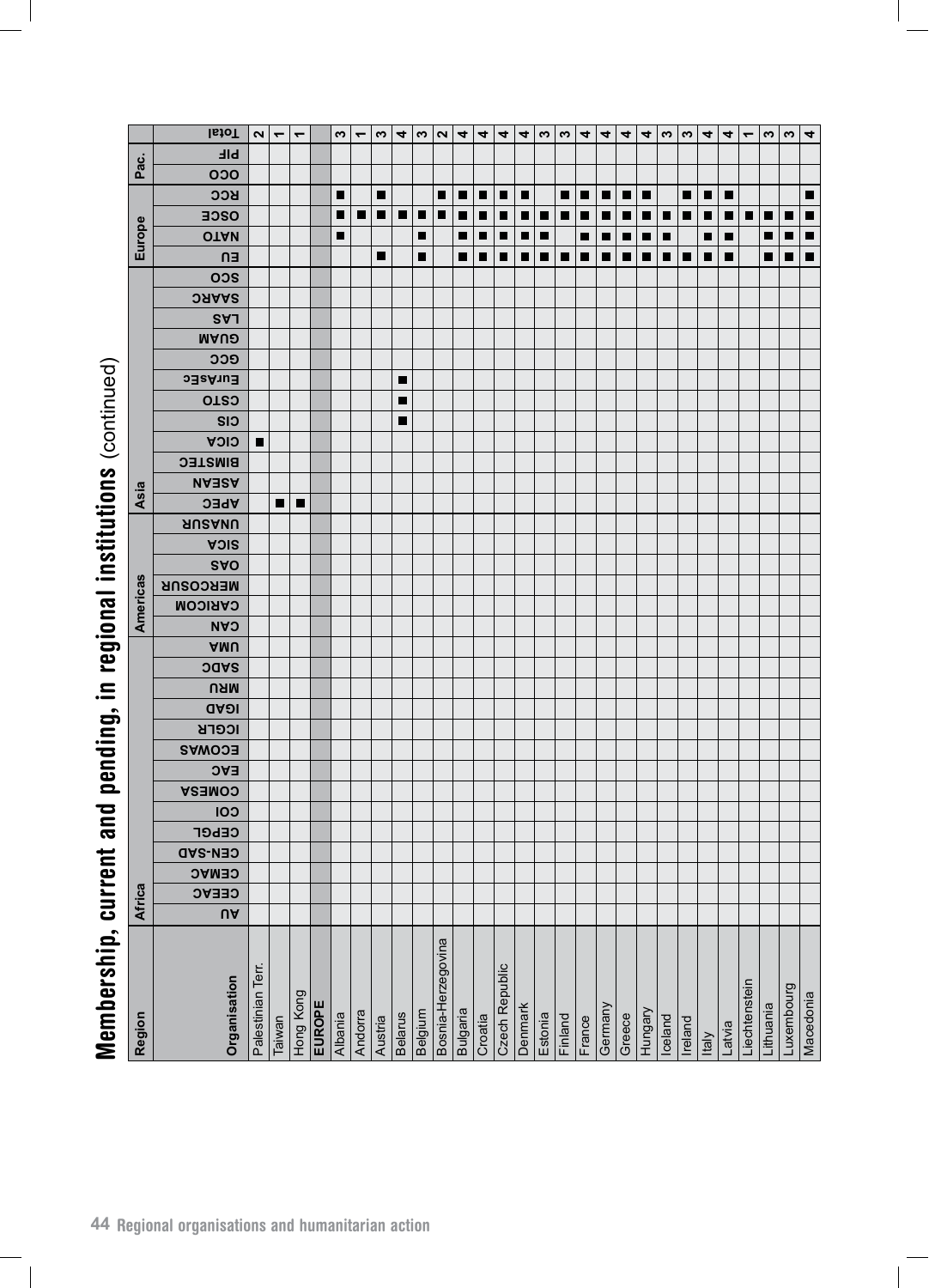| (continued)<br><b>IstoT</b><br>$\boldsymbol{\sim}$<br>$\mathbf{z}$<br>3<br>S<br>4<br>S<br>S<br>$\sim$<br>$\sim$<br>$\mathbf{z}$<br>$\boldsymbol{\mathsf{N}}$<br>$\boldsymbol{\omega}$<br>4<br>4<br>4<br>$\overline{ }$<br>S<br>4<br>4<br>4<br>$\mathbf{a}$<br>4<br>S<br>S<br>$\boldsymbol{\mathsf{N}}$<br>$\overline{\phantom{0}}$<br>$\overline{\phantom{0}}$<br>$\overline{\phantom{0}}$<br>П<br><b>PIF</b><br>ш<br>ш<br>ш<br>000<br>п<br>ш<br>Н<br>п<br>H<br>П<br><b>RCC</b><br>ш<br>п<br>П<br>ш<br>٠<br>ш<br>п<br>ш<br>п<br>п<br>OSCE<br>ш<br>П<br>▉▏▊<br>п<br>ш<br>ш<br>ш<br>ш<br>ш<br>ш<br>ш<br>ш<br>ш<br>ш<br>ш<br>ш<br><b>OTAN</b><br>■<br>ш<br>ш<br>ш<br>H<br>ш<br>ш<br>ш<br>EN<br>п<br>a l<br>ш<br>п<br>Ш<br>٠<br><b>OOS</b><br>ш<br><b>SAARC</b><br><b>SAJ</b><br><b>MAUS</b><br>ш<br>ш<br><b>OCC</b><br><b>BurAsEc</b><br>ш<br>CSTO<br>ш | Asia<br>Americas<br><b>Africa</b>                                                                                                                                                                                                                                                                                    |  |  |  |  |  |  |  |  |             |     |  |  |  | Europe |  | Pac. |  |
|------------------------------------------------------------------------------------------------------------------------------------------------------------------------------------------------------------------------------------------------------------------------------------------------------------------------------------------------------------------------------------------------------------------------------------------------------------------------------------------------------------------------------------------------------------------------------------------------------------------------------------------------------------------------------------------------------------------------------------------------------------------------------------------------------------------------------------------------------|----------------------------------------------------------------------------------------------------------------------------------------------------------------------------------------------------------------------------------------------------------------------------------------------------------------------|--|--|--|--|--|--|--|--|-------------|-----|--|--|--|--------|--|------|--|
| П<br>ш<br>Ш<br>ш                                                                                                                                                                                                                                                                                                                                                                                                                                                                                                                                                                                                                                                                                                                                                                                                                                     | <b>BINSTEC</b><br><b>NAESA</b><br><b>APEC</b><br><b>UNASUR</b><br><b>AJIS</b><br><b>SAO</b><br><b>MERCOSUR</b><br><b>CARICOM</b><br><b>CAN</b><br><b>AMU</b><br>SADC<br><b>URN</b><br><b>UADI</b><br><b>ICCFK</b><br><b>ECOWAS</b><br><b>EAC</b><br><b>COMESA</b><br>COI<br>CEPGL<br>CEN-SAD<br>CEMAC<br>CEEAC<br>UA |  |  |  |  |  |  |  |  | <b>CICA</b> | CIS |  |  |  |        |  |      |  |
|                                                                                                                                                                                                                                                                                                                                                                                                                                                                                                                                                                                                                                                                                                                                                                                                                                                      |                                                                                                                                                                                                                                                                                                                      |  |  |  |  |  |  |  |  |             |     |  |  |  |        |  |      |  |
|                                                                                                                                                                                                                                                                                                                                                                                                                                                                                                                                                                                                                                                                                                                                                                                                                                                      |                                                                                                                                                                                                                                                                                                                      |  |  |  |  |  |  |  |  |             |     |  |  |  |        |  |      |  |
|                                                                                                                                                                                                                                                                                                                                                                                                                                                                                                                                                                                                                                                                                                                                                                                                                                                      |                                                                                                                                                                                                                                                                                                                      |  |  |  |  |  |  |  |  |             |     |  |  |  |        |  |      |  |
|                                                                                                                                                                                                                                                                                                                                                                                                                                                                                                                                                                                                                                                                                                                                                                                                                                                      |                                                                                                                                                                                                                                                                                                                      |  |  |  |  |  |  |  |  |             |     |  |  |  |        |  |      |  |
|                                                                                                                                                                                                                                                                                                                                                                                                                                                                                                                                                                                                                                                                                                                                                                                                                                                      |                                                                                                                                                                                                                                                                                                                      |  |  |  |  |  |  |  |  |             |     |  |  |  |        |  |      |  |
|                                                                                                                                                                                                                                                                                                                                                                                                                                                                                                                                                                                                                                                                                                                                                                                                                                                      |                                                                                                                                                                                                                                                                                                                      |  |  |  |  |  |  |  |  |             |     |  |  |  |        |  |      |  |
|                                                                                                                                                                                                                                                                                                                                                                                                                                                                                                                                                                                                                                                                                                                                                                                                                                                      |                                                                                                                                                                                                                                                                                                                      |  |  |  |  |  |  |  |  |             |     |  |  |  |        |  |      |  |
|                                                                                                                                                                                                                                                                                                                                                                                                                                                                                                                                                                                                                                                                                                                                                                                                                                                      |                                                                                                                                                                                                                                                                                                                      |  |  |  |  |  |  |  |  |             |     |  |  |  |        |  |      |  |
|                                                                                                                                                                                                                                                                                                                                                                                                                                                                                                                                                                                                                                                                                                                                                                                                                                                      |                                                                                                                                                                                                                                                                                                                      |  |  |  |  |  |  |  |  |             |     |  |  |  |        |  |      |  |
|                                                                                                                                                                                                                                                                                                                                                                                                                                                                                                                                                                                                                                                                                                                                                                                                                                                      | ш                                                                                                                                                                                                                                                                                                                    |  |  |  |  |  |  |  |  |             |     |  |  |  |        |  |      |  |
|                                                                                                                                                                                                                                                                                                                                                                                                                                                                                                                                                                                                                                                                                                                                                                                                                                                      |                                                                                                                                                                                                                                                                                                                      |  |  |  |  |  |  |  |  |             |     |  |  |  |        |  |      |  |
|                                                                                                                                                                                                                                                                                                                                                                                                                                                                                                                                                                                                                                                                                                                                                                                                                                                      |                                                                                                                                                                                                                                                                                                                      |  |  |  |  |  |  |  |  |             |     |  |  |  |        |  |      |  |
|                                                                                                                                                                                                                                                                                                                                                                                                                                                                                                                                                                                                                                                                                                                                                                                                                                                      |                                                                                                                                                                                                                                                                                                                      |  |  |  |  |  |  |  |  |             |     |  |  |  |        |  |      |  |
|                                                                                                                                                                                                                                                                                                                                                                                                                                                                                                                                                                                                                                                                                                                                                                                                                                                      |                                                                                                                                                                                                                                                                                                                      |  |  |  |  |  |  |  |  |             |     |  |  |  |        |  |      |  |
|                                                                                                                                                                                                                                                                                                                                                                                                                                                                                                                                                                                                                                                                                                                                                                                                                                                      |                                                                                                                                                                                                                                                                                                                      |  |  |  |  |  |  |  |  |             |     |  |  |  |        |  |      |  |
|                                                                                                                                                                                                                                                                                                                                                                                                                                                                                                                                                                                                                                                                                                                                                                                                                                                      |                                                                                                                                                                                                                                                                                                                      |  |  |  |  |  |  |  |  |             |     |  |  |  |        |  |      |  |
|                                                                                                                                                                                                                                                                                                                                                                                                                                                                                                                                                                                                                                                                                                                                                                                                                                                      |                                                                                                                                                                                                                                                                                                                      |  |  |  |  |  |  |  |  |             |     |  |  |  |        |  |      |  |
|                                                                                                                                                                                                                                                                                                                                                                                                                                                                                                                                                                                                                                                                                                                                                                                                                                                      |                                                                                                                                                                                                                                                                                                                      |  |  |  |  |  |  |  |  |             |     |  |  |  |        |  |      |  |
|                                                                                                                                                                                                                                                                                                                                                                                                                                                                                                                                                                                                                                                                                                                                                                                                                                                      |                                                                                                                                                                                                                                                                                                                      |  |  |  |  |  |  |  |  |             |     |  |  |  |        |  |      |  |
|                                                                                                                                                                                                                                                                                                                                                                                                                                                                                                                                                                                                                                                                                                                                                                                                                                                      |                                                                                                                                                                                                                                                                                                                      |  |  |  |  |  |  |  |  |             |     |  |  |  |        |  |      |  |
|                                                                                                                                                                                                                                                                                                                                                                                                                                                                                                                                                                                                                                                                                                                                                                                                                                                      |                                                                                                                                                                                                                                                                                                                      |  |  |  |  |  |  |  |  |             |     |  |  |  |        |  |      |  |
|                                                                                                                                                                                                                                                                                                                                                                                                                                                                                                                                                                                                                                                                                                                                                                                                                                                      | ш                                                                                                                                                                                                                                                                                                                    |  |  |  |  |  |  |  |  |             |     |  |  |  |        |  |      |  |
|                                                                                                                                                                                                                                                                                                                                                                                                                                                                                                                                                                                                                                                                                                                                                                                                                                                      |                                                                                                                                                                                                                                                                                                                      |  |  |  |  |  |  |  |  |             |     |  |  |  |        |  |      |  |
|                                                                                                                                                                                                                                                                                                                                                                                                                                                                                                                                                                                                                                                                                                                                                                                                                                                      |                                                                                                                                                                                                                                                                                                                      |  |  |  |  |  |  |  |  |             |     |  |  |  |        |  |      |  |
|                                                                                                                                                                                                                                                                                                                                                                                                                                                                                                                                                                                                                                                                                                                                                                                                                                                      |                                                                                                                                                                                                                                                                                                                      |  |  |  |  |  |  |  |  |             |     |  |  |  |        |  |      |  |
|                                                                                                                                                                                                                                                                                                                                                                                                                                                                                                                                                                                                                                                                                                                                                                                                                                                      |                                                                                                                                                                                                                                                                                                                      |  |  |  |  |  |  |  |  |             |     |  |  |  |        |  |      |  |
|                                                                                                                                                                                                                                                                                                                                                                                                                                                                                                                                                                                                                                                                                                                                                                                                                                                      |                                                                                                                                                                                                                                                                                                                      |  |  |  |  |  |  |  |  |             |     |  |  |  |        |  |      |  |
|                                                                                                                                                                                                                                                                                                                                                                                                                                                                                                                                                                                                                                                                                                                                                                                                                                                      | ш                                                                                                                                                                                                                                                                                                                    |  |  |  |  |  |  |  |  |             |     |  |  |  |        |  |      |  |
|                                                                                                                                                                                                                                                                                                                                                                                                                                                                                                                                                                                                                                                                                                                                                                                                                                                      |                                                                                                                                                                                                                                                                                                                      |  |  |  |  |  |  |  |  |             |     |  |  |  |        |  |      |  |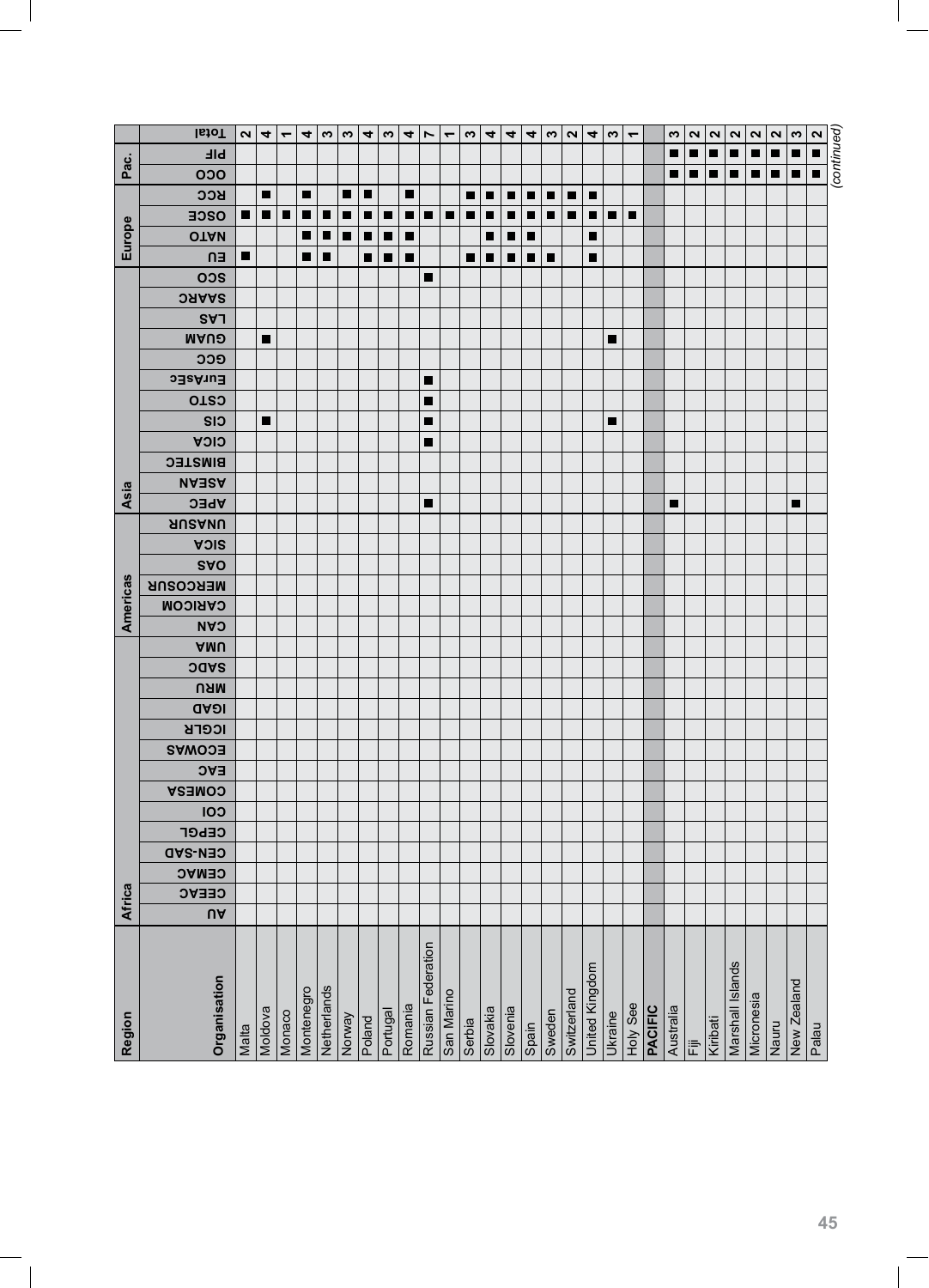|                                              |               | <b>IstoT</b>    | S                | 2     | $\overline{\mathbf{r}}$ | 2     | $\mathbf{\Omega}$ | $\mathbf{\Omega}$ | ᠇              | ے          | $\mathbf{\Omega}$ | ᡪ                |      | ↽             | $\mathbf{z}$ | ٣              | ↽                 | п                                              |
|----------------------------------------------|---------------|-----------------|------------------|-------|-------------------------|-------|-------------------|-------------------|----------------|------------|-------------------|------------------|------|---------------|--------------|----------------|-------------------|------------------------------------------------|
|                                              |               | <b>PIF</b>      |                  |       |                         |       |                   |                   |                |            |                   |                  |      |               |              |                |                   | 16                                             |
|                                              | Pac.          | 000             |                  | H     | Н                       |       | П                 |                   | H              |            | ш                 | н                |      | ш             | E            |                | Н                 | 24                                             |
|                                              |               | <b>BCC</b>      |                  |       |                         |       |                   |                   |                |            |                   |                  |      |               |              |                |                   | $\overline{31}$                                |
|                                              |               | OSCE            |                  |       |                         |       |                   |                   |                |            |                   |                  |      |               |              |                |                   | 57                                             |
|                                              | <b>Europe</b> | <b>OTAN</b>     |                  |       |                         |       |                   |                   |                |            |                   |                  |      |               |              |                |                   | $\overline{30}$                                |
|                                              |               | EN              |                  |       |                         |       |                   |                   |                |            |                   |                  |      |               |              |                |                   | $\overline{33}$                                |
|                                              |               | <b>OOS</b>      |                  |       |                         |       |                   |                   |                |            |                   |                  |      |               |              |                |                   | ဖ                                              |
|                                              |               | <b>SAARC</b>    |                  |       |                         |       |                   |                   |                |            |                   |                  |      |               |              |                |                   | $\infty$                                       |
|                                              |               | <b>SAJ</b>      |                  |       |                         |       |                   |                   |                |            |                   |                  |      |               |              |                |                   | $\frac{4}{1}$                                  |
|                                              |               | <b>MAUO</b>     |                  |       |                         |       |                   |                   |                |            |                   |                  |      |               |              |                |                   | မာ                                             |
|                                              |               | ၁၁១             |                  |       |                         |       |                   |                   |                |            |                   |                  |      |               |              |                |                   | $\infty$                                       |
|                                              |               | <b>EurAsEc</b>  |                  |       |                         |       |                   |                   |                |            |                   |                  |      |               |              |                |                   | 5                                              |
|                                              |               | <b>OTSO</b>     |                  |       |                         |       |                   |                   |                |            |                   |                  |      |               |              |                |                   | $\overline{ }$                                 |
|                                              |               | CIS             |                  |       |                         |       |                   |                   |                |            |                   |                  |      |               |              |                |                   | 24 10                                          |
|                                              |               | CICA            |                  |       |                         |       |                   |                   |                |            |                   |                  |      |               |              |                |                   |                                                |
|                                              |               | <b>BINSTEC</b>  |                  |       |                         |       |                   |                   |                |            |                   |                  |      |               |              |                |                   | $\overline{ }$                                 |
| enaing, in regional institutions (continued) |               | <b>UAESA</b>    |                  |       |                         |       |                   |                   |                |            |                   |                  |      |               |              |                |                   | $\overline{11}$                                |
|                                              | Asia          | <b>APEC</b>     |                  |       |                         |       |                   |                   |                |            |                   |                  |      |               |              |                |                   |                                                |
|                                              |               | <b>UNASUR</b>   |                  |       |                         |       |                   |                   |                |            |                   |                  |      |               |              |                |                   | 7  12 21                                       |
|                                              |               | <b>AJIS</b>     |                  |       |                         |       |                   |                   |                |            |                   |                  |      |               |              |                |                   |                                                |
|                                              |               | <b>SAO</b>      |                  |       |                         |       |                   |                   |                |            |                   |                  |      |               |              |                |                   | 35                                             |
|                                              |               | <b>MERCOSUR</b> |                  |       |                         |       |                   |                   |                |            |                   |                  |      |               |              |                |                   | $\overline{a}$                                 |
|                                              | Americas      | <b>CARICOM</b>  |                  |       |                         |       |                   |                   |                |            |                   |                  |      |               |              |                |                   | 15                                             |
|                                              |               | <b>CAN</b>      |                  |       |                         |       |                   |                   |                |            |                   |                  |      |               |              |                |                   | 4                                              |
|                                              |               | <b>AMU</b>      |                  |       |                         |       |                   |                   |                |            |                   |                  |      |               |              |                |                   | <b>LO</b>                                      |
|                                              |               | SADC            |                  |       |                         |       |                   |                   |                |            |                   |                  |      |               |              |                |                   | $\overline{4}$                                 |
|                                              |               | <b>URN</b>      |                  |       |                         |       |                   |                   |                |            |                   |                  |      |               |              |                |                   | 4                                              |
|                                              |               | <b>UADI</b>     |                  |       |                         |       |                   |                   |                |            |                   |                  |      |               |              |                |                   | $\infty$                                       |
|                                              |               | <b>ICGLR</b>    |                  |       |                         |       |                   |                   |                |            |                   |                  |      |               |              |                |                   | $\div$                                         |
|                                              |               | <b>ECOWAS</b>   |                  |       |                         |       |                   |                   |                |            |                   |                  |      |               |              |                |                   | $\begin{array}{c c c c} \hline 15 \end{array}$ |
|                                              |               | EAC             |                  |       |                         |       |                   |                   |                |            |                   |                  |      |               |              |                |                   | $\overline{a}$                                 |
|                                              |               | COMESA          |                  |       |                         |       |                   |                   |                |            |                   |                  |      |               |              |                |                   | $\overline{20}$                                |
|                                              |               | COI             |                  |       |                         |       |                   |                   |                |            |                   |                  |      |               |              |                |                   | ဖ                                              |
|                                              |               | CEPGL           |                  |       |                         |       |                   |                   |                |            |                   |                  |      |               |              |                |                   | $\mathbf{\hat{c}}$                             |
|                                              |               | CEN-SAD         |                  |       |                         |       |                   |                   |                |            |                   |                  |      |               |              |                |                   | 28                                             |
|                                              |               | CEMAC           |                  |       |                         |       |                   |                   |                |            |                   |                  |      |               |              |                |                   |                                                |
|                                              |               | CEEAC           |                  |       |                         |       |                   |                   |                |            |                   |                  |      |               |              |                |                   |                                                |
|                                              | Africa        | UA              |                  |       |                         |       |                   |                   |                |            |                   |                  |      |               |              |                |                   | 54   10   7                                    |
|                                              |               |                 |                  |       |                         |       |                   |                   |                |            |                   |                  |      |               |              |                |                   |                                                |
| Membership, current and p                    | Region        | Organisation    | Papua New Guinea | Samoa | Solomon Islands         | Tonga | Tuvalu            | Vanuatu           | American Samoa | <b>NND</b> | Cook Islands      | French Polynesia | Guam | New Caledonia | Niue         | Norfolk Island | Wallis and Futuna | <b>TOTAL</b>                                   |

 $\ddot{\phantom{a}}$ **Membership, current and pending, in regional institutions** (continued) - :::::::  $\ddot{\phantom{a}}$  $\ddot{\phantom{0}}$ Ë